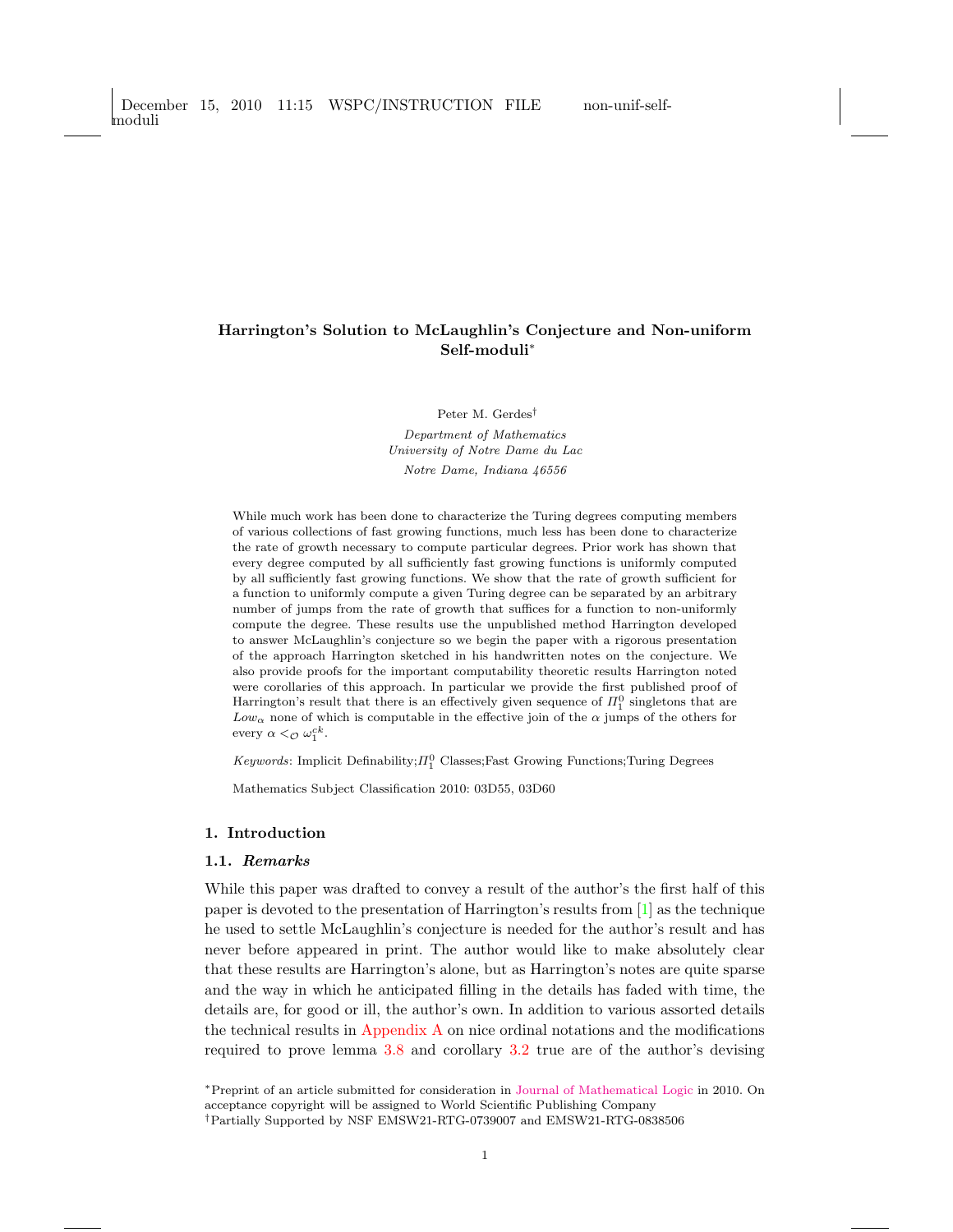and it is unclear what it any resemblance they might bear to Harrington's original conception of these proofs. Once Harrington's method has been presented the second half of the paper will revert to a more standard style and provide a brief review of previously published literature on fast growing functions and Turing degrees followed by the author's own results in this area.

### 1.2. Notation & Background

2

The notation we use is largely standard. We use  $\langle x, y \rangle$  to denote the integer code of the pair  $(x, y)$ ,  $\bigoplus_{i \in \omega} A_i$  for the set whose *i*-th column is  $A_i$ , and  $\overline{C}$  to denote the compliment of  $C$ .

A string is a member of  $\omega^{\leq \omega}$  and trees subsets of  $\omega^{\leq \omega}$  closed under initial segments. When we need to distinguish between strings and their integer codes we write  $\lceil \sigma \rceil$  for the code of  $\sigma$ . We use  $\sigma \mid \tau$  and  $\sigma \nmid \tau$  to denote that  $\sigma, \tau$  are incompatible and compatible respectively and write  $\sigma\tau$  to denote the concatenation of the two strings.  $|\sigma|$  gives the length of  $\sigma$  and  $\sigma^-$  denotes the longest proper initial segment of  $\sigma$ . The set of (infinite) paths through a tree T is denoted [T] and  $T^{\langle \infty \rangle}$  is the set of strings in T extended by some infinite path. We call functions from  $\omega^{\lt}\omega$ to  $\omega^{<\omega}$  monotonic if it is an isomorphism of the partial ordering  $\subsetneq$  on it's domain and range. We abuse notation and use  $T\upharpoonright_n$  to denote the members of T of length at most *n* and write  $\theta(f)$  for  $\bigcup_{\sigma \subset f} \theta(\tau)$  when  $\theta$  is monotonic and total on  $\{\sigma | \sigma \subseteq f\}$ .

Kleene's set of ordinal notations is  $\mathcal{O}$ , the canonical ordering of notations is  $\leq_{\mathcal{O}}$ and  $+$  gives the effective sum of notations. When  $\lambda$  is a limit notation we denote the *n*-th element of the effectively given increasing sequence defining  $\lambda$  by  $\lambda_{[n]}$ . We write  ${}^{\mathcal{C}}\Sigma_{\alpha}$  and  ${}^{\mathcal{C}}\Pi_{\alpha}$  for the collections of computably  $\Sigma_{\alpha}$  and  $\Pi_{\alpha}$  formulas and  ${}^{\mathcal{C}}\Sigma_{\alpha}^X$  and  ${}^{\mathcal{C}}\Pi^X_\alpha$  when a predicate for membership in X is introduced into the language. We use  $\not\!\!\!\nabla$  and  $\not\!\!\!\nabla$  to denote infinite disjunction and infinite conjunction respectively. We refer the reader to  $\left[2,3\right]$  $\left[2,3\right]$  $\left[2,3\right]$  for more on computable infinitary formula and to  $\left[4\right]$ for more on  $\mathcal{O}$ .

We do introduce a few non-standard pieces of notation particular to the subject matter. Given partial functions r, p we write  $r \gg p$  if  $r(x) \geq p(x)$  whenever they are both defined. When f and g are total functions we read  $f \gg g$  as f majorizes g. We say  $f$  dominates  $g$  if some  $f^*$  differing from  $f$  at finitely many locations majorizes .

We indicate the local forcing relation on  $T^{\langle \infty \rangle}$  by  $\Vdash_T$  and it's relativization to  $0^{(\beta)}$  by  $\mathbb{H}_T^{0^{(\beta)}}$  and refer the reader to [\[2\]](#page-26-0) for the definitions of the standard forcing relation  $\mathbb{H}$  and [\[5\]](#page-26-3) for local forcing. Informally,  $\mathbb{H}_T$  is defined in the same manner as  $\mathbb{F}$  except with all quantifications over  $\omega^{\leq \omega}$  replaced with quantification's over  $T^{\langle\infty\rangle}$  (nodes in T that extend to paths). When we extend the usual language of forcing by introducing a predicate symbol for membership in X we write  $\sigma \Vdash^X_T \phi$ to indicate that  $\phi$  can check membership in X as an atomic operation. Usually the set  $X$  we are forcing relative to will be clear from context and we will simply write  $\sigma \Vdash_{T} \phi$ . When  $g \Vdash_{T}^{X} \phi$  or  $g \Vdash_{T}^{X} \neg \phi$  for every  $\phi$  in  ${}^{\mathcal{C}}\Sigma_{\beta}^{X}$  we say that  $g$  is  $\beta$  generic on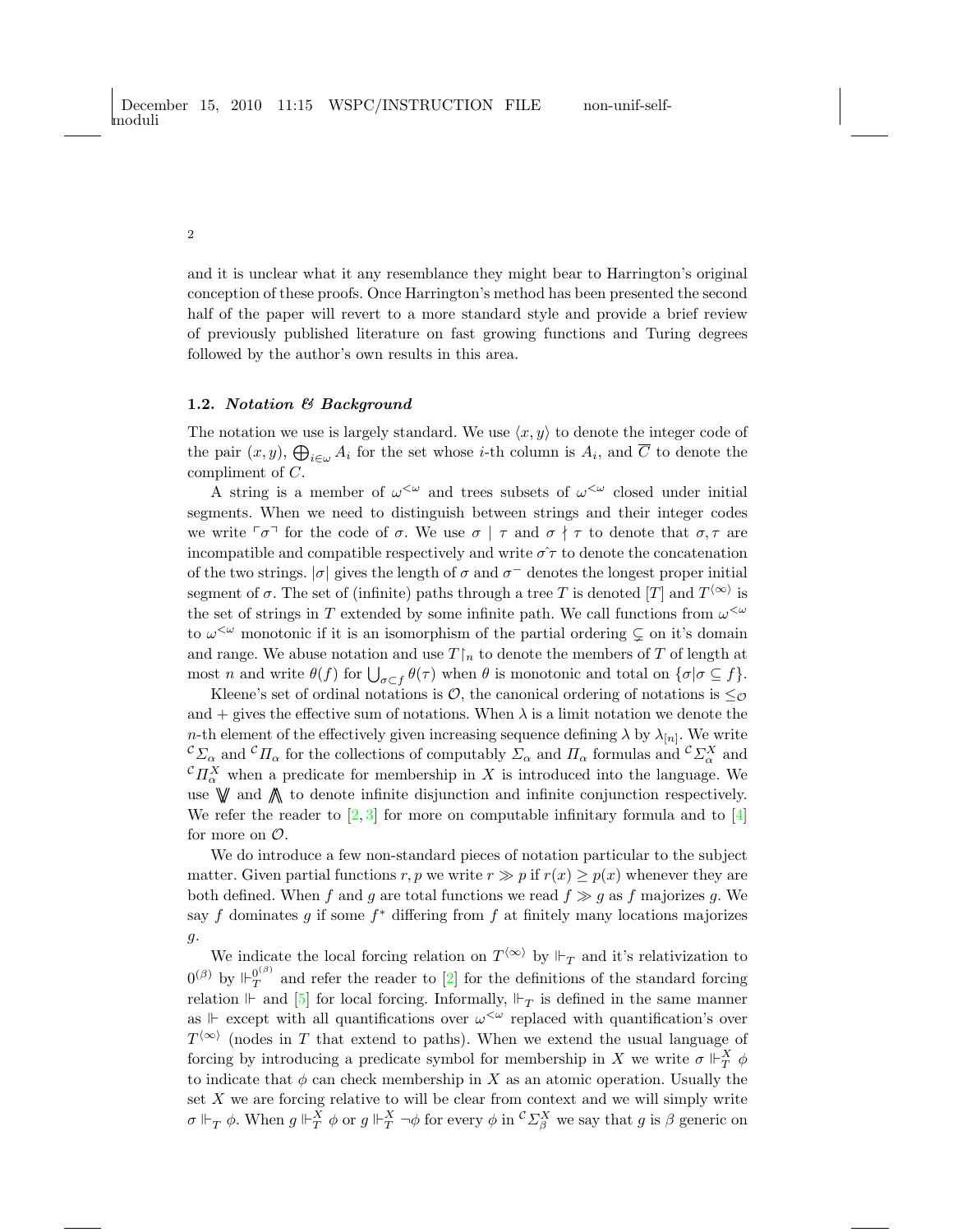$T$  relative to  $X$ . We will take our forcing relation to denote strong forcing, that is  $\sigma$  forces  $\phi \in {}^c\Sigma_1^{0^{(\beta)}}$  sentences only when  $\sigma \models \phi$ , i.e.,  $\phi$  is satisfied by referring only to information in  $\sigma$ .

It is important to note that our notion of  $f$  being  $\alpha$  generic on  $T$  does not require f to force all  ${}^{\mathcal{C}}\Sigma^{T^{(\infty)}}$  facts or their negations as some definitions of genericity on a tree require [\[6\]](#page-26-4) but only  ${}^{\mathcal{C}}\Sigma_{\alpha}$  facts nor does it require that f be non-isolated. Our definition is the natural way to preserve the notion of a generic path as one on which every truth is determined by a finite initial segment while requiring  $\alpha$ generic paths on T to force all  ${}^{\mathcal{C}}\Sigma^{T<sup>(\infty)</sup>}_{\alpha}$  facts or their negations extends the idea that a generic path should be typical. Thus under our definition there is a perfect tree T with every path through  $T \alpha$  generic on T while this would be impossible under the other notion.

While our standard notion of forcing is concerned only with the extendable nodes on  $T$  we will also make use of a more effective notion that, by analogy with the notion of strong forcing, we call super forcing on  $T$  denoted  $\mathbb{I}^*_{T}$ . The definition of super forcing on  $T$  exactly mirrors the definition in  $[2]$  of strong forcing modified as usual to get the local forcing relation on T instead of  $T^{\langle \infty \rangle}$  as above. That is for  $\sigma$  to force  $\neg \phi$  on  $T$  requires that every  $\tau \supset \sigma$  with  $\tau \in T^{\langle \infty \rangle}$  satisfy  $\neg \tau \Vdash_T \phi$  while for  $\sigma$  to strongly force  $\neg \phi$  on  $T$  requires this hold for every  $\tau \supset \sigma$  with  $\tau \in T$ . Hence  $\sigma \Vdash_{0^{(\beta)}} \phi$  for  $\phi \in {}^{\mathcal{C}}\mathcal{L}_{\alpha}^{0^{(\beta)}}$  is  $\Sigma_{\alpha}^{0,T\oplus 0^{(\beta)}}$  and  $\Pi_{\alpha}^{0,T\oplus 0^{(\beta)}}$  for  $\phi \in {}^{\mathcal{C}}\Pi_{\alpha}^{0^{(\beta)}}$ .

#### 2. Harrington's Refutation of McLaughlin's conjecture

In [\[1\]](#page-25-0) Harrington answered McLaughlin's conjecture in the negative and we will adapt his construction to establish theorem [4.3](#page-18-0) but we first present his approach. While other variations on the theme have been called McLaughlin's conjecture the form of the conjecture refuted by Harrington in  $[1]$  is the one appearing in  $[7]$  that asserts:

<span id="page-2-0"></span>Conjecture 2.1 (Mclaughlin). Every element of a countable arithmetic subset of  $\omega^{\omega}$  is an arithmetic singleton.

Harrington's refutation consisted of the following theorem.

<span id="page-2-1"></span>**Theorem 2.1 (Harrington).** For every computable tree  $T_{\omega} \subset \omega^{\langle \omega \rangle}$  is a computable tree  $T \subset \omega^{\leq \omega}$  such  $[T]$  and  $[T_{\omega}]$  are homeomorphic and every  $f \in [T]$  is arithmetically  $( $\omega$ ) generic on [T].$ 

<span id="page-2-2"></span>Corollary 2.1. [Mclaughlin's Conjecture](#page-2-0) is false.

We sketch how Harrington's result contradicts McLaughlin's conjecture.

**Proof.** Let  $T_{\omega}$  have some non-isolated path  $f_{\omega}$ . Thus the homeomorphic image of  $f_{\omega}$ , f is a non-isolated path through T. Now suppose that  $\phi(g)$  is an arithmetic predicate with unique solution f. By genericity we must have  $f \Vdash_{\mathcal{T}} \phi$  hence some  $\sigma \subset f$  forces  $\phi$ . As f non-isolated there is some  $f' \neq f$  also extending  $\sigma$ . At f' is also  $\lt \omega$  generic on T and  $f' \Vdash_T \phi$  we have  $\phi(f')$ . Contradiction.  $\Box$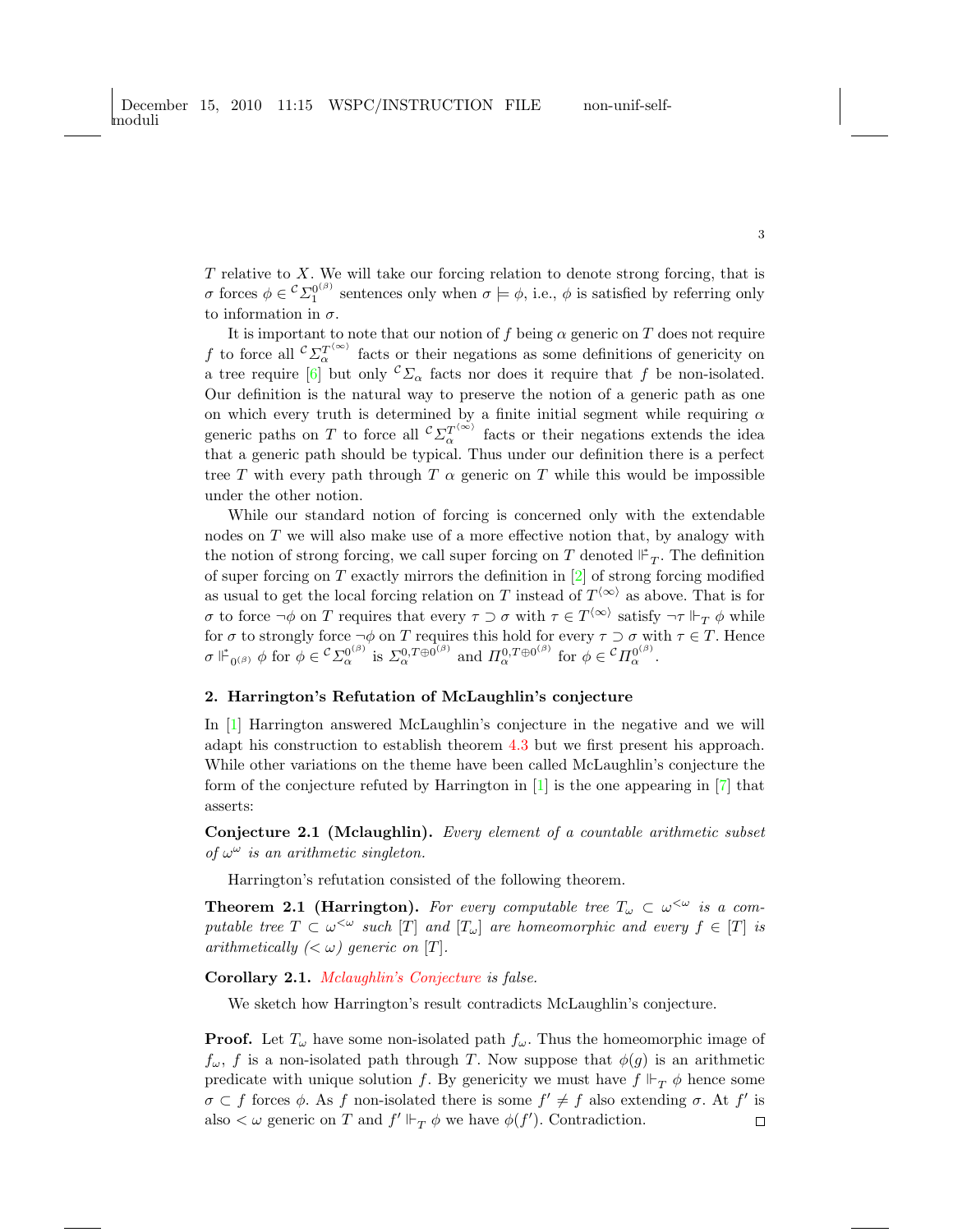# 2.1. Sketch of the result for  $\omega$

4

Once we know that Harrington's result is true the natural approach for a recursion theorist is simply to go out and build T as some kind of distorted copy of  $T_{\omega}$  while trying to meet the genericity requirements. The natural approach would be to simply go ahead and try to build  $T$  directly but of course if that worked straightforwardly the conjecture would likely never have remained open for as it did. In particular the 'nested' nature of the genericity requirements makes direct construction of  $T$ extremely difficult. To force  ${}^{\mathcal{C}}\Sigma_{n+1}$  facts about f we need to react to the particular way we've failed to force  ${}^{\mathcal{C}}\Sigma_n$  facts about f. Were we building f to be fully generic there would be no question about how f forced  ${}^{\mathcal{C}}\Sigma_n$  and  ${}^{\mathcal{C}}\Pi_n$  facts. We could simply read off from the definition of forcing whether a given  $\sigma \subset f$  forced some instance  $\phi(x)$  of a  ${}^c\Pi_n$  formula and simply require f to extend some appropriate  $\sigma' \supset \sigma$ . But as we clearly can't build our desired f to be even fully 1-generic here we must sometimes bring it about that  $\sigma \subset f$  forces some  ${}^{\mathcal{C}}\Pi_n$  formula  $\neg \phi(x)$  despite the fact that  $\phi$  is true on a co-meager set in  $\omega^{\omega}$  by pruning from T all extensions of  $\sigma$  that force  $\phi$ . Doing this on it's own while keeping T computable would be organizationally difficult but if we are to keep  $|T| = |T_{\omega}|$  we must somehow also anticipate when our commitment to somehow copy  $T_{\omega}$  will be incompatible with trying to force a sentence in a particular direction. Therefore, rather than a frontal assault Harrington described how we can attack the problem in reverse in a manner that provides all our organization for free.

The approach taken by Harrington rests on projecting down  $T_{\omega}$  to a sequence on intermediate trees  $T_n$  with  $T = T_0$ . Each  $T_n$  will be computable in  $0^{(n)}$  and  $T_n^{(\infty)}$ will be the image of  $T_{n+1}^{(\infty)}$  under  $\theta^{n+1} \leq_T 0^{(n+1)}$  where  $\theta^{n+1}$  is monotonic and thus a homeomorphism from  $[T_{n+1}]$  to  $[T_n]$ . Furthermore if  $f \in [T_{n+1}]$  and f is m generic relative to  $0^{(n+1)}$  on  $T_{n+1}$  then  $\theta^{n+1}(f)$  is  $m+1$  generic relative to  $0^{(n)}$  on  $T_n$ . Thus if this construction succeeds every  $f \in [T_0]$  is m generic on  $[T_0]$  for every  $m \in \omega$  as it's the image of some  $f_m \in T_m$  under  $\theta^m \circ \theta^{m-1} \circ \dots \theta^1$  which we abbreviate as  $\vartheta_0^m$ .

To ensure that  $T_0$  is homeomorphic with  $T_\omega$  Harrington also required that  $T_n\lceil_m = T_\omega\rceil_m$  and that  $|\theta^n(\sigma)| \geq |\sigma|$ . Now define  $\vartheta_0^{\omega}(\sigma)$  to be  $\vartheta_0^{|\sigma|}(\sigma)$  and note that  $\vartheta_0^{\omega}(\sigma) \in T_0 \iff \sigma \in T_m \iff \sigma \in T_{\omega}$ . Hence  $\vartheta_0^{\omega}(\sigma)$  is clearly a continuous bijection between  $T_{\omega}$  and  $T_0 = T$ . The only remaining problem is to construct such a sequence. The trick here is to observe that  $T_0 \upharpoonright_l$  depends (more or less) only on  $T_1 \upharpoonright_l$ and  $T_1\vert_l$  depends only on  $T_2\vert_l$  and so on. Thus  $T_0$  can be built by looking only at  $T_l\hat{z}_l = T_\omega\hat{z}_l$ . This argument isn't too difficult to formalize in terms of the recursion theorem but unfortunately many of the important applications, including the ones we use later in this paper, depend on proving the result with an arbitrary computable ordinal  $\alpha$  substituted for  $\omega$  so we must give the fully general construction. As we will see that while conceptually identical the technical details Harrington avoided spelling out are definitely not trivial.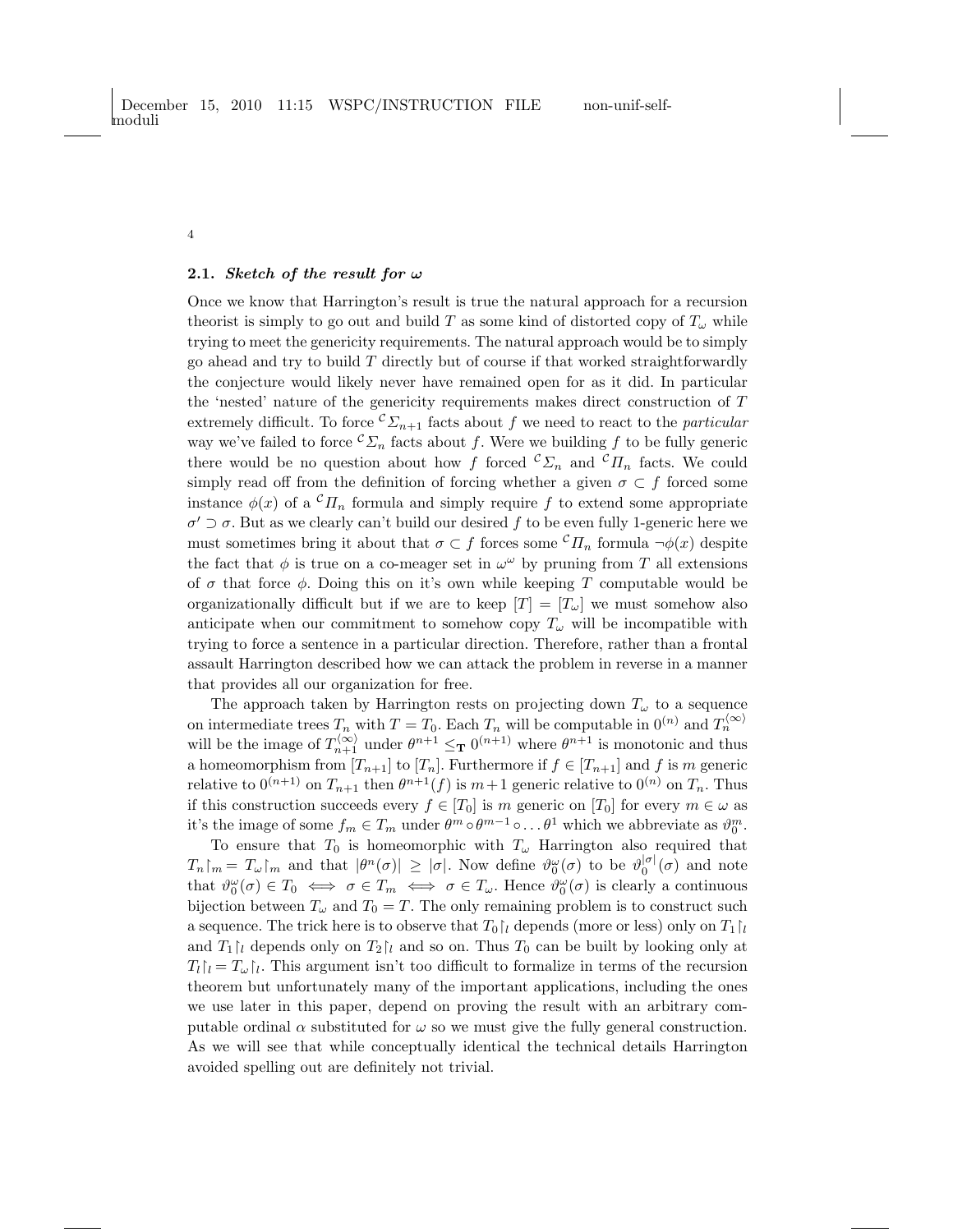### 3. Harrington's Result

<span id="page-4-2"></span>**Theorem 3.1 (Harrington).** For every ordinal notation  $\alpha$  and tree  $T \leq_T 0^{(\alpha)}$ there is a computable tree  $T_0$  such  $[T_0]$  and  $[T]$  are homeomorphic and every  $f \in [T_0]$ is  $\alpha$  generic on [T].

# 3.1. Preliminaries

While this tells us how to copy  $T_{\lambda}|_l$  down to lower trees it's no longer obvious how much we should copy. To extend Harrington's argument to a sequence of length  $\alpha$ we will need to somehow specify an integer  $\ell(\beta)$  for every  $\beta <_{\mathcal{O}} \alpha$  telling us how much of  $T_{\beta+1}$  we should copy down to  $T_{\beta}$ . We need to ensure that  $T_{\lambda}$  will be the limit of  $T_\beta$  for  $\beta <_{\mathcal{O}} \lambda$  so  $[T_0] = [T_\alpha]$  and that we can define  $T_{\lambda_{[n]}}$   $\mathcal{U}(\lambda_{[n]})$  from only  $T_{\lambda_{[n]}}$  to ensure our fixed point is non-empty so we must have:

<span id="page-4-1"></span>
$$
[\forall \gamma] (\lambda_{[n]} \leq_{\mathcal{O}} \beta <_{\mathcal{O}} \lambda \implies \ell(\lambda_{[n]}) \leq \ell(\beta))
$$
\n
$$
\lim_{n \to \infty} \ell(\lambda_{[n]}) = \infty
$$
\n
$$
(3.1)
$$

For concreteness we will also insist that

<span id="page-4-0"></span>
$$
\ell(\beta) = \begin{cases} 0 & \text{if } \beta^{\diamond} = \uparrow \\ \ell(\beta^{\diamond}) + n & \text{if } \beta = \beta^{\diamond}[n] \end{cases}
$$
 (3.2)

The difficulty in achieving these conditions is that in general a notation  $\beta$  could appear at arbitrary places in the effective limit for arbitrarily many  $\lambda >_{\mathcal{O}} \beta$ . further difficulty is posed by the need to build a single function  $\ell(\beta)$  defined on a path through  $\mathcal O$  as required by some of the corollaries. Our strategy is to associate to each  $\beta$  a unique limit notation  $\beta^{\circ}$  to whose effective limit  $\beta$  belongs. Since this proof is fairly technical we delay it's presentation until the appendix and blithely continue assuming we have a computable function  $\ell(\beta)$  satisfying the above (below  $\alpha$ ) and that every  $\beta$  appears in at most one effective limit (below  $\alpha$ ) denoted  $\beta^{\circ}$ (extended to be total, increasing, limit valued). This is slightly inaccurate, but we reserve those qualifications for the appendix.

This resolves the problem of how much to copy but we don't yet know exactly what to copy. In the sketch of theorem [2.1](#page-2-1) we had a computable tree  $T_{\omega}$  but in general at limit stages  $T_{\lambda}$  will only be computable in  $0^{(\lambda)}$  but we will still need to copy  $T_{\lambda}|_{\ell(\lambda_{[n]})}$  down to  $T_{\lambda_{[n]}} \leq_T 0^{(\lambda_{[n]})}$ . We show that we can always convert our trees to a form in which the segments requiring copying can always be uniformly recovered from the appropriate degree.

**Definition 3.1.** Say the tree  $T_\beta \leq_T 0^{(\beta)}$  is uniform if  $T_\beta|_{\ell(\beta_{[n]})}$  is uniformly computable from  $0^{(\beta_{[n]})}$  for all *n*.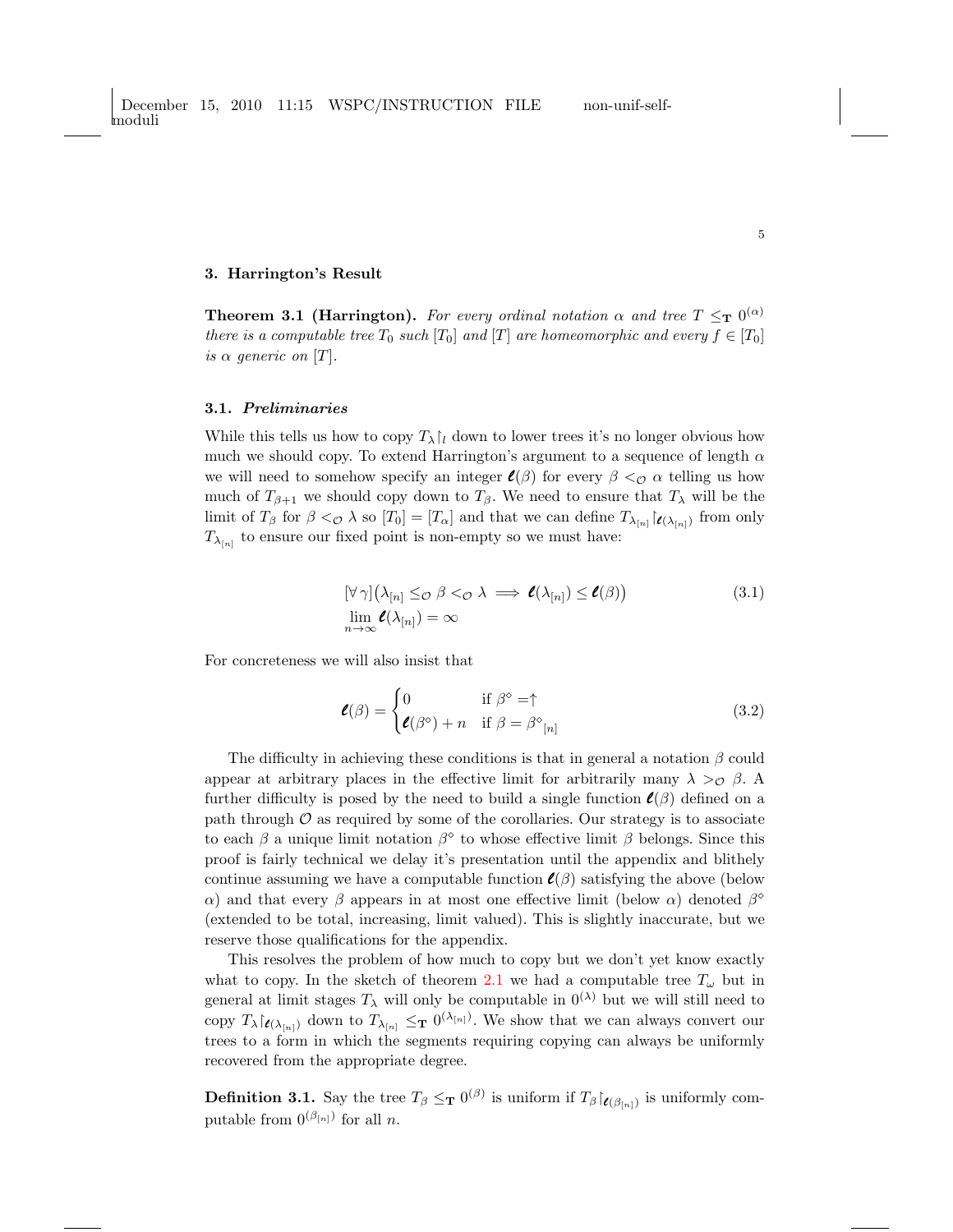Converting  $T_{\lambda}$  into a uniform tree simply requires we delay killing branches in  $T_{\lambda}$  until they are long enough that we can use enough of  $0^{(\lambda)}$  to verify the branch gets killed.

<span id="page-5-2"></span>**Lemma 3.1.** Suppose  $T_{\lambda} \leq_T 0^{(\lambda)}$ ,  $T_{\lambda} \upharpoonright_{\ell(\lambda)} = T_{\lambda} \circ \upharpoonright_{\ell(\lambda)}$  and  $T_{\lambda} \circ$  is uniform then there is a uniform  $\hat{T}_{\lambda}$  with  $[T_{\lambda}] = [\hat{T}_{\lambda}]$  and  $T_{\lambda}|_{\ell(\lambda)} = \hat{T}_{\lambda}|_{\ell(\lambda)}$ . Furthermore, this holds with all possible uniformity.

**Proof.** As  $T_{\lambda} \circ$  is uniform we may let  $\hat{T}_{\lambda}|_{\ell(\lambda)} = T_{\lambda}|_{\ell(\lambda)}$  without difficulty. Now given  $\sigma \in 2^{<\omega}$  with  $\ell(\lambda) < |\sigma| = l$  place  $\sigma \in \hat{T}_{\lambda}$  unless some computation showing that  $\sigma \notin T_\lambda$  converges in at most *l* many steps while consulting only those columns of  $0^{(\lambda)}$  that encode  $0^{(\gamma)}$  for  $\gamma \leq_{\mathcal{O}} \lambda_{[l]}$ . The uniformity is evident in the proof.  $\Box$ 

For the remainder of the paper we will apply the preceding lemma without comment and assume without comment that any needed conversion of this kind is done behind the scenes.

# 3.2. The Desired Sequence

In this section we fix some ordinal notation  $\alpha$  and work to build a tower of trees  $\langle\!\langle T_\beta\rangle\!\rangle_{\beta\leq{}_O\alpha}$  as we sketched for  $\omega$  (technically speaking  $\alpha$  isn't truly arbitrary only the ordinal it denotes is). We first describe the properties of the trees we seek to build. At each  $\beta$  we will try to build our tree  $T_{\beta} \leq_T 0^{(\beta)}$  so that every path meets every  $\varSigma_1^{0,0^{(\beta)}}$  $1<sup>0,0<sup>k</sup></sup>$  set as soon as possible. We capture the effect of this construction below with the notion of eagerly generic (meaning 1 generic over  $0^{(\beta)}$ ).

<span id="page-5-3"></span>**Definition 3.2.** Say that  $T \leq_T 0^{(\beta)}$  is eagerly generic (over  $0^{(\beta)}$ ) if for all  $f \in [T]$ and  $\psi \in {\cal L}^{{\cal O}^{(0)}}_2$  there is some  $\sigma \subset f$  such that either  $\sigma$  super forces  $\psi$  ( $\sigma$  witnesses the  ${}^{\mathcal{C}}\Sigma_1^{0^{(\beta)}}$  fact) or  $\sigma$  super forces  $\neg\psi$  (no  $\tau \in T$  (not  $T^{(\infty)}$ ) super forces  $\psi$ ).

Note that this immediately entails that every  $f \in [T_\beta]$  is 1 generic relative to  $0^{(\beta)}$ on  $T_\beta$  and the relation  $f \Vdash^{\,0^{(\beta)}}_{T_\beta}$  $\int_{T_\beta}^{0^{(\beta)}} \psi$  is computable in  $0^{(\beta+1)}$  for  $\psi \in {}^c\Sigma_1^{0^{(\beta)}} \cup {}^c\Pi_1^{0^{(\beta)}}$ . Since forcing on  $T_\beta$  always occurs relative to  $0^{(\beta)}$  we will abbreviate  $\mathbb{H}_{T_\beta}^{\mathbb{O}^{(\beta)}}$  $\frac{0^{(\beta)}}{T_{\beta}}$  as  $\Vdash_{T_{\beta}}$  or even  $\mathbb{F}_\beta$  where this won't generate confusion. We are now ready to precisely state the conditions our trees aim to satisfy.

<span id="page-5-1"></span>**Definition 3.3.** Say that a sequence  $\langle T_{\beta} \rangle_{\beta \leq \alpha}$  is a downwardly generic tower (of length  $\alpha$ ) if

- <span id="page-5-0"></span>1. For  $\beta \leq_{\mathcal{O}} \alpha$ ,  $T_{\beta} \leq_{\mathbf{T}} 0^{(\beta)}$ .
- 2. For  $\beta \leq_{\mathcal{O}} \alpha$ ,  $T_{\beta}$  is eagerly generic over  $0^{(\beta)}$ .
- 3. If  $\beta + 1 \leq_{\mathcal{O}} \alpha$  there is a monotonic embedding  $\theta^{\beta+1} \leq_{\mathbf{T}} 0^{(\beta+1)}$  of  $T_{\beta+1}$  into  $T_{\beta}$ that induces a homeomorphism of  $[T_{\beta+1}]$  and  $[T_{\beta}].$
- 4. [3](#page-5-0) and [1](#page-5-0) hold uniformly in  $\beta$ .
- 5.  $T_{\beta}$   $\left[\mathbf{e}(\beta)\right] = T_{\beta+1}$   $\left[\mathbf{e}(\beta)\right]$ .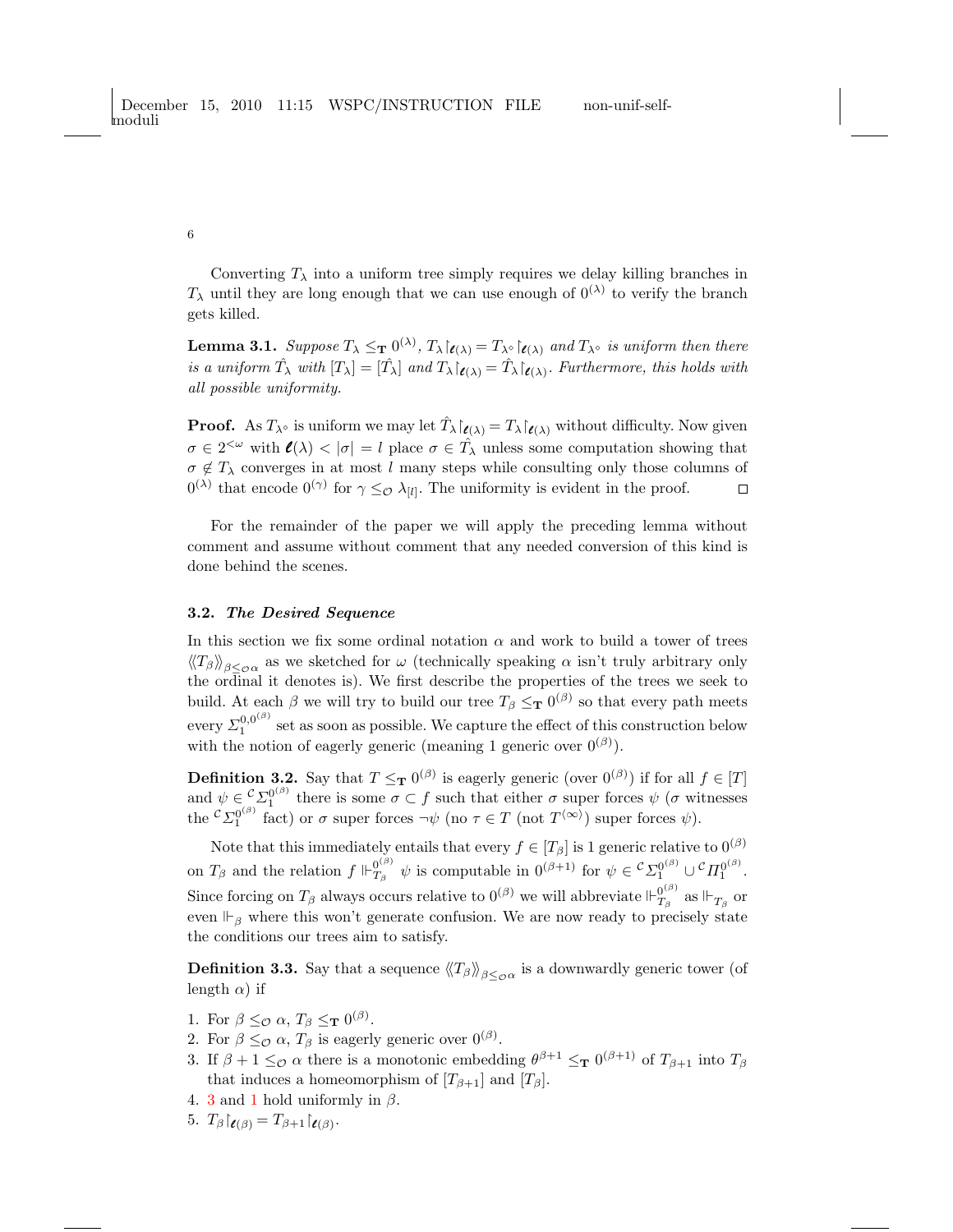6. If  $\lambda$  a limit  $T_{\lambda} = \lim_{\beta < \varphi \lambda} T_{\beta}$ 

Note that by [\(3.2\)](#page-4-0) these last two conditions entail that  $T_{\lambda} |_{\ell(\lambda)} = T_{\lambda} \circ |_{\ell(\lambda)}$ . For the remainder of this subsection we fix a downwardly generic tower  $\langle\langle T_{\beta}\rangle\rangle_{\beta\leq_{\mathcal{O}}\alpha}$  of length  $\alpha$  and proceed to demonstrate it has the desired properties. First we observe that our tower preserves the topological structure of  $T_{\alpha}$  and provides a moderately effective means of translation between trees at different levels.

<span id="page-6-0"></span>**Lemma 3.2.** For every  $\gamma <_{\mathcal{O}} \beta \leq_{\mathcal{O}} \alpha$  there is a monotonic function  $\vartheta^{\beta}_{\gamma} : T_{\beta} \mapsto T_{\gamma}$ uniformly computable in  $0^{(\beta)}$  embedding  $T_{\beta}$  into  $T_{\gamma}$  so as to induce a homeomorphism of  $[T_\beta]$  and  $[T_\gamma]$  uniquely defined by the constraints:

- 1. If  $\beta <_{\mathcal{O}} \gamma <_{\mathcal{O}} \lambda$  then  $\vartheta^{\lambda}_{\beta} = \vartheta^{\gamma}_{\beta} \circ \vartheta^{\lambda}_{\gamma}$ 2.  $\vartheta_{\beta}^{\beta+1} = \theta^{\beta+1}$
- 3. If  $|\sigma| \leq \ell(\beta)$  then  $\vartheta_{\beta}^{\beta^{\diamond}}$  $\int_{\beta}^{\rho}(\sigma)=\sigma$  .

**Proof.** We use the method of effective transfinite recursion by assuming we have some index e such that  $\Phi_e(0^{(\gamma)}; \gamma, \beta, \sigma) = \vartheta^{\gamma}_{\beta}(\sigma)$  for every  $\gamma <_{\mathcal{O}} \kappa$  and build a computable function  $I(e)$  so that  $\Phi_{I(e)}(0^{(\gamma)}; \gamma, \beta, \sigma) = \vartheta^{\gamma}_{\beta}(\sigma)$  for every  $\gamma \leq_{\mathcal{O}} \kappa$  and then use the fixed point lemma to build a single computable function working for all  $\gamma \leq_{\mathcal{O}} \alpha$ . The behavior of  $I(e)$  is spelled out plainly for  $\kappa$  a successor (making use of part [4](#page-5-0) to recover the various indexes) and for  $\kappa$  a limit  $\Phi_{I(e)}(0^{(\kappa)};\kappa,\beta,\sigma)$ computes the the value  $\Phi_e(0^{(\kappa_{[l]})}; \kappa_{[l]}, \beta, \sigma)$  where  $l > |\sigma|$  is the first such integer for which we observe  $\kappa_{[l]} >_{\mathcal{O}} \beta$ . As  $\ell(\kappa_{[l]}) \geq l$  the fixed point of  $I(e)$  plainly defines a monotonic function for all  $\beta <_{\mathcal{O}} \gamma \leq_{\mathcal{O}} \alpha$  mapping  $T_{\gamma}$  into  $T_{\beta}$ . By [\(3.1\)](#page-4-1) and part [5](#page-5-0) of definition  $3.3$  any valid choice of  $l$  yields the same result establishing uniqueness.

This leaves only the claim that  $\vartheta_{\gamma}^{\beta}$  gives a surjection of  $T_{\gamma}^{(\infty)}$  onto  $T_{\beta}^{(\infty)}$  $\int_{\beta}^{\sqrt{\infty}}$  to verify. Assume not and let  $\gamma$ ,  $\beta$  be the lexicographically least such that the claim fails for  $\vartheta_{\beta}^{\gamma}$ . Now clearly, by the minimality of  $\gamma$  and property [3](#page-5-0) of definition [3.3,](#page-5-1)  $\gamma$  evidently can't be a successor. But if  $\gamma$  a limit,  $g \in [T_\beta]$  and  $\gamma_{[l]} >_{\mathcal{O}} \beta$  then by the minimality of  $\gamma$  there is some some  $\sigma_l \in T_{\gamma_{[l]}}, |\sigma_l| = l$  with  $\vartheta_{\beta}^{\gamma_{[l]}}$  $\hat{\mathcal{G}}_{\beta}^{[l]}(\sigma_l) \supseteq g\mathcal{G}_l$ . By condition [3](#page-5-0)  $\vartheta_{\gamma_{[l]}}^{\gamma_{[l+1]}}(\sigma_{l+1}) = \sigma_{l+1}$  for all large enough l so by monotonicity  $\sigma_{l+1} \supseteq \sigma_l$  and by part [5](#page-5-0) of definition [3.3](#page-5-1)  $\sigma_l \in T_\gamma$ . Thus  $h = \bigcup_{l \in \omega} \sigma_l$  is a path through  $T_\gamma$  with  $\vartheta_\beta^\gamma(h) = \bar{\mathfrak{g}}$ .

With this lemma in mind we adopt the notation that if  $g$  is a path through  $T_0$ then  $g_\beta$  refers to the path in  $T_\beta$  which maps to g under  $\vartheta_0^\beta$  which we abbreviate  $\vartheta^\beta$ . We now work toward showing  $T_0$  will be sufficiently generic by translating  ${}^{\mathcal{C}}\Sigma_{\beta+1}$ ,  ${}^{\mathcal{C}}\Pi_{\beta+1}$  formulas about  $g \in T_0$  to  ${}^{\mathcal{C}}\Sigma_1^{0^{(\beta)}}$  formulas about  $g_\beta$  so that if  $g_\beta$  forces the translated formula on  $T_\beta$  then g forces the original on  $T_0$ . Our strategy will be to eliminate quantifiers from the interior of a formula by replacing  $\psi \in {}^c\Sigma_1^{0^{(\gamma)}} \cup {}^c\Pi_1^{0^{(\gamma)}}$ with the  ${}^{\mathcal{C}}\Sigma_1^{0^{(\beta)}}$  formula asserting that  $\vartheta_{\gamma}^{\beta}(g_{\beta}) = g_{\gamma}$  forces  $\psi$  when  $\beta >_{\mathcal{O}} \gamma$ .

<span id="page-6-1"></span>**Definition 3.4.** Given a computable infinitary formula  $\phi$  we define  $\phi^{\beta}$  inductively as follows: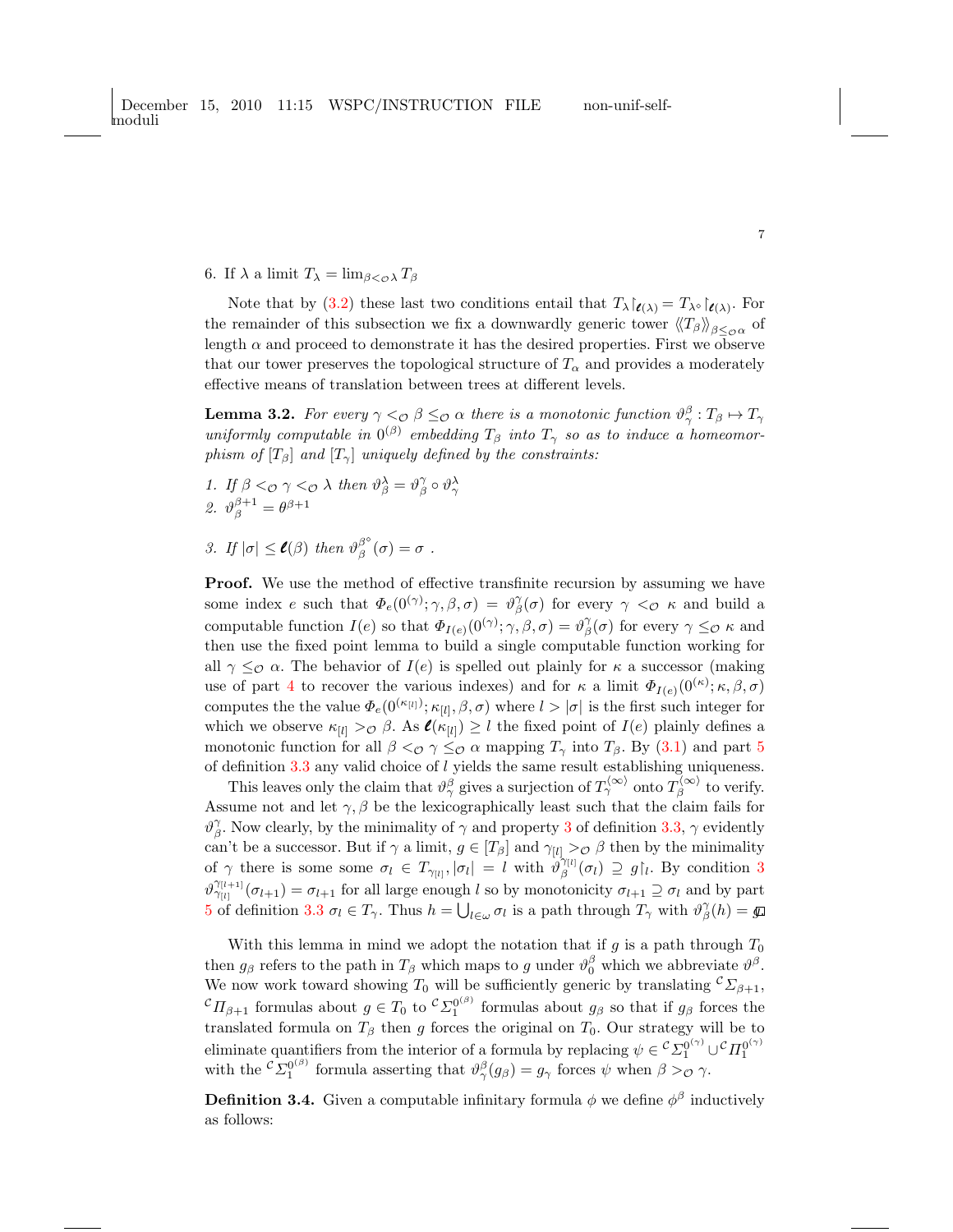$$
\phi_0 = \phi
$$
\n
$$
\phi^{\beta+1} = \begin{cases}\n(\exists \sigma \subset g_{\beta+1})(\theta^{\beta+1}(\sigma) \Vdash_{\beta} \phi^{\beta}) & \text{if } \phi^{\beta} \in {^c\Sigma_1^{0^{(\beta)}}} \cup {^c\Pi_1^{0^{(\beta)}}} \\
\mathbb{V}_{i \in \omega} \psi_{q(i)}^{\beta+1} & \text{otherwise when } \phi = \mathbb{V}_{i \in \omega} \psi_{q(i)} \\
\neg \psi^{\beta+1} & \text{otherwise when } \phi = \neg \psi\n\end{cases}
$$

For  $\lambda$  a limit

8

$$
\phi^{\lambda} = \begin{cases}\n(\exists \sigma \subset g_{\lambda})(\vartheta^{\lambda}_{\gamma}(\sigma) \Vdash_{\gamma} \phi^{\gamma}) & \text{if } \phi \in {^{\mathcal{C}}}\Sigma_{\gamma} \cup {^{\mathcal{C}}}\Pi_{\gamma} \text{ for } \gamma <_{\mathcal{O}} \lambda \\
\mathbb{W}_{i \in \omega} \psi^{\lambda}_{q(i)} & \text{otherwise when } \phi = \mathbb{W}_{i \in \omega} \psi_{q(i)} \\
\neg \psi^{\lambda} & \text{otherwise when } \phi = \neg \psi\n\end{cases}
$$

<span id="page-7-0"></span>Lemma 3.3. If  $\sigma \in T_{\beta}^{\langle \infty \rangle}$  $\mathcal{L}_{\beta}^{(\infty)}$  then  $\sigma \Vdash_{\beta} \phi^{\beta}$  iff  $\vartheta^{\beta}(\sigma) \Vdash_{0} \phi$ . Moreover, if  $\phi \in {}^{\mathcal{C}}\Sigma_{\beta+1} \cup$  ${}^{\mathcal{C}}\Pi_{\beta+1}$  then  $\phi^{\beta} \in {}^{\mathcal{C}}\Sigma_1^{0^{(\beta)}}$ 

**Proof.** Fix  $\gamma$  to be least ordinal for which the equivalence  $\sigma \Vdash_{\gamma} \phi^{\gamma} \iff \vartheta^{\gamma}(\sigma) \Vdash_{0}$  $\phi$  fails to hold for some  $\phi$  and let  $\phi$  be the witness to this failure of least complexity. Clearly  $\gamma \neq 0$  so first suppose  $\gamma = \beta + 1$ .

First suppose  $\phi^{\beta} \in {}^{\mathcal{C}}\mathcal{L}_1^{0^{(\beta)}} \cup {}^{\mathcal{C}}\mathcal{H}_1^{0^{(\beta)}}$ . In this case  $\phi^{\beta+1}$  is defined as in the first case above so if  $\sigma \Vdash_{\beta+1} \phi^{\beta+1}$  then there must actually be some  $\sigma' \subseteq \sigma$  with  $\theta^{\beta+1}(\sigma') \Vdash_{\beta} \phi^{\beta}$ . By monotonicity  $\theta^{\beta+1}(\sigma) \Vdash_{\beta} \phi^{\beta}$  and by the inductive hypothesis  $\vartheta_0^{\beta}(\theta^{\beta+1}(\sigma)) = \vartheta^{\beta+1}(\sigma) \Vdash_0 \phi$ . Alternatively suppose that  $\phi^{\beta} \notin {}^{\mathcal{C}}\Sigma_1^{0^{(\beta)}} \cup {}^{\mathcal{C}}\Pi_1^{0^{(\beta)}}$ . But if  $\sigma \Vdash_{\beta+1} \mathbb{V}_{i\in\omega} \psi_{q(i)}^{\beta+1}$  $\frac{\beta+1}{q(i)}$  then for some *i* we must have  $\sigma \Vdash_{\beta+1} \psi_{q(i)}^{\beta+1}$  $\frac{\rho+1}{q(i)}$  so by the minimality of  $\phi$  we have  $\vartheta_0^{\beta+1}(\sigma) \Vdash_0 \psi_{q(i)}^{\beta+1}$  $\frac{\beta+1}{q(i)}$  and therefore  $\vartheta^{\beta+1}(\sigma) \Vdash_0 \phi^{\beta+1}$ . Finally if  $\phi = \neg \psi$  and  $\sigma \Vdash_{\beta+1} \neg \psi^{\beta+1}$  then again by the minimality of  $\phi$  no  $\tau \supseteq \vartheta^{\beta}(\sigma)$  in  $T_0^{(\infty)}$ forces  $\psi$  so therefore  $\vartheta^{\beta}(\sigma) \Vdash_{T_0} \neg \psi = \phi$ . Consequently  $\to$  can't fail at  $\gamma = \beta + 1$ .

Going the other way if we suppose that  $\phi^{\beta} \in {}^{\mathcal{C}}\mathcal{Z}_1^{0^{(\beta)}} \cup {}^{\mathcal{C}}\mathcal{I}_1^{0^{(\beta)}}$  and that  $\vartheta^{\beta+1}(\sigma) =$  $\vartheta_0^{\beta}(\theta^{\beta+1}(\sigma))$   $\Vdash_0 \phi$  then minimality ensures that  $\theta^{\beta+1}(\sigma) \Vdash_{\beta} \phi^{\beta}$  so by definition  $\sigma \models \phi^{\beta+1}$  holds entailing  $\sigma \Vdash_{\beta+1} \phi^{\beta+1}$ . Alternatively, suppose that  $\vartheta^{\beta+1}(\sigma) \Vdash_{T_0}$  $\phi = \mathbb{V}_{i \in \omega} \psi_{q(i)}$  then for some *i* we have  $\vartheta^{\beta+1}(\sigma) \Vdash_{T_0} \psi_{q(i)}$  so by minimality of  $\phi$  we infer  $\sigma \Vdash_{\beta+1} \psi^{\beta+1}_{q(i)}$  $_{q(i)}^{\beta+1}$  and therefore  $\sigma \Vdash_{\beta+1} \phi^{\beta+1}$ . Lastly if  $\vartheta_0^{\beta+1}(\sigma) \Vdash_0 \phi = \neg \psi$  then by other direction no extensions of  $\sigma$  on  $T_{\beta+1}^{\langle\infty\rangle}$  can force  $\psi^{\beta+1}$  or some extension of  $\vartheta_0^{\beta+1}(\sigma)$  would force  $\psi$  so  $\sigma$  must force  $\phi^{\beta+1} = \neg \psi^{\beta+1}$ .

The proof for limit stages follows by the same considerations and the last claim follows by straightforward induction.  $\Box$ 

<span id="page-7-1"></span>**Lemma 3.4.** Every  $g \in [T_0]$  is  $\alpha$ -generic on  $T_0$ .

**Proof.** Fix  $\phi \in {}^{\mathcal{C}}\Sigma_{\alpha}$ . By lemma [3.3](#page-7-0)  $\phi^{\alpha} \in {}^{\mathcal{C}}\Sigma_{1}^{0^{(\alpha)}}$  so either  $g_{\alpha}$  forces  $\phi^{\alpha}$  or  $\neg \phi^{\alpha}$  as every path through  $T_{\alpha}$  is eagerly generic so applying lemma [3.3](#page-7-0) again we conclude that g forces either  $\phi$  or it's negation on  $T_0$ .  $\Box$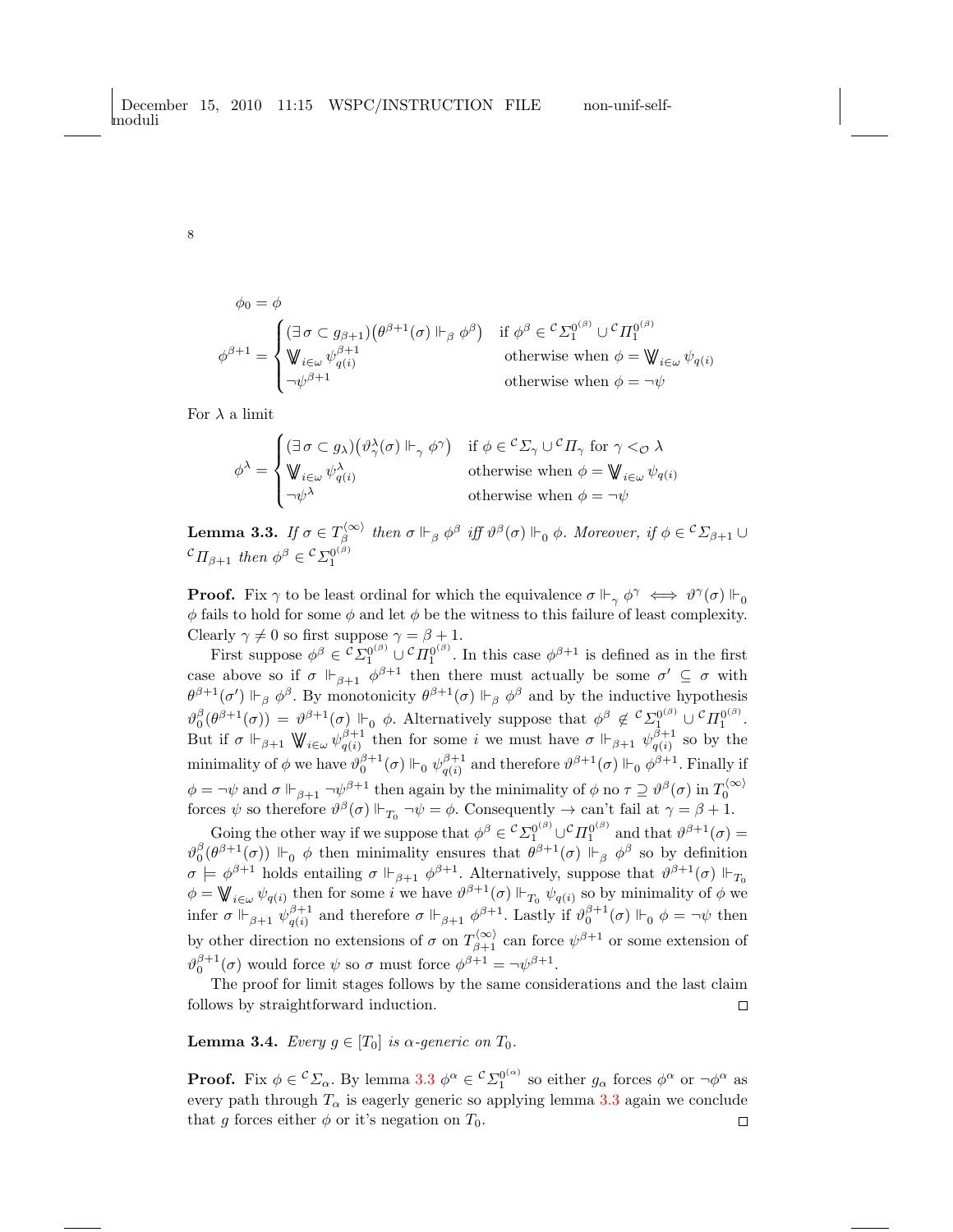### 3.3. The Construction

We now demonstrate the existence of a downwardly generic tower of length  $\alpha$ . Our construction will begin with an arbitrary tree  $\hat{T}_{\alpha}$  computable in  $0^{(\alpha)}$  which we will modify to be an eagerly generic tree  $T_{\alpha}$ . From  $T_{\alpha}$  we will work downward to define  $T_{\beta}$  for  $\beta <_{\mathcal{O}} \alpha$  by way of the following effective process.

<span id="page-8-0"></span>**Lemma 3.5.** Given trees  $T_{\beta+1} \leq_T 0^{(\beta+1)}$  and  $T_{\gamma} \leq_T 0^{(\gamma)}$  with  $\beta^{\circ} = \gamma$  there is a tree  $T_{\beta} \leq_{\mathbf{T}} 0^{(\beta)}$  with and a monotonic function  $\theta^{\beta+1}$  such that

- 1.  $T_{\beta} \upharpoonright_{\mathbf{C}(\beta)} = T_{\gamma} \upharpoonright_{\mathbf{C}(\beta)}$ .
- 2. If  $T_{\beta+1}|_{\ell(\beta)} = T_{\gamma}|_{\ell(\beta)}$  then  $\theta^{\beta+1}$  is a monotonic embedding of  $T_{\beta+1}$  into  $T_{\beta}$  such that  $[\theta^{\beta+1}(T_{\beta+1})] = [T_{\beta}]$
- 3.  $T_{\beta}$  is eagerly generic.

Furthermore indexes for  $T_{\beta}$ ,  $\theta^{\beta+1}$  are computable from the indexes for  $T_{\beta+1}$  and  $T_{\gamma}$ via a function that is total even when passed indexes for  $T_{\beta+1}$  and  $T_{\gamma}$  that fail to converge on some values.

**Proof.** For simplicity we refer to  $T_{\beta+1}$  as  $\hat{T}$ ,  $\theta^{\beta+1}$  as  $\theta$  and  $T_{\beta}$  as T. We fix a  $0^{(\beta)}$ stagewise approximation to  $\hat{T}$  valid in the limit and (implicitly using lemma [3.1\)](#page-5-2) we set  $T\vert_{\ell(\beta)} = T_\gamma\vert_{\ell(\beta)}$ . We set  $\theta$  to be the identity on  $T\vert_{\ell(\beta)}$  and pause the entire construction at any stage where the approximation to  $\hat{T}$  doesn't agree with  $T|_{\mathcal{C}(\beta)}$ . Thus should the condition  $\hat{T}|_{\ell(\beta)} = T_{\gamma} |_{\ell(\beta)}$  fail, our construction eventually shuts down and refuses to produce a useful result. Thus we've directly satisfied part [1](#page-5-0) of the lemma.

For  $\sigma$  extending some element in  $T|_{\ell(\beta)}$  we define  $\theta(\sigma)$  to be the limit as s goes to infinity of  $\theta_s(\sigma)$ . To ensure T is computable from  $0^{(\beta)}$  we decide whether  $\sigma$  is in T at the first stage s greater than the code of  $\sigma$  by placing it in T if it is in the range of  $\theta_s$ . At all times we maintain that if  $\theta_s(\sigma)$  is defined and  $\tau \subseteq \sigma$  then  $\tau \in \hat{T}_s$ by letting  $\theta_s(\sigma)$  become undefined if when required. If at stage s we observe some  $\sigma = \tau^{\gamma} \langle k \rangle$  with code at most s to be in  $\hat{T}_s$  and  $\theta_s(\tau)$  is defined but  $\theta_s(\sigma)$  undefined we then also define  $\theta_s(\sigma) = \theta_s(\tau)^\gamma \langle\langle k, s \rangle\rangle$ .

We guarantee that [3](#page-5-0) of the lemma holds by ensuring that if  $|\sigma| = 2i > \ell(\beta)$  then either  $\theta(\sigma)$  meets  $W_i^{0^{(\beta)}}$  or for all  $\tau \in T$  with  $\tau \supset \theta(\sigma)$   $\tau$  does not meet  $W_i^{0^{(\beta)}}$ . This is accomplished simply by letting  $\theta_{s+1}(\sigma)$  be redefined to equal any  $\tau \supset \theta(\sigma)$  with  $\tau \in W_{i,s}^{(0)} \cap T_s$  and reseting all  $\theta_{s+1}(\sigma')$  for  $\sigma' \supsetneq \sigma$  to undefined. Thinking of this as a finite injury argument we note that if  $\sigma \in \hat{T}$  eventually we reach some stage t so that at any later stage s,  $\sigma$  and all of it's initial segments are members of  $\hat{T}_s$ . Furthermore if  $|\sigma| \leq 2k$  then we redefine  $\theta_s(\sigma)$  no more than  $2^k$  times after stage t in attempts to meet c.e.in  $0^{(\beta)}$  sets. It is therefore clear that eventually  $\theta_s(\sigma)$  will stabilize. Moreover, for the set of extensions of  $\sigma$  in  $T$  to be infinite there must be infinitely many stages s in which  $\sigma$  was in the range of  $\theta_s$  so if  $\sigma \subset g \in [T]$  then  $\sigma$ is in the range of  $\theta$  thus part [2](#page-5-0) of the lemma is satisfied.

9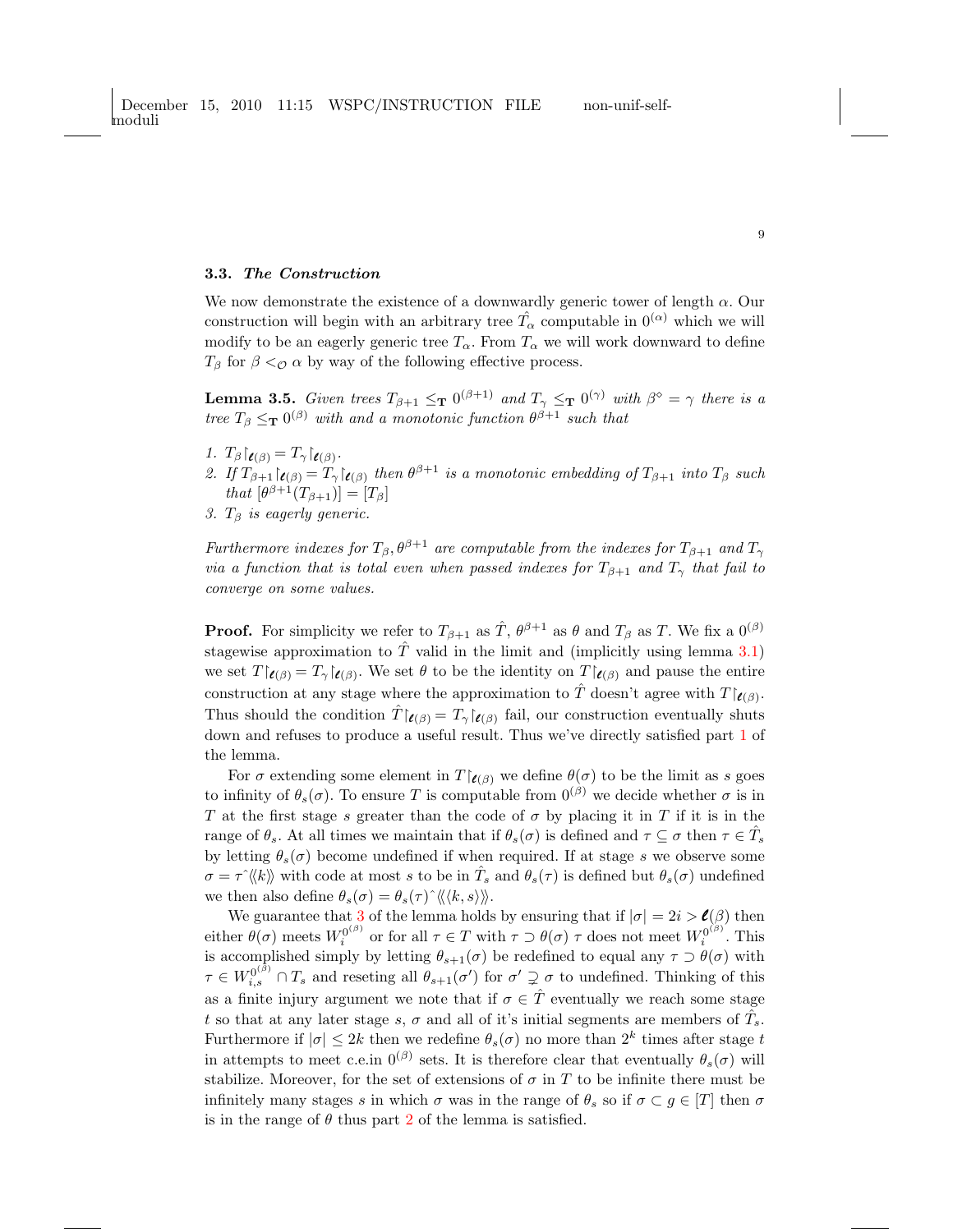The uniformity is evident from the proof, but some remarks about why the resulting function is total even when passed partial indexes is warranted. With respect to  $T_{\beta+1}$  all that is really necessary is that eventually all members of  $T_{\beta+1}$ stay in the approximation while non-members are out of the approximation at infinitely many stages so being c.e.in  $0^{(\beta+1)}$  would suffice. Since lemma [3.1](#page-5-2) only cared about elements being enumerated into the compliment of  $T_{\gamma}$  that index may also be partial.  $\Box$ 

Note that the condition  $T_{\beta+1}$   $\mathcal{L}_{(\beta)} = T_{\gamma}$   $\mathcal{L}_{(\beta)}$  in the above lemma is guaranteed to be satisfied if  $T_{\beta+1}$  properly copies  $T_{(\beta+1)}\circ$  by lemma [A.1.](#page-5-2) Also remember that should  $\beta^{\diamond} >_{\mathcal{O}} \alpha$  we defined  $T_{\beta^{\diamond}}$  to be another copy of  $T_{\alpha}$ . Since we only make use of  $T_{\beta}$ <sup>o</sup> to copy  $T_{\beta}$ <sup>o</sup>  $\mathcal{L}(\beta)$  we may safely pretend (by redefinition) that  $\beta^{\diamond} = \alpha$  whenever it would otherwise be larger than  $\alpha$ .

<span id="page-9-0"></span>**Lemma 3.6.** Given  $T \leq_T 0^{(\alpha)}$  there is a downwardly generic tower  $\langle\!\langle T_\beta\rangle\!\rangle_{\beta \leq_C\alpha}$  of length  $\alpha$  with  $T_{\alpha}$  the effectively given image of T.

**Proof.** By the same argument given in lemma  $3.5$  we can effectively transform  $T$ into an eagerly generic  $T_{\alpha} \leq_T 0^{(\alpha)}$ . Furthermore we may assume that  $\alpha$  is a limit ordinal during construction by applying lemma [3.5](#page-8-0) finitely many times until we reached a limit level. Now fix an index *i* for  $T_{\alpha}$  and let  $J(\beta, j, j')$  be the computable function giving an index for  $T_{\beta}$  given an index j for  $T_{\beta+1}$  and j' for  $T_{\beta^{\circ}}$ . We now define a computable function  $I(e)$  to behave as follows with the intent that  $\Phi_{I(e)}$ should define a function from notations  $\beta \leq_{\mathcal{O}} \gamma$  to an index for  $T_{\beta}$  whenever  $\Phi_e$ defines the same function on  $\beta <_{\mathcal{O}} \gamma$ .

$$
\Phi_{I(e)}(\beta) = \begin{cases} \uparrow & \text{unless } \beta \leq_{\mathcal{O}} \alpha \\ i & \text{if } \beta = \alpha \\ J(\beta, \Phi_e(\beta + 1), \Phi_e(\beta^{\circ})) & \text{otherwise} \end{cases}
$$

Fix e to be a fixed point of  $I(e)$  and let  $T_\beta$  be the tree defined by index  $\Phi_e(\beta)$ relative to  $0^{(\beta)}$  for  $\beta <_{\mathcal{O}} \alpha$ . Note that it is enough to show that  $T_{\beta}$  is built as per lemma [3.5](#page-8-0) from  $T_{\beta+1}$  and  $T_{\beta}$  since lemma [A.1](#page-5-2) ensures that if  $T_{\beta} \circ \upharpoonright_{\ell(\beta)} = T_{\beta} \upharpoonright_{\ell(\beta)}$ then  $T_{\beta+1}$   $\epsilon(\beta) = T_{\beta}$   $\epsilon(\beta)$  and as well as that  $T_{\lambda}$  for  $\lambda$  a limit is the limit of  $T_{\beta}$  with  $\beta <_{\mathcal{O}} \lambda 3.3$ .

Now suppose that  $T_\beta$  fails to be defined or satisfy the conditions of lemma [3.5](#page-8-0) with respect to  $T_{\beta+1}$  and  $T_{\beta^{\circ}}$ . Since there are no infinite decreasing sequences of ordinals we can assume that  $T_{\beta^{\circ}} = W_q^{0^{(\beta^{\circ})}}$  where  $q = \Phi_e(beta^{\circ})$  is defined and satisfies the conclusions of lemma [3.5.](#page-8-0) Thus if  $r = \Phi_e(\beta)$  by the choice of e as a fixed point we also have  $r = J(\beta, \Phi_e(\beta + 1), \Phi_e(\beta^{\circ}))$  so  $T_{\beta}$  is defined by the application of lemma [3.5.](#page-8-0) Note that the work here is really being done by lemma [3.2](#page-6-0) which verified that merely being the image of a monotonic function and the properties of the function  $\ell(\beta)$  ensure that all trees in the tower are homeomorphic.  $\Box$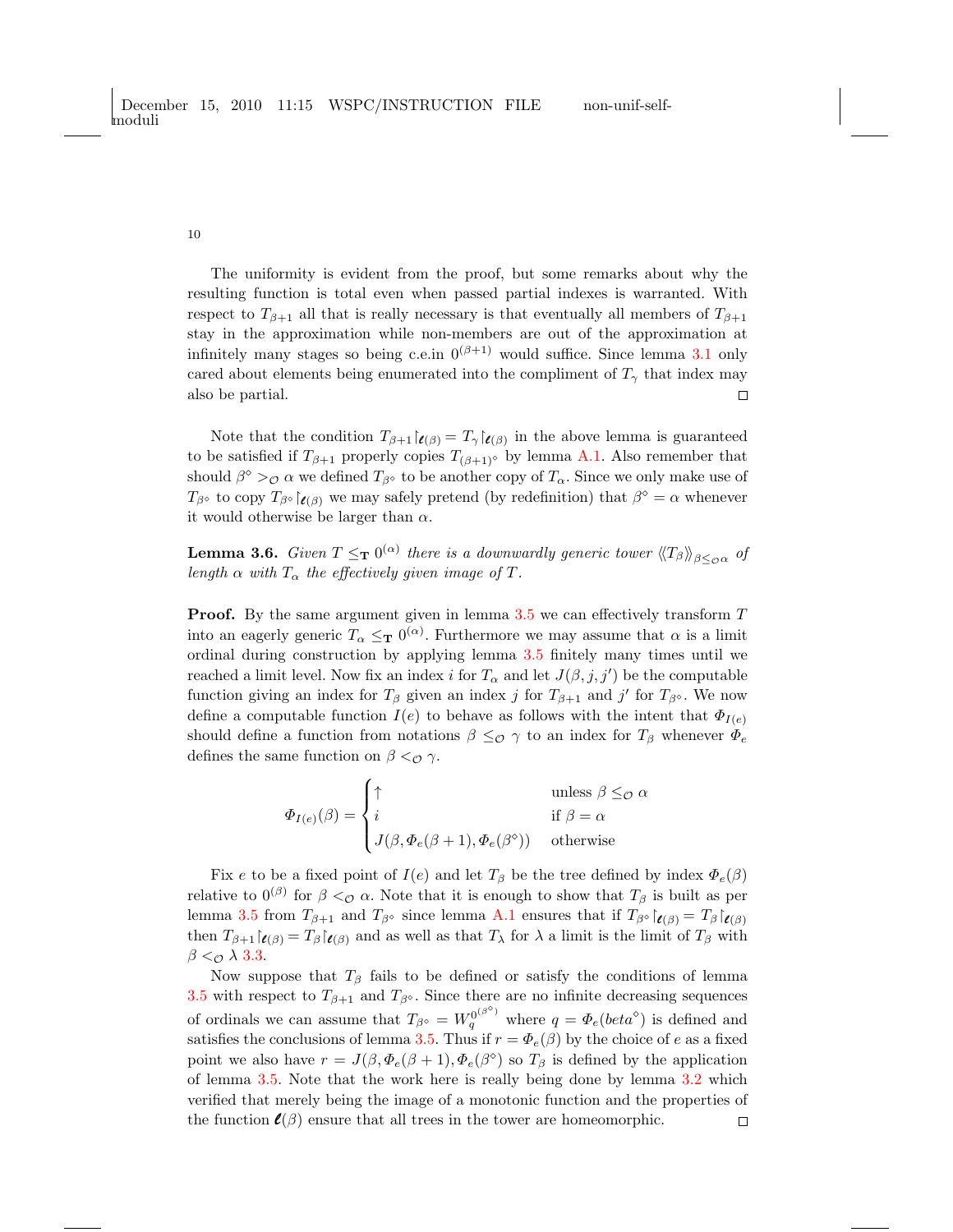This completes the proof of theorem [3.1.](#page-4-2) At this point it is interesting to note that this is in some sense optimal since every member of a countable hyperarithmetic class  $A \subset \omega^{\omega}$  is itself a hyperarithmetic singleton.

<span id="page-10-1"></span>**Definition 3.5.** Say T is the  $\alpha$ -reduct of  $\hat{T}$  if  $T = T_0$  where  $T_0$  is constructed as described above from  $\hat{T} \leq_{\mathbf{T}} 0^{(\alpha)}$ . Also we call those  $g \in [T_0]$  an  $\alpha$  root of  $\hat{g} \in [\hat{T}]$  if  $g$  is the image of  $\hat{g}$  under the constructed homomorphism.

Note that an index for the  $\alpha$ -reduct of  $\hat{T}$  as a computable set can be effectively computed from a index for  $\hat{T}$  as a  $0^{(\alpha)}$  computable set.

#### 3.4. Consequences

Harrington observed several other important consequences of the above method in [\[1\]](#page-25-0) that have also never been formally published and we take the time to present those that can be stated in terms of classical computability theory here and leave those about admissible sets and various implications in second order arithmetic to another paper.

<span id="page-10-0"></span>**Definition 3.6.** Following Harrington [\[1\]](#page-25-0) we say a degree  $\underline{d} \in \omega^{\omega}$  is  $\alpha$  subgeneric for  $\alpha \in \mathcal{O}$  if for all  $\beta <_{\mathcal{O}} \alpha \underline{d}$  satisfies both

1.  $\underline{d}^{(\beta)} \equiv_{\mathbf{T}} \underline{d} \oplus 0^{(\beta)}$ 2.  $[\forall X] (X \leq_T 0^{(\alpha)} \wedge X \leq_T \underline{d}^{(\beta)} \implies X \leq_T 0^{(\beta)}$ 

A version of Harrington's first corollary in [\[1\]](#page-25-0) can now be stated.

**Corollary 3.1 (Harrington [\[1\]](#page-25-0)).** For each  $\alpha < \omega_1^{ck}$  there is a sequence  $\langle \zeta_{n} \rangle \in$  $\omega^{\omega}\rangle\!\rangle_{n\in\omega}$  so that for all  $n\in\omega$ 

1.  $g_n$  is  $\alpha$  subgeneric.

$$
\mathcal{Z}.\ \ g_n \nleq \mathbf{T} \left( \bigoplus_{i \neq n} g_i^{(\alpha)} \right).
$$

3.  $g_n$  is a the unique solution of a  $\Pi^0_1$  formula the index for which is given uniformly  $in n$ .

Our first task is to assure ourselves we already know how to satisfy part [1](#page-5-0) of definition [3.6.](#page-10-0)

<span id="page-10-2"></span>Lemma 3.7. If g is an  $\alpha$  root then g satisfies part [1](#page-5-0) of the [definition of](#page-10-0)  $\alpha$ [subgeneric.](#page-10-0)

**Proof.** Fix  $\langle T_\beta \rangle_{\beta \leq \alpha}$  witnessing that g is an  $\alpha$  root and  $\lambda \leq_{\mathcal{O}} \alpha$  and  $\psi(x) \in^{\mathcal{C}} \Sigma_\lambda$ such that  $x \in g^{(\lambda)} \iff g \models \psi$ . By lemma [3.3](#page-7-0) if  $g \in [T_0]$  then  $g \models \psi \iff g_\lambda \Vdash_\lambda$  $\psi^{\lambda}$ . Since either  $\psi^{\lambda}$  or it's negation is super forced on  $T_{\lambda} \leq_{\mathbf{T}} 0^{(\lambda)}$  by  $g^{\lambda} \leq_{\mathbf{T}} 0^{(\lambda)} \oplus g$ we can compute  $g^{(\lambda)}$  from  $0^{(\lambda)} \oplus g$  completing the proof.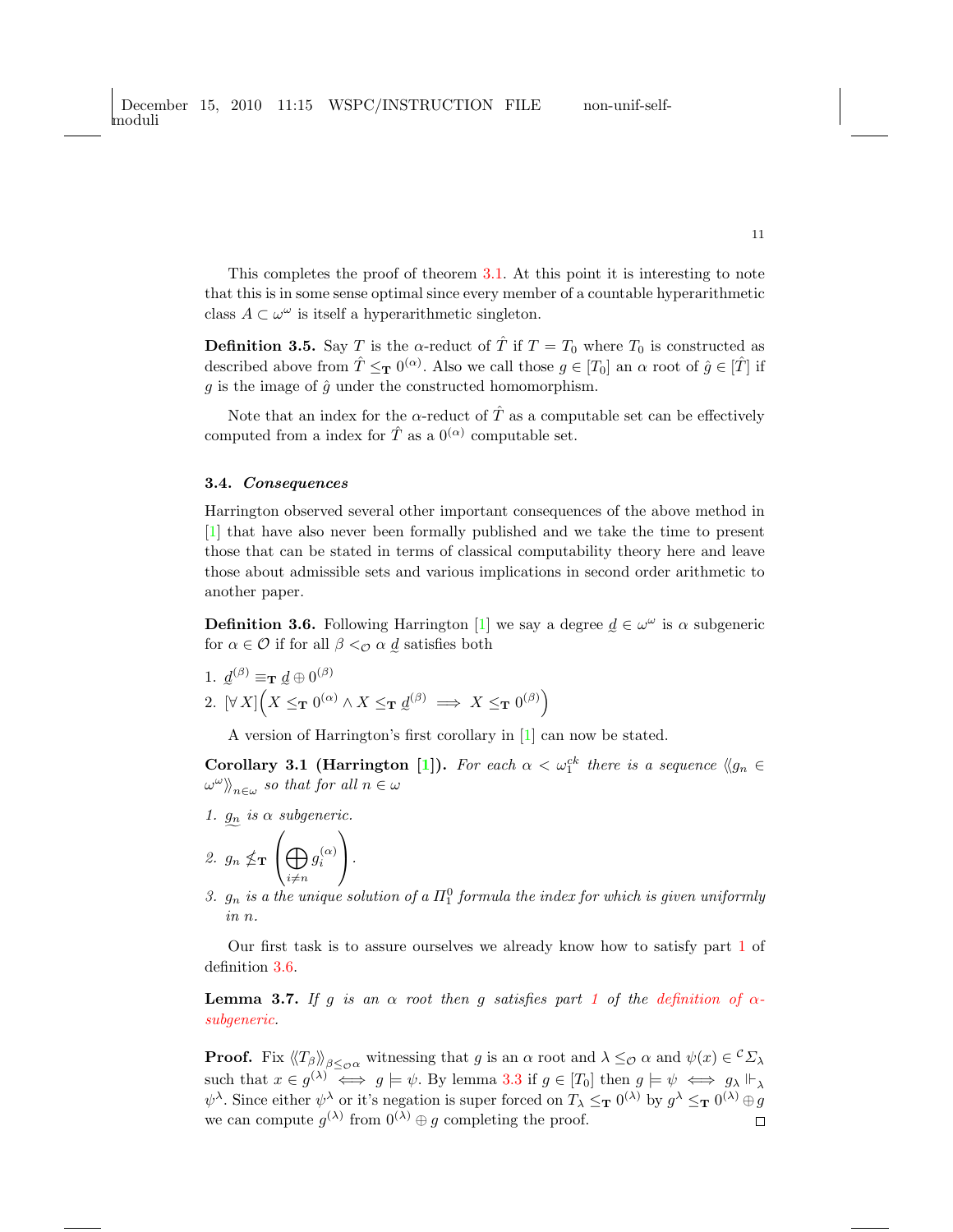Building q as an  $\alpha$  root that also satisfies part [2](#page-5-0) of the [definition of](#page-10-0)  $\alpha$ -subgeneric requires slightly more work. Given  $X \leq_{\mathbf{T}} 0^{(\beta+1)}$  and  $X \leq_{\mathbf{T}} 0^{(\beta)} \oplus g$  these computations must be super forced on  $T_{\beta+1}$  to be equal but we need to guarantee they are super forced to agree on  $T_\beta$  to ensure  $X \leq_T 0^{(\beta)}$ . Since  $T_\beta$  isn't the image of  $T_{\beta+1}$  under  $\theta^{\beta+1}$  super forcing on  $T_{\beta+1}$  doesn't translate to super forcing on  $T_{\beta}$  so we must guarantee this occurs manually. Since  $T_\beta$  lacks access to  $0^{(\beta+1)}$  we can't directly diagonalize but must instead try to preserve disagreeing options for the computation of X from  $0^{(\beta)} \oplus g$  and let the diagonalization occur on  $T_{\beta+1}$ .

We first must ensure that  $T_{\beta+1}$  leaves options open that can be extended on  $T_{\beta}$ to incompatible computations.

**Definition 3.7.** Say  $T_\beta$  is padded if whenever  $\sigma \in T_\beta$ ,  $|\sigma| = 0 \mod 2$  then  $\sigma$  $\langle\!\langle 0 \rangle\!\rangle, \sigma^{\hat{}}\langle\!\langle 1 \rangle\!\rangle \in T_{\beta}.$ 

And now give conditions that ensure these incompatible computations exist.

<span id="page-11-1"></span>**Definition 3.8.** Say that  $\theta^{\beta+1} : T_{\beta+1} \to T_{\beta}$  is disagreement preserving if whenever  $\sigma^{\hat{}}\langle 0 \rangle, \sigma^{\hat{}}\langle 1 \rangle \rangle \in T_{\beta+1}$  and  $|\sigma| = 2i \geq \ell(\beta)$  then either

$$
[\forall \tau, \tau' \supset \theta^{\beta+1}(\sigma)] (\Phi_i(0^{(\beta)}; \tau) \nmid \Phi_i(0^{(\beta)}; \tau'))
$$

Or

$$
\varPhi_{i}(0^{(\beta)} ; \theta^{\beta+1}(\sigma^{\smallfrown}{\langle\!\langle} 0 \rangle\!\rangle)) \mid \varPhi_{i}(0^{(\beta)} ; \theta^{\beta+1}(\sigma^{\smallfrown}{\langle\!\langle} 1 \rangle\!\rangle))
$$

**Definition 3.9.** Say that  $\langle\langle T_{\beta}\rangle\rangle_{\beta \leq \alpha}$  is a disagreement preserving downwardly generic tower if it is a downwardly generic tower and for each  $\beta$  with  $\beta \leq_{\mathcal{O}} \alpha$ ,  $T_{\beta}$  is padded and  $\theta^{\beta+1}$  is disagreement preserving. We define the notions of an  $\alpha$ subgeneric-reduct and  $\alpha$  subgeneric-root by modifying definition [3.5](#page-10-1) to use disagreement preserving downwardly generic towers.

Note that we can produce  $\alpha$  subgeneric-reducts with the same degree of effectivity as we enjoyed for  $\alpha$  reducts.

<span id="page-11-0"></span>**Lemma 3.8.** If g is a  $\alpha$  subgeneric-root then g is  $\alpha$  subgeneric.

**Proof.** By lemma [3.7](#page-10-2) it is sufficient to show that  $g$  satisfies part [2](#page-5-0) of definition [3.6.](#page-10-0) Suppose, for a contradiction, that g fails this condition for the set X and let  $\beta \leq_{\mathcal{O}} \alpha$ be the least such that  $X \leq_T 0^{(\beta)}$  and for some  $\gamma <_{\mathcal{O}} \beta$  we have  $X \leq_T 0^{(\gamma)} \oplus g$  but  $X \nleq_{\mathbf{T}} 0^{(\gamma)}$ . Assume  $\beta$  is a successor then we must have  $\gamma + 1 = \beta$  or  $\beta$  would not have been the least failure. Now fix  $e, j$  such that

<span id="page-11-2"></span>
$$
X = \Phi_e(0^{(\beta)})
$$
  
\n
$$
X = \Phi_j(0^{(\gamma)} \oplus g_\gamma)
$$
\n(3.3)

Let  $\psi$  be the  ${}^c\Sigma_1^{0^{(\gamma+1)}}$  formula asserting that these computations disagree. Since the computations agree we have  $g_{\gamma+1} \models \neg \psi$  so pick  $\sigma \subset g_{\gamma+1}$  such that  $\sigma$  super forces  $\neg \psi$  on  $T_{\gamma+1}$  where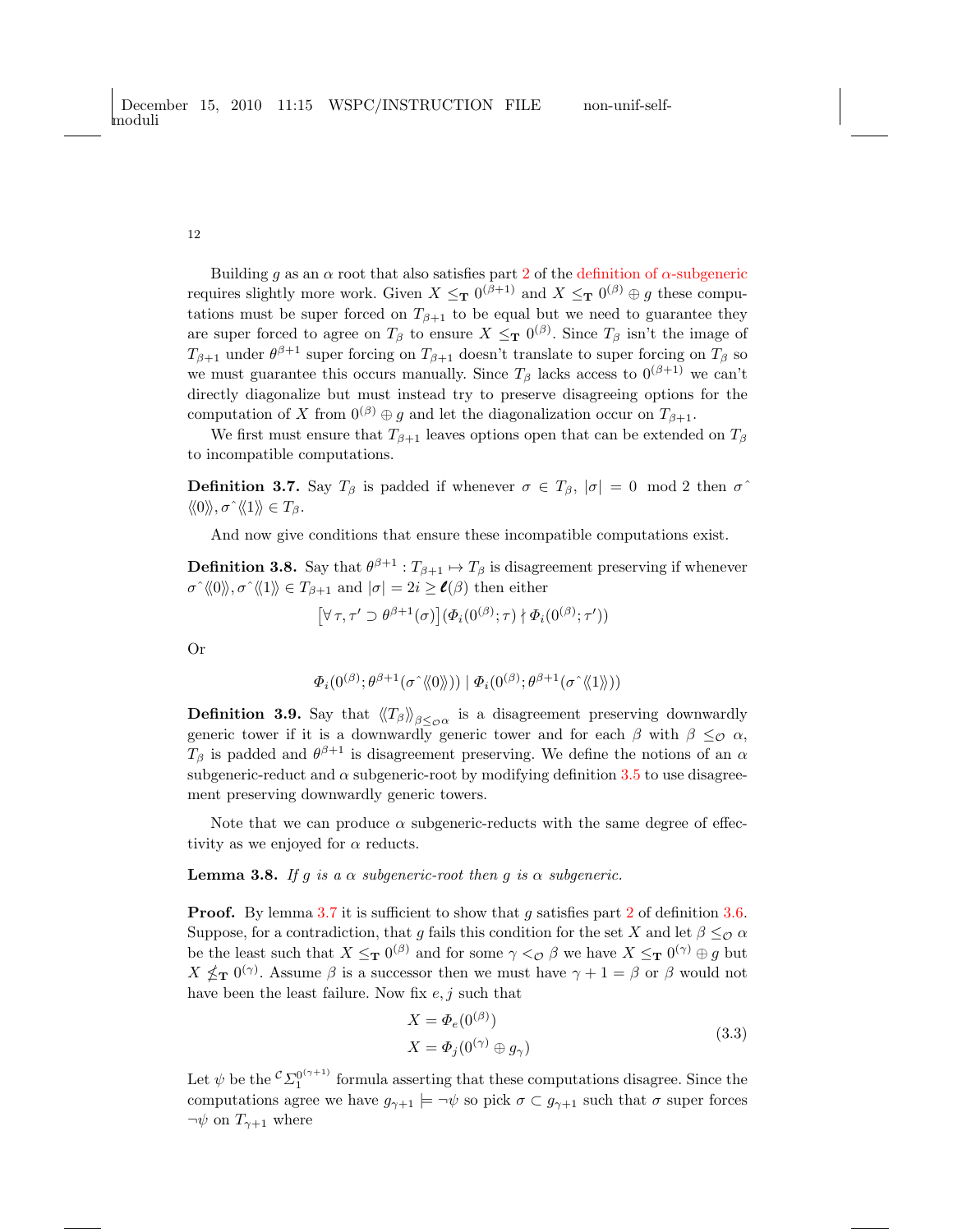$$
\psi = (\exists \,\sigma \subseteq g_{\gamma + 1})(\exists \,x, s) \Big( \varPhi_e(0^{(\gamma + 1)};x)\mathord{\downarrow}_s \neq \varPhi_j(0^{(\gamma)} \oplus \theta^\beta(\sigma);x)\mathord{\downarrow}_s \Big)
$$

We now work to define an initial segment  $\sigma'$  of  $g_{\gamma+1}$  extending  $\sigma$  so that  $T_{\gamma}$  will preserve any potential disagreement so it's observed between the inputs  $\theta^{\gamma+1}(\sigma'(\langle 0 \rangle))$ and  $\theta^{\gamma+1}(\sigma' \langle \langle 1 \rangle \rangle)$  if ever. For this purpose pick  $j' > \max(\ell(\gamma), |\sigma|)$  so that  $\Phi_j \simeq \Phi_{j'}$ and set  $\sigma' = g_{\beta+1} \left[ \frac{2j'}{(\beta+1)} \right]$ . Now if  $\Phi_{j'}(0^{(\gamma)}; \theta^{\gamma+1}(\sigma' \langle 0 \rangle)) | \Phi_i(0^{(\gamma)}; \theta^{\gamma+1}(\sigma' \langle 1 \rangle))$  then for some choice of  $i \in \{0,1\}$  the string  $\theta^{\gamma+1}(\sigma' \langle\langle i \rangle\rangle)$  disagrees with X so  $\sigma' \langle\langle i \rangle\rangle \models \psi$ contradicting the assumption that  $\sigma$  super forced  $\neg \psi$  on  $T_{\gamma+1}$ . Thus by definition [3.8](#page-11-1) every extension of  $\theta^{\gamma+1}(\sigma') = \tau$  yields compatible computations under  $\Phi_{j'}$ . Thus given y we may compute  $X(y)$  as the value of the first converging computation  $\Phi_j(0^{(\gamma)} \oplus \hat{\tau}; y)$  for some  $\hat{\tau} \in T_\gamma$  with  $\hat{\tau} \supseteq \tau$ . Since  $T_\gamma \leq_T 0^{(\gamma)}$  this search can be performed computably in  $0^{(\gamma)}$  and as  $g_{\gamma} \supseteq \hat{\tau}$  eventually a converging computation will always be found.

Now suppose  $\beta$  is a limit and again let  $\gamma <_{\mathcal{O}} \beta$  and  $e, j$  satisfy [\(3.3\)](#page-11-2). By the minimality of  $\beta$ , if  $X \leq_T 0^{(\kappa)}$  with  $\beta >_{\mathcal{O}} \kappa \geq_{\mathcal{O}} \gamma$  we are done so without loss of generality we may assume that  $\gamma = \beta_{[n]}$ . To coordinate the behavior of the computation of X from the various  $g_{\kappa}$  we show that we can choose a single index for all such computations.

By lemma [3.2](#page-6-0) we can uniformly compute  $g_{\gamma} = \vartheta_{\gamma}^{\kappa}(g_{\kappa})$  from  $g_{\kappa}$  using  $0^{(\kappa)}$ . We claim that there is a single index j' such that  $X = \Phi_{j'}(0^{(\kappa)} \oplus g_{\kappa})$  whenever  $\beta \geq_{\mathcal{O}}$  $\kappa \geq_{\mathcal{O}} \gamma$ . The computation coded by j' can check whether  $\lambda \leq_{\mathcal{O}} \kappa$  by inspecting  $0^{(\kappa)}$  allowing  $\Phi_{j'}(0^{(\kappa)})$  to recover  $\kappa$  at which point it can apply  $\vartheta_{\gamma}^{\kappa}(g_{\kappa})$ . Note that our index j' has the property that  $\Phi_{j'}(0^{(\kappa+1)};\sigma) = \Phi_{j'}(0^{(\kappa)};\theta^{\kappa+1}(\sigma))$  provided  $\gamma <_{\mathcal{O}} \kappa <_{\mathcal{O}} \beta$  and  $\sigma \in T_{\kappa+1}$ . Armed with this index we define  $\phi$  asserting that some such computation for X disagrees with the computation from  $0^{(\beta)}$ .

$$
\phi=(\exists\,\sigma\subseteq g_\beta)(\exists\,x,s,\kappa)\Bigl(\beta>_{\mathcal O}\kappa\geq_{\mathcal O}\gamma\wedge\varPhi_e(0^{(\beta)};x)\hspace{0.1em}\downarrow_s\neq\varPhi_{j'}(0^{(\kappa)}\oplus\vartheta^{\beta}_{\kappa}(\sigma);x)\hspace{0.1em}\downarrow_s\Bigr)
$$

Since  $\phi$  is false let  $\sigma \subset g_\beta$  on  $T_\beta$  force  $\neg \phi$ . Now fix  $\hat{j} > \max(\ell(\beta)+n, |\sigma|)$  so that  $\Phi_j \simeq \Phi_{j'} \simeq \Phi_{\hat{j}}$  and let  $m = 2\hat{j} - \ell(\beta)$ . Now if  $\kappa = \beta_{[m]}$  by  $(3.2)$   $\ell(\kappa) = m + \ell(\beta) = 2\hat{j}$ and by  $(3.1)$   $\mathbf{\ell}(\kappa') > \mathbf{\ell}(\kappa)$  for  $\kappa <_{\mathcal{O}} \kappa' <_{\mathcal{O}} \beta$ . Now if  $\sigma' = g_{\beta} \restriction_{2\hat{j}}$  then we also have  $\sigma' =$  $g_{\kappa}$  $\upharpoonright_{2\hat{j}} = g_{\kappa+1}$  $\upharpoonright_{2\hat{j}}$  and  $\sigma' \langle\langle i \rangle\rangle \in T_{\kappa+1}$ ,  $\upharpoonright_{\mathbf{\ell}(\kappa+1)} = T_{\beta}$ ,  $\upharpoonright_{\mathbf{\ell}(\kappa+1)}$ . Turning our attention back to definition [3.8](#page-11-1) suppose that  $\Phi_{j'}(0^{(\kappa)};\theta^{\kappa+1}(\sigma'^{\,\,\,\,\langle} \langle 0 \rangle\!\rangle))$  and  $\Phi_{j'}(0^{(\kappa)};\theta^{\kappa+1}(\sigma'^{\,\,\,\langle} \langle 1 \rangle\!\rangle))$ are incompatible then we can choose  $\tau = \sigma' \hat{ } \langle i \rangle$  such that  $\Phi_{j'}(0^{(\kappa)} \oplus \vartheta^{\beta}_{\kappa}(\tau));$  is incompatible with X. This holds as  $\theta_{\kappa}^{\beta}(\tau)$  can be factored to  $\theta^{\kappa+1}(\theta_{\kappa+1}^{\beta}(\tau))$  and as  $|\tau| \leq \ell(\kappa+1)$  simplifies to just  $\theta^{\kappa+1}(\tau)$ . As such a  $\tau$  would force  $\phi$  we conclude that every  $\tau \in T_{\kappa}$  extending  $\theta^{\kappa+1}(\sigma')$  yields compatible computations and we compute X from  $0^{(\kappa)}$  as we did in the successor stages. Hence  $X \leq_{\mathbf{T}} 0^{(\kappa)}$  contradicting the minimality of  $\beta$ .  $\Box$ 

We now show that a slight modification of the construction of  $T_\beta$  from  $T_{\beta+1}$  and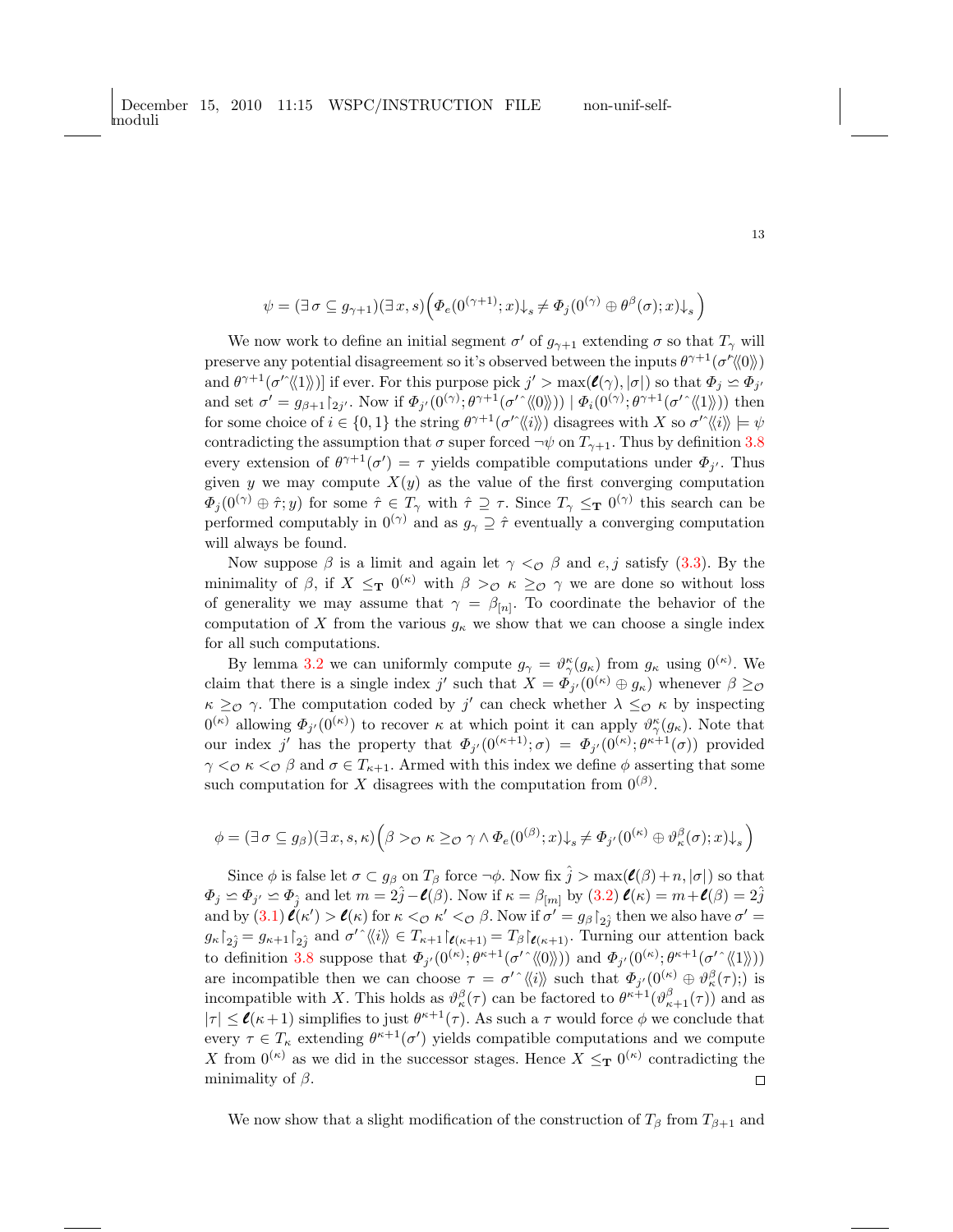<span id="page-13-0"></span> $T_{\beta}$  we performed above lets us build a subgeneric  $\alpha$  root.

Lemma 3.9. The following conditions may be added to those of lemma [3.5](#page-8-0) so that  $T_\beta$  continues to be effectively built from  $T_{\beta+1}$  and  $T_{\beta}$  while jointly satisfying all conditions.

4. If  $\gamma = \beta^{\diamond}$  and  $T_{\gamma}$  is padded or  $\ell(\beta) = 0$  then  $T_{\beta}$  is padded. 5.  $\theta^{\beta+1}$  is disagreement preserving

**Proof.** To ensure that part [5](#page-5-0) holds whenever  $|\sigma| = 2i \ge \ell(\beta)$ ,  $\tau_0 = \theta_s^{\beta+1}(\sigma^{\gamma}\langle\!\langle 0 \rangle\!\rangle)$ and  $\tau_1 = \theta_s^{\beta+1}(\sigma \langle 1 \rangle)$  are both defined and  $\Phi_{i,s}(\tau_0) \nmid \Phi_{i,s}(\tau_1)$ , but there are  $\tau'_0, \tau'_1 \supset$  $\theta_s^{\beta+1}(\sigma)$  with  $\Phi_{i,s}(\tau_0') \mid \Phi_{i,s}(\tau_1')$  then set  $\theta_{s+1}^{\beta+1}(\sigma \langle 0 \rangle) = \tau_0'$  and  $\theta_{s+1}^{\beta+1}(\sigma \langle 1 \rangle) = \tau_1'$ and unset  $\theta_{s+1}^{\beta+1}(\tau)$  for every  $\tau \supsetneq \sigma$ . To ensure that  $T_{\beta}$  is padded we simply place  $\sigma^{\wedge} \langle 0 \rangle$  and  $\sigma^{\wedge} \langle 1 \rangle$  into  $T_{\beta}$  whenever  $\sigma \in T_{\beta}$  and for some  $l | \sigma | = 2l \ge \ell(\beta)$ . If  $\ell(\beta) = 0$  and this suffices. Otherwise  $T_\beta$  is padded as  $T_\gamma|_{\ell(\beta)} = T_\beta|_{\ell(\beta)}$  and  $T_\gamma$  is padded.  $\Box$ 

Note that given an initial tree  $T$  we can easily perform effective modifications to ensure it is padded so substituting lemma [3.9](#page-13-0) into the construction given by lemma [3.6](#page-9-0) yields a disagreement preserving downwardly generic tower of length  $\alpha$ . Thus given a  $0^{(\alpha)}$  index for  $g_{\alpha}$  viewed as a tree  $T_{\alpha}$  with  $[T_{\alpha}] = \{g_{\alpha}\}\$ we can compute the index for a computable tree  $T_0$  with a unique path  $g$  which by lemma [3.8](#page-11-0) is  $\alpha$  subgeneric. While this easily gives a (uniformly witnessed) sequence of  $\Pi_1^0$ singletons  $q_i$  of  $\alpha$  subgenerics this is not quite sufficient to prove corollary [3.1](#page-2-2) as we must still ensure that part [2](#page-5-0) of definition [3.1](#page-2-2) holds. To do this we observe

<span id="page-13-1"></span>**Lemma 3.10.** There is a uniform sequence  $T^i_\alpha \leq_{\bf T} 0^{(\alpha)}$  each having a unique path  $\hat{g}_i$  such that

$$
\hat{g_k} \nleq \mathbf{T} \left( \bigoplus_{i \neq k} \hat{g_i} \oplus 0^{(\alpha)} \right)
$$

**Proof.** Our construction builds  $\hat{g}_k$  as the limit of  $g_{k,s}$  via a finite injury argument. The requirements  $\mathcal{R}_{k,i}$  demand that  $\hat{g_k} \neq \Phi_i(\bigoplus_{i \neq k} \hat{g_i} \oplus 0^{(\alpha)})$  and are met by changing the value of  $g_{k,s+1}(x)$  to disagree with the computation in question whenever such a change is not restrained by a higher priority requirement and restraining any changes in the use of this computation or of  $g_k(x)$ . Every time  $g_{k,s+1}(x)$  is set to a new value it is picked large enough not yet to have been enumerated into the compliment of  $T^i_\alpha$ .  $\Box$ 

This now suffices to complete the proof of corollary [3.1.](#page-2-2) Using the uniformity of the trees  $T^i_\alpha$  from lemma [3.10](#page-13-1) and the uniformity of the construction in lemma [3.6](#page-9-0) (using the modified lemma [3.9\)](#page-13-0) we get a uniform sequence of computable trees  $T_0^i$ each containing a single  $\alpha$  subgeneric path  $g_i$ . To see that part [2](#page-5-0) of definition [3.1](#page-2-2)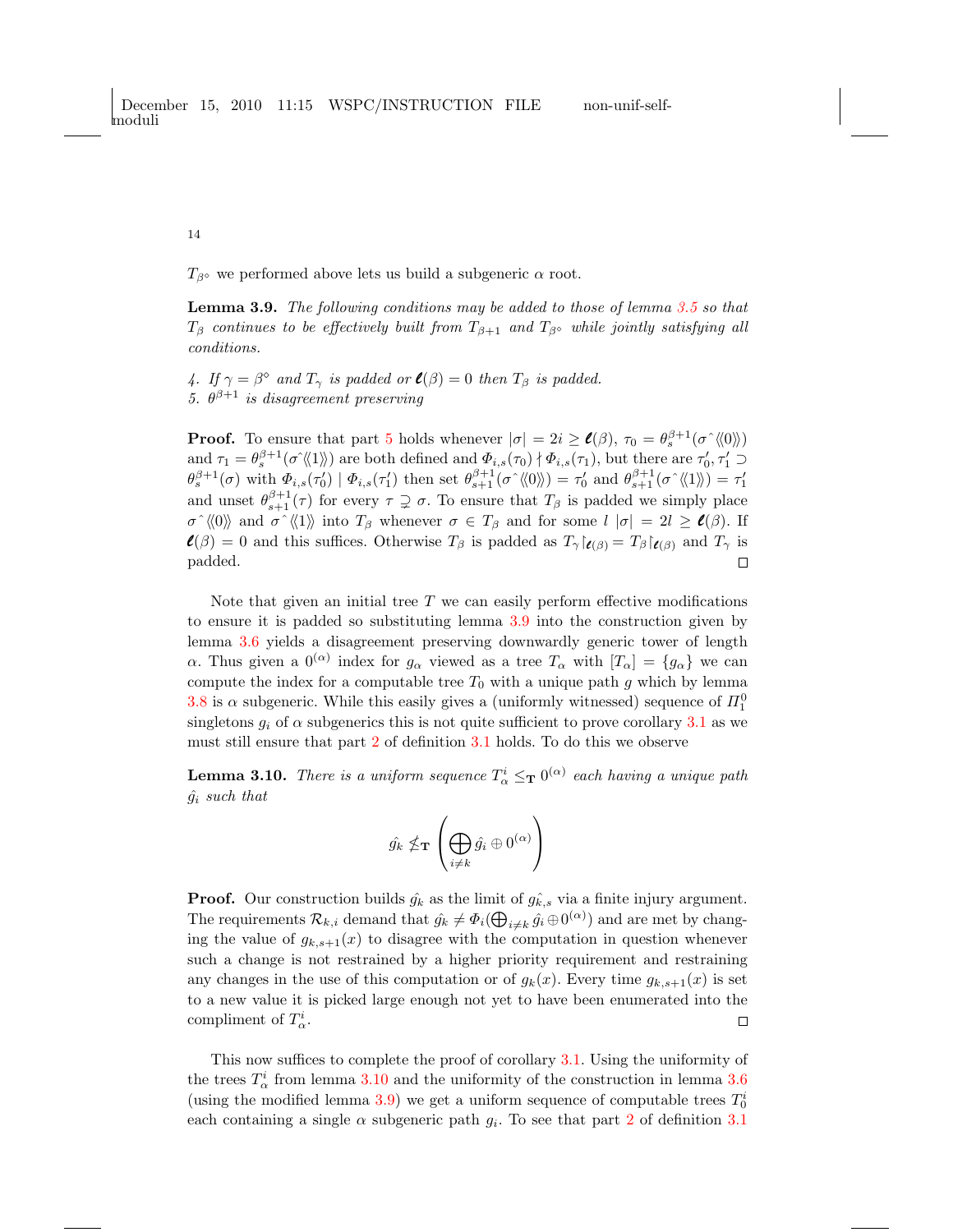holds observe that the uniformity of the trees  $T^i_\alpha$  and the uniform definition of the maps  $\vartheta_0^{i,\alpha+1}$  guarantees the equivalence  $g_i \oplus 0^{(\alpha)} \equiv_{\mathbf{T}} \hat{g}_i \oplus 0^{(\alpha)}$  holds uniformly. Also by the uniformity of lemma [3.7](#page-10-2)  $g_i \oplus 0^{(\alpha)} \equiv_{\mathbf{T}} g_i^{(\alpha)}$  holds uniformly so if part [2](#page-5-0) failed we would have the contradiction

$$
\bigoplus_{i \neq k} \hat{g}_i \oplus 0^{(\alpha)} \geq_{\mathbf{T}} \bigoplus_{i \neq k} g_i^{(\alpha)} \geq_{\mathbf{T}} g_k \oplus 0^{(\alpha)} \geq_{\mathbf{T}} \hat{g}_k
$$

It is worth remarking that the result claimed by Harrington in [\[1\]](#page-25-0) isn't actually lemma [3.1](#page-2-2) but the substantially stronger version below.

<span id="page-14-0"></span>**Corollary 3.2 (Harrington [\[1\]](#page-25-0)).** For each  $\alpha < \omega_1^{ck}$  there is a sequence  $\langle \zeta_{n} \rangle \in$  $\omega^{\omega}\rangle\!\rangle_{n\in\omega}$  so that for all  $n\in\omega$ 

 $((1))$   $g_n$  is  $\alpha$  subgeneric.

<span id="page-14-1"></span>
$$
((2)) g_n \nleq \mathbf{T} \left( \bigoplus_{i \neq n} g_i \right)^{(\alpha)}
$$

.

 $((3))$   $g_n$  is a the unique solution of a  $\Pi_1^0$  formula the index for which is given uniformly in  $n$ .

Corollary [3.2](#page-14-0) replaces [claim 2 of corollary 3.1](#page-5-0) which required that no  $g_n$  could be computable in the join of the  $\alpha$  jumps of the remaining  $g_i$  with the substantially stronger requirement that  $g_n$  not be computable in the  $\alpha$  jump of the join of the remaining  $g_i$ . Corollary [3.2](#page-14-0) is true but we have only been able to prove the result by making some substantial modifications to the underlying framework which we sketch below.

To establish [claim \(2\) of corollary 3.2](#page-14-1) we introduce a notion of mutual genericity for a sequence of the reals  $g^i$  on the sequence of trees  $T^i$  where  $g^i$  is a path through  $T_i$ . In particular we define  $g = \bigoplus g^i$  to be the function where  $g(\langle i, x \rangle) = g^i(x)$  and write  $g^{[n]}(x)$  for  $g(\langle n,x \rangle)$ . We further define  $T = \bigoplus T^i$  to be the tree consisting of those nodes  $\sigma$  with  $\sigma^{[n]} \in T^n$  for every n and say that the sequence of singletons  $g^i$ is mutually  $\alpha$  generic on  $T^i$  if  $g$  is  $\alpha$  generic on  $T$ . We prove [3.2](#page-14-0) by simultaneously building  $\omega$  many disagreement preserving downwardly generic towers consisting of the trees  $T^i_\beta$  for  $\beta \leq_{\mathcal{O}} \alpha$  where  $g^i_\beta$  is the unique path through  $g^i_\beta$  and the trees  $T^i_\beta$ satisfy the obvious generalization of being eagerly generic to the notion of mutually eagerly generic. We stipulate our coding function has the property that  $\langle n, x+1 \rangle$ is always greater than  $\langle n, x \rangle$  so if  $\sigma \in T$  we may assume that  $\sigma = \bigoplus \sigma^i$  with each  $\sigma^i \in \omega^{\leq \omega}$  and all but finitely many of them equal to the empty string

Generalizing our previous construction we now build  $T^i_\beta$  as the image of  $\theta^{i,\beta+1} \leq_T 0^{(\beta+1)}$  mapping  $T_{\beta+1}$  to  $T_{\beta}^i$ . Naively one might imagine that we could straightforwardly carry out the same forcing construction we used previously but now applied to  $T_{\beta}$  as in the standard (not localized to a tree) product forcing construction. However, since we wish to maintain  $T_{\beta} = \bigoplus T_{\beta}^{i}$  so as to still produce a sequence  $g^i$  of  $\alpha$ -subgeneric roots such a simple argument won't suffice. In particular

15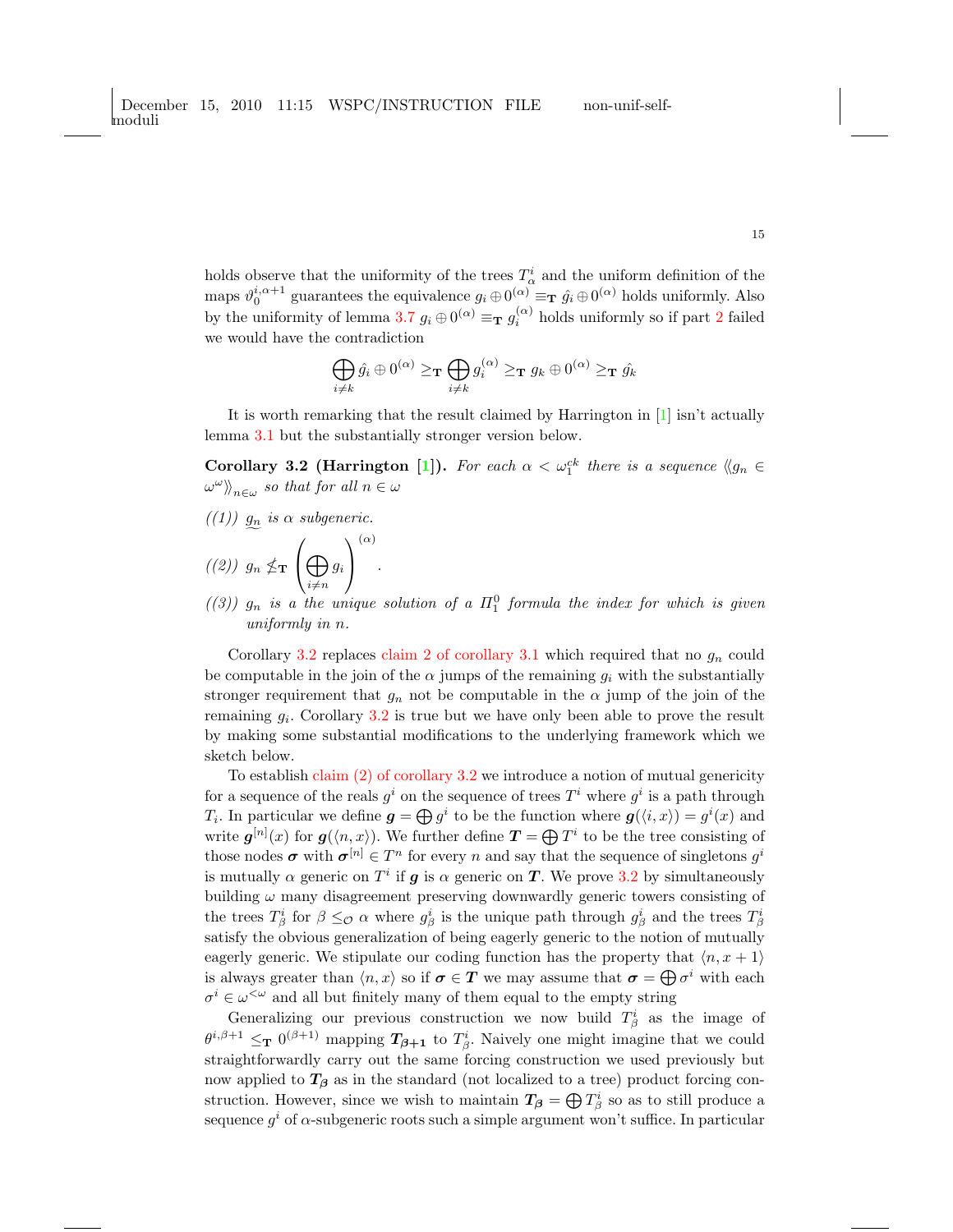by demanding that every path through  $T_\beta$  extending  $\sigma$  also pass through  $\tau \supseteq \sigma$  we would impose pruning on the factors  $T^i_\beta$  which would in turn force a pruning of  $T_\beta$ above other nodes  $\sigma'$  even when  $\sigma'$  is incompatible with  $\sigma$  because we could still have  $\sigma^{[i]} = {\sigma'}^{[i]}$ . To avoid this difficulty we ensure that the paths in  $T^i_\beta$  carry with them the information about the paths in  $T^j_\beta$ ,  $j \neq i$ . In particular we will ensure that if  $\boldsymbol{\sigma} \mid \boldsymbol{\sigma'}$  then  $\theta^{i,\beta+1}(\boldsymbol{\sigma}) \mid \theta^{i,\beta+1}(\boldsymbol{\sigma'})$  for every *i*.

As before we define  $\theta^{i,\beta+1}$  as the limit of a stagewise construction so we suppose that  $\theta_s^{i,\beta+1}(\sigma^-)$  is defined and  $|\sigma| \leq s$  and define  $\theta_{s+1}^{i,\beta+1}(\sigma)$  for each i exactly as we did in lemma [3.5.](#page-8-0) Note that if  $\langle n, x \rangle = |\sigma|$  this has the effect of duplicating the usual action of  $\theta_{s+1}^{\beta+1}$  as it would apply to  $\sigma^{[n]}$  in the single tree  $T_{\beta+1}^n$  at  $\theta_{s+1}^{i,\beta+1}(\sigma^-)$ on  $T^i$  for all  $i \in \omega$ . It is readily apparent that this definition ensures the required incompatibility property mentioned above. We may now safely prune branches on  $T_{\beta}$  without fear of inadvertent interference.

We now simply demand that if at some stage  $s > 2i$  we discover some  $\sigma' \supseteq \sigma$ ,  $|\sigma| = 2i$  with some finite (contiguous) initial segment of  $\bigoplus \theta_s^{i,\beta+1}(\sigma')$  meeting  $W_i^{0^{(\beta)}}$  then we redefine  $\theta_{s+1}^{i,\beta+1}(\sigma)$  to be equal to  $\theta_s^{i,\beta+1}(\sigma')$  and unset  $\theta_s^{i,\beta+1}(\sigma')$ for every  $\sigma' \supsetneq \sigma$ . By our incompatibility property this can't have any effect on any node in  $T_{\beta}$  incompatible with  $\bigoplus \theta_s^{i,\beta+1}(\sigma')$ . At this point we may now appeal to the fact that  $g_{\beta+1}^i$  is the unique path through  $T_{\beta+1}$  and argue that  $\theta^{i,\beta+1}(\sigma)$ extends to an infinite path on  $T^i_\beta$  if and only if  $\sigma^{[n]}$  extends to an infinite path on  $T_{\beta+1}^n$  for all n. A similar approach can be applied to demand a slightly modified version of disagreement preservation. While this construction doesn't yield a  $0^{(\beta+1)}$ computable homeomorphism from  $[T_{\beta+1}^n]$  to  $[T_{\beta}^n]$  (since some nodes would need to be mapped to many potential values) it does yield a  $0^{(\beta+1)}$  homeomorphism from  $[T_\beta]$  to  $[T_{\beta+1}]$  and this is sufficient to give both the desired mutual genericity as well as preserve the desired properties of the non-mutual construction. This completes our sketch of corollary [3.2.](#page-14-0)

Before we finish our discussion of Harrington's work in [\[1\]](#page-25-0) one final corollary is worth mentioning.

Corollary 3.3 (Harrington [\[1\]](#page-25-0)). There is a non-empty  $\Pi_1^0$  class whose members are  $\alpha$  subgeneric for every  $\alpha < \omega_1^{ck}$ .

**Proof.** In the appendix we establish the existence of a  $\Pi_1^1$  linearly ordered set of notations I cofinal in a path through  $\mathcal O$  such that the functions  $\beta^{\circ}, \ell(\beta)$  are uniformly computable in  $\alpha$  on the set  $\{\beta | \beta \leq_{\mathcal{O}} \alpha\}$  for  $\alpha \in I$ . Now consider the predicate  $\Lambda_{\alpha}$  consisting of those sets T coding computable trees that with  $T = T_0$ in some disagreement preserving downwardly generic tower of length  $\alpha$  with  $T$  not having well-founded height less than the notation denoted by  $\alpha$ . It is easily checked that  $\Lambda_{\alpha}$  is  $\Delta_1^1$  uniformly in  $\alpha$  as it is easily defined via number quantification over  $0^{(\alpha+1)}$  since the set of notations whose height is less than that of  $\alpha$  is uniformly computable from  $0^{(\alpha+1)}$ . Thus we may safely identify  $\alpha \in I$  with the  $\Delta_1^1$  index for  $\Lambda_{\alpha}$ . Moreover  $\hat{\alpha} >_{\mathcal{O}} \alpha$  entails  $\Lambda_{\hat{\alpha}} \subseteq \Lambda_{\alpha}$  and clearly  $\Lambda_{\alpha} \neq \emptyset$ . Now fix some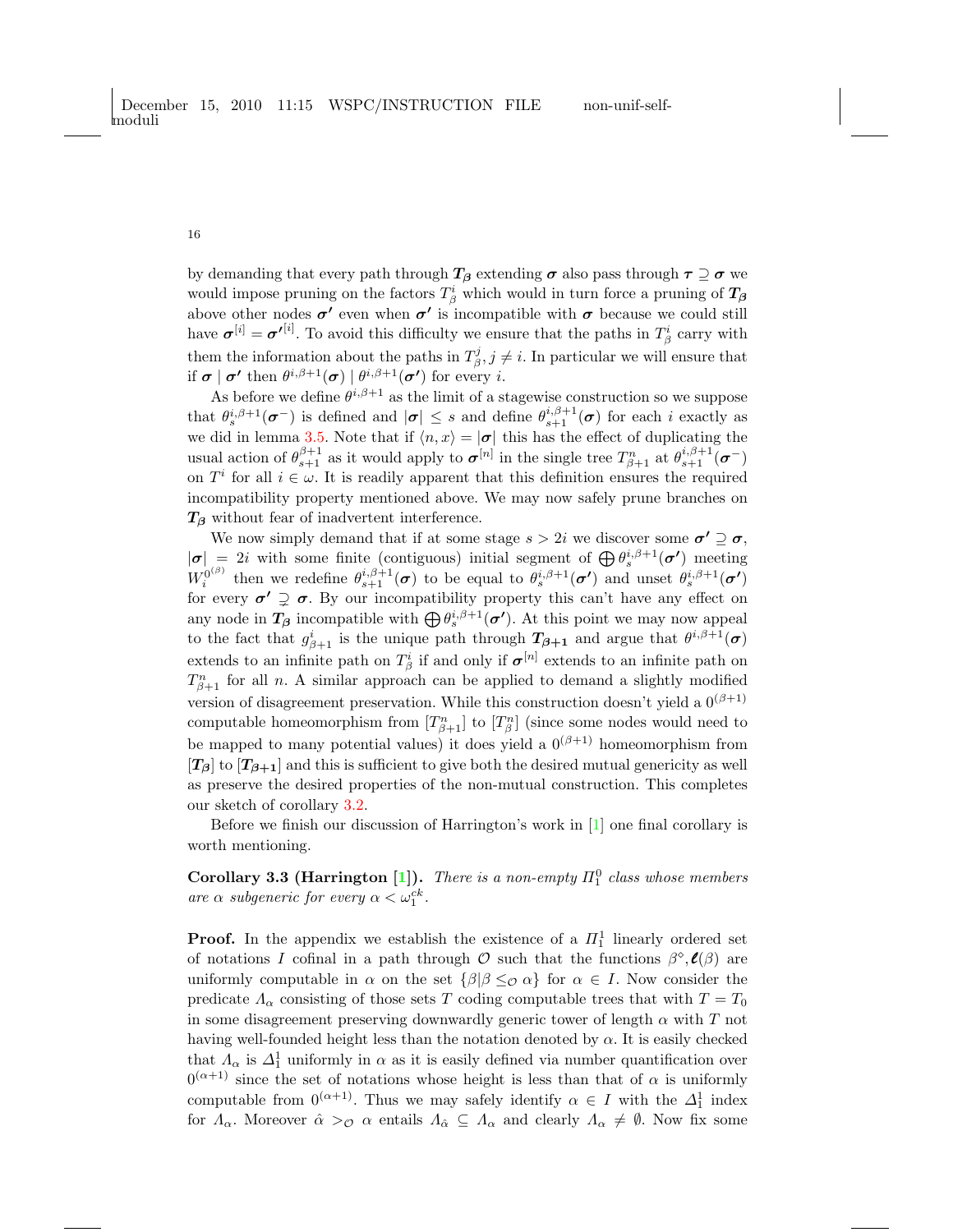$\Delta_1^1$  subset H of I and consider  $\bigcap_{\alpha \in H} A_\alpha$ . By  $\Sigma_1^1$  bounding there is some  $\alpha \in I$ bounding H so this intersection contains the non-empty collection  $\Lambda_{\alpha}$ . Thus by Kreisel's compactness theorem [\[4\]](#page-26-2) there is some T in  $\bigcap_{\alpha \in \mathcal{O}} A_{\alpha}$  and by lemma [3.8](#page-11-0) every path through T is  $\alpha$  subgeneric for every  $\alpha < \omega_1^{ck}$ . Moreover, T doesn't have well-founded height below  $\omega_1^{ck}$  so as T is computable there must be some infinite path through  $T$ . Indeed, since no path through  $T$  is hyperarithmetic  $[T]$  must be a perfect set.  $\Box$ 

# 4. Moduli of Computation

### 4.1. Background

Interest in the computational properties of fast growing functions goes back to Post's program and the realization that how fast the enumeration of  $\overline{M}$  grows is a measure of the thinness of  $\overline{M}$ , and as Rice first showed [\[8\]](#page-26-6) when he characterized the hyperimmune sets this way, it's often an easier concept to work with. With seeming ingratitude this approach soon turned on Post giving Yates [\[9\]](#page-26-7) the tools he needed to put the nails in the coffin of Post's Program by building a complete maximal set. Later Martin improved this analysis to fully characterize the degrees of maximal sets [\[10\]](#page-26-8) and even today studying the relation between rate of growth and computational power continues to pay off  $[11, 12, 13, 14, 15, 16]$  $[11, 12, 13, 14, 15, 16]$  $[11, 12, 13, 14, 15, 16]$  $[11, 12, 13, 14, 15, 16]$  $[11, 12, 13, 14, 15, 16]$  $[11, 12, 13, 14, 15, 16]$  $[11, 12, 13, 14, 15, 16]$  $[11, 12, 13, 14, 15, 16]$  $[11, 12, 13, 14, 15, 16]$  $[11, 12, 13, 14, 15, 16]$  $[11, 12, 13, 14, 15, 16]$ . Strangely, however, while many different notions of 'fast growing' have been proposed and the degrees of such functions (partially) characterized little work has been done in the other direction. That is given a degree how fast much a function grow to compute that degree? To this end we follow Slaman and Groszek in introducing the following definitions [\[17\]](#page-26-15).

**Definition 4.1.** The function  $h \in \omega^{\omega}$  is a moduli (of computation) for a degree d if every  $f \gg h$  computes d, h is a uniform moduli of computation if there is some fixed computable functional  $\Phi$  and  $D \in \underline{d}$  such that  $f \gg h \implies \Phi(f) = D$ . If furthermore  $h$  is a (uniform) moduli of computation for  $\underline{h}$  we say that  $h$  is a (uniform) self-moduli.

It's natural to respond to this definition by first asking when can a degree  $\underline{d}$  even have a moduli of computation? What about a uniform moduli of computation? Can any degree be computed (uniformly?) by sufficiently fast growing functions? Though this side of the relationship between rates of growth and computational power hasn't received as much attention as it's opposite these questions are natural enough they have multiple published solutions that are disguised by terminological differences. We first look to the uniform case where one can show the degrees with a uniform self-moduli are just the  $\Pi^0_1$  singletons (in  $\omega^\omega$ ) we direct the reader to Jockusch and McLaughlin [\[18\]](#page-26-16) for the earliest easily straightforward English language proof but follow them in crediting Kuznecov and Trahtenbrot [\[19\]](#page-26-17) and latter Myhill [\[20\]](#page-26-18). We generalize this result to those functions  $h$  with a uniform moduli in some computable ordinal number of jumps. Informally the relationship is simply that h is a  $\Pi_{\beta+1}^0$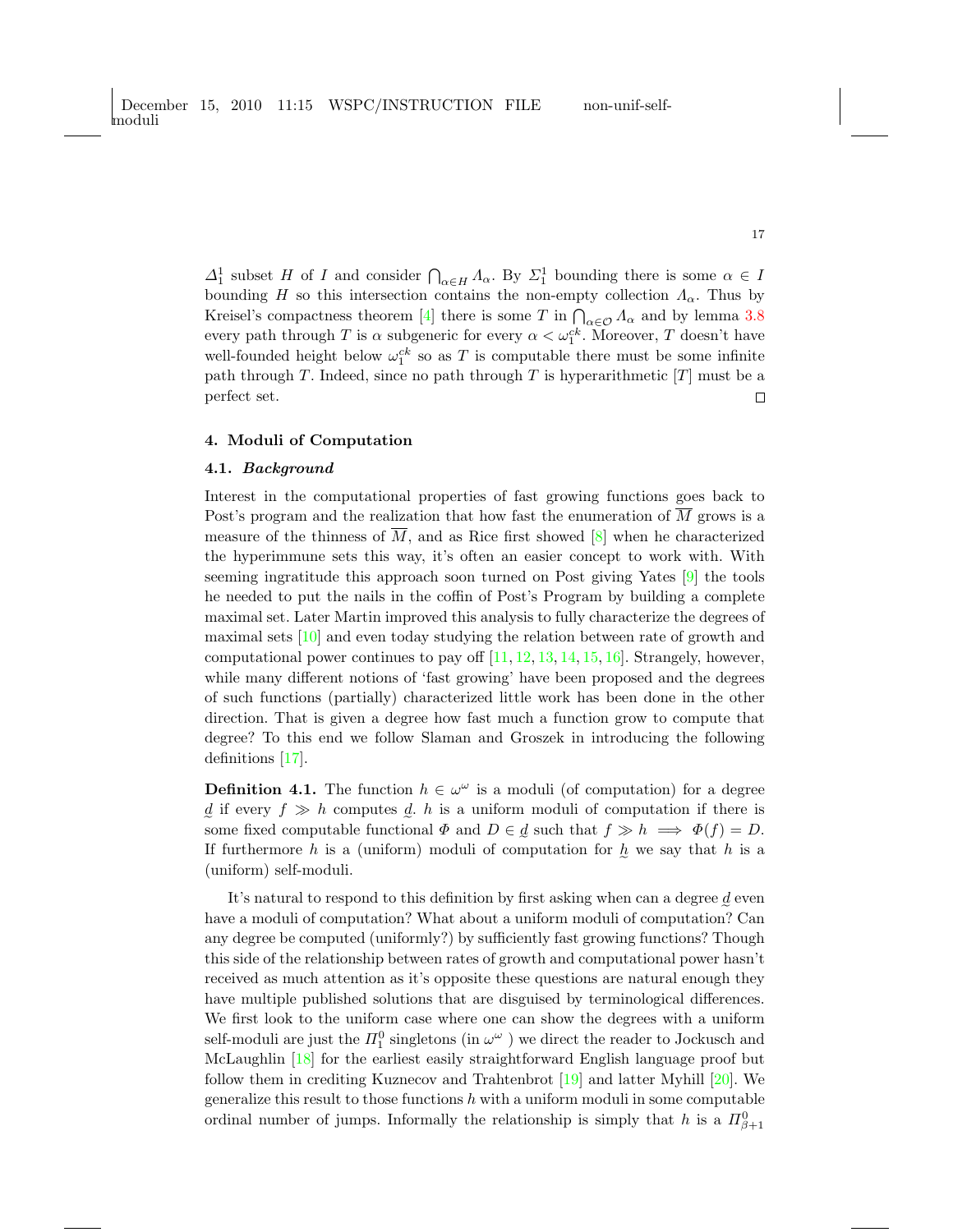singleton if and only if the natural fast growing function computable in  $h^{(\beta)}$  is a uniform modulus for  $h$ . To state the theorem formally we need to replace "natural" fast growing function" with an explicit function.

## Definition 4.2.

$$
\xi^0(x) = 0
$$
\n
$$
\hat{\xi}^{\beta+1}(x) = \begin{cases}\n\xi^{\beta}(x) & \text{if } x < \lceil \beta + 1 \rceil \\
\min \{t | [\forall i < x] (\Phi_i(0^{(\beta)}; i) \downarrow \iff \Phi_i(0^{(\beta)}; i) \downarrow_t) \} & \text{otherwise}\n\end{cases}
$$
\n
$$
\xi^{\beta+1}(x) = \max(\hat{\xi}^{\beta+1}(x), \sup_{\gamma \le \sigma \beta} \xi^{\gamma}(x))
$$

For  $\lambda \leq_{\mathcal{O}} \alpha$  a limit

$$
\xi^{\lambda}(x) = \sup_{\beta < \phi \lambda} \xi^{\beta}(x) = \sup_{\substack{\beta < \phi \lambda \\ \cap \beta \supseteq x}} \xi^{\beta}(x)
$$

We relativize this notion by setting  $\xi^{0,h} = h$  and building  $\xi^{\alpha,h}$  as above.

Note that as the notations below some given notation  $\beta$  can be effectively computed from 0' these supremums can be easily deciphered by any set computing 0'. With this in mind the following properties should be straightforward to verify so are presented without proof.

**Lemma 4.1.** For each  $\beta \leq_{\mathcal{O}} \alpha$ ,  $h \in \omega^{\omega} \xi^{\beta,h}$  is uniformly computable from  $h^{(\beta)}$ and has the following properties.

- <span id="page-17-0"></span>1.  $\xi^{\beta}$  is a uniform self-modulus for  $0^{(\beta)}$  and the functional witnessing this uniformity is itself uniform in  $\beta$ .
- 2.  $[\forall \gamma <_{\mathcal{O}} \beta](\xi^{\gamma,h} \ll \xi^{\beta,h}).$
- 3. There is a stagewise approximation  $\xi_s^{\beta+1,h}$  uniformly computable in  $h^{(\beta)}$  and strictly increasing in s such that  $\lim_{s\to\infty} \xi_s^{\beta+1,h}(x) = \xi^{\beta+1,h}(x)$ .
- 4. The predicate  $\xi^{\beta,h}(x) \geq y$  is  ${}^{\mathcal{C}}\Sigma(h)\beta$ .

Note that all of the above relativizes to  $\xi_h^{\beta}$ . We can now formally describe the general relation between  $\Pi_{\beta+1}^0$  singletons and uniform moduli.

**Theorem 4.1.**  $\xi^{\beta,h}$  is a uniform modulus for h if and only if h is a  $\Pi_{\beta+1}^0$  singleton.

**Proof.** Suppose  $\xi^{\beta,h}$  is a uniform modulus for h witnessed by the reduction  $\Phi$ . By part [4](#page-17-0) of lemma [4.1](#page-5-2) we note that there is a  ${}^{\mathcal{C}}\Sigma(h)\beta$  formula  $\psi(\sigma)$  asserting that there is some  $x < |\sigma|$  and  $\xi^{\beta,h}(x) > \sigma(x)$ . Thus the formula  $\phi(g)$  defined below is equivalent to a  ${}^{\mathcal{C}}\Pi_{\beta+1}$  formula

$$
\phi(g) \stackrel{\text{def}}{=} \left[ \forall \, \sigma \in \omega^{< \omega} \right] [\forall \, s] [\forall \, x] (\Phi_{,s}(\sigma; x) \uparrow \vee \Phi_{,s}(\sigma; x) = g(x) \vee \psi(\sigma))
$$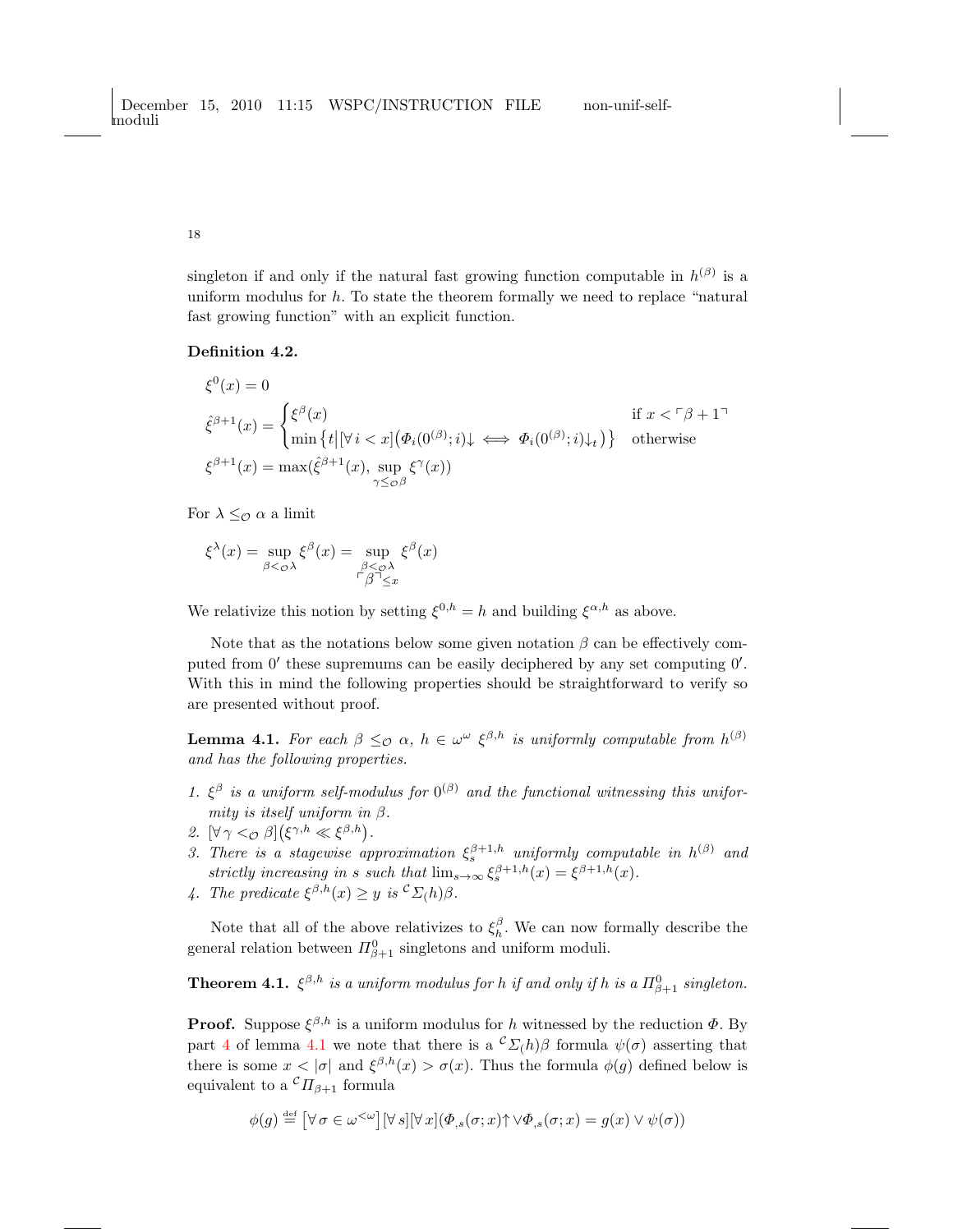Clearly  $\phi(h)$  holds as if  $\sigma \gg \xi^{\beta,h}$  and  $\Phi(\sigma; x) \downarrow$  it must have value  $g(x)$ . But if  $\hat{h} \neq h$  then pick x with  $\hat{h}(x) \neq h(x)$  and  $\sigma = \xi^{\beta,h} \upharpoonright_l$  where  $l > \alpha \left[ \Phi(\xi^{\beta,h};x) \right]$ . Such  $\sigma$  witnesses  $\neg \phi(\hat{h})$  so  $h$  is a  $\Pi_{\beta+1}^0$  singleton.

Conversely suppose that  $\phi \in {}^{\mathcal{C}}\Pi_{\beta+1}$  has unique solution h. We may put  $\phi$  in the form  $[\forall \sigma \subset h] \psi(\sigma)$  where  $\psi$  is a  ${}^c\Sigma_\beta$  formula not mentioning h. Now given  $g \gg \xi^{\beta,h}$ we can uniformly recover  $0^{(\beta)}$  from g and thus compute a tree T consisting of all those  $\sigma \ll g$  for which  $\psi(\sigma)$  holds. As  $h \ll \xi^{\beta,h} \ll g h$  is a path through T and as any path through  $T$  would satisfy  $\phi$  it is unique. As  $T$  is finitely branching we can avail ourselves of Köenig's lemma to establish that q uniformly computes  $h$ .  $\Box$ 

Note that the specific form of  $\xi^{\beta+1,h}$  isn't important only that  $\xi^{\beta+1,h} >> h$  and that  $\xi^{\beta+1,h}$  is a uniform modulus for  $0^{(\beta+1)}$ .

This suffices to give a uniform modulus for every hyperarithmetic function and it is easy to see (as in [\[17\]](#page-26-15)) that  $h \in \omega^{\omega}$  has a uniform modulus if and only if h is  $\Delta_1^1$ . While Solovay finally classified those functions with some modulus of computation in  $[21]$  using a different method we follow the approach taken in  $[17]$  using Hechler style forcing conditions to demonstrate the following lemma.

Lemma 4.2 (Slaman and Groszek). If  $g$  has a modulus of computation than  $g$ has a uniform modulus of computation

We quickly sketch the proof. The conditions will be Cohen style conditions in  $\omega^{\leq \omega}$  paired with some  $q \in \omega^{\omega}$  we commit to majorizing. If h is a modulus for g then the forcing conditions do their best to produce some  $f \gg h$  not computing g and their failure can only occur if there is some sufficiently fast growing  $h \gg h$  above which the reduction is uniform. Combining this result with the remark above yields Solovay's result.

**Theorem 4.2 (Solovay).**  $h \in \omega^{\omega}$  has a modulus of computation if and only if h is  $\Delta_1^1$ .

# 4.2. Non-uniform Moduli

The above results pose a very puzzling question: All the natural examples of moduli are uniform moduli and every function with a modulus must have a uniform modulus so can the two notions come apart and if so by how much? The remainder of this paper is devoted to showing that these two notions come apart as far as possible. In particular we prove the following result.

<span id="page-18-0"></span>**Theorem 4.3.** For each  $\alpha \in \mathcal{O}$  there is a a self-modulus  $\zeta \leq_T 0^{(\alpha)}$  such that no  $f \leq_{tt} \zeta^{(\beta)}$  for any  $\beta <_{\mathcal{O}} \alpha$  is a uniform modulus for  $\zeta$ .

We can now prove [4.3.](#page-18-0) We proceed by fixing some notation  $\alpha$  and describe in this section how to build a self-modulus  $\zeta$  with no uniform moduli computable from any  $0^{(\beta)}$ ,  $\beta <_{\mathcal{O}} \alpha$ . This requires walking a careful line between making  $\zeta$  unique enough that every faster growing function computes it but not so unique that they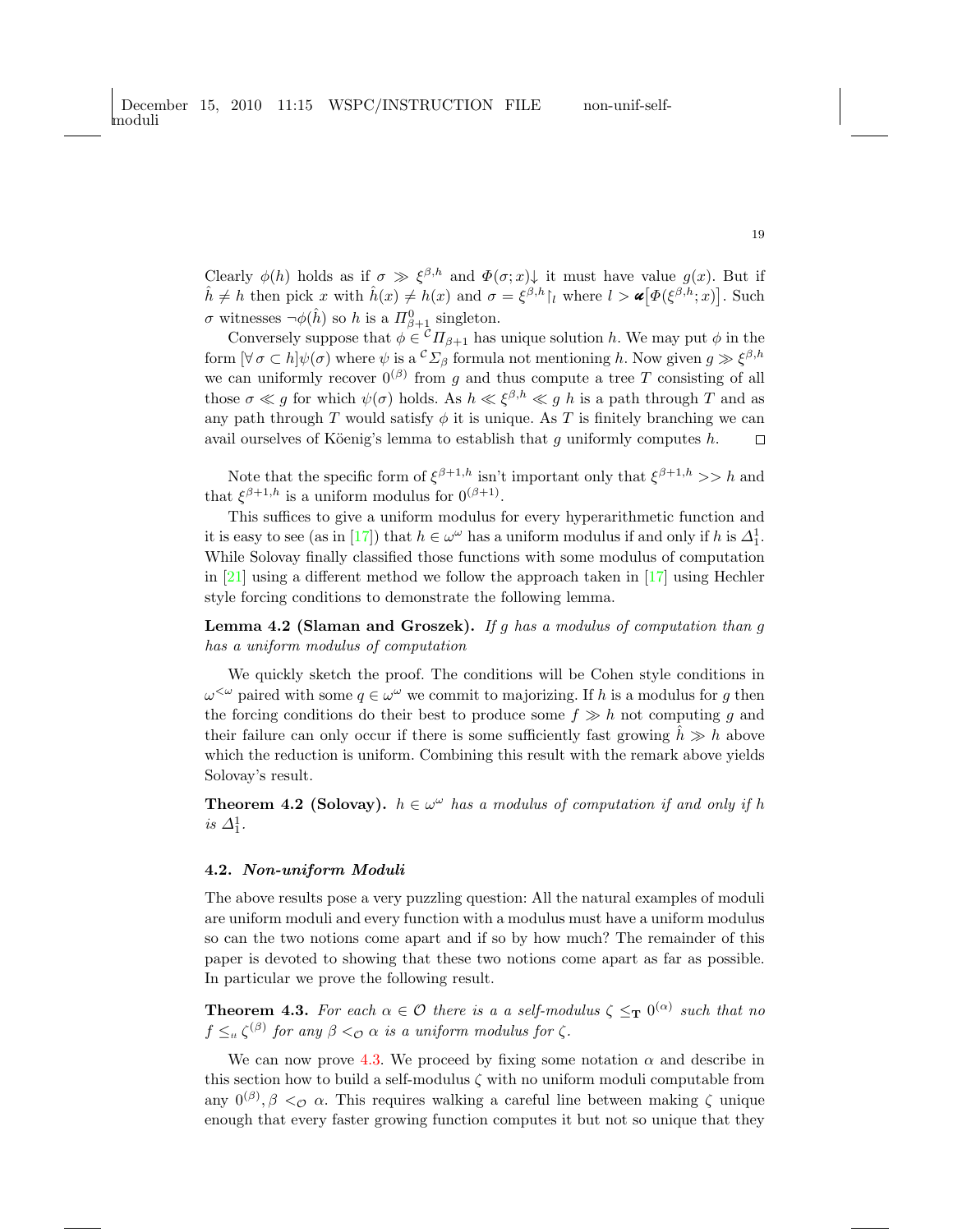can do so uniformly. Our approach is to build  $\zeta$  as a highly 'generic' function that is nevertheless unique for all 'small' functions majorizing it. Any 'large' function majorizing  $\zeta$  will have enough computational power to watch our construction of  $\zeta$  while the uniqueness of  $\zeta$  relative to the 'small' functions majorizing  $\zeta$  will let them compute  $\zeta$ . Essentially large will mean dominating  $\xi^{\alpha}$  and  $\zeta$  will be built computably in  $0^{(\alpha)}$  leaving the rest of the construction to deal with small functions and to be sufficiently generic to avoid small uniform moduli. The level of genericity required is given by the next lemma.

**Lemma 4.3.** If g is  $\alpha$  generic on  $T \leq_{\bf T} 0$  and non-isolated then no  $h \leq_{\alpha} g^{(\beta)}, \beta <_{\cal O}$  $\alpha$  is a uniform modulus for q.

**Proof.** For contradiction fix g, h as in the lemma,  $\Psi$  a truth-table functional and  $\Phi$ a Turing functional such that  $h = \Psi(g^{(\beta)})$  and for every  $f \gg h \Phi(f) = g$ . Now let  $\phi$ be the  ${}^c\Sigma_{\beta+1}$  formula defined below asserting that for some  $\sigma \gg h \Phi(\sigma)$  disagrees with  $q$ .

$$
\phi \stackrel{\text{\tiny def}}{=} \Big(\exists \, \tau \gg \varPsi(g^{(\beta)}) \Big) (\exists \, x) \Big( \varPhi(\tau;x) {\downarrow}_{|\tau|} \neq g(x) \Big)
$$

If  $\phi(g)$  then there would be some  $f \gg \Psi(g^{(\beta)}) = h$  extending  $\tau$  so  $\Phi(f) \neq g$ . Thus  $\phi(g)$  and as  $\beta + 1 \leq_{\mathcal{O}} \alpha$  we must have some  $\sigma \subset g$  with  $\sigma \Vdash_{\mathcal{T}} \phi$ . As g is non-isolated we can fix another path  $\hat{g} \neq g$  on T extending  $\sigma$ . Let  $\hat{h} = \Psi(\hat{g}^{(\beta)})$  which as  $\Psi$  is a truth table reduction must be total. Since  $\hat{g} \supset \sigma$  we know  $\phi(\hat{g})$  holds. Now fix some  $f \gg h, h$ . By assumption  $\Phi(f) = g \neq \hat{g}$  contradicting the fact that  $\Phi(f)$  agrees with  $\hat{g}$  everywhere both are defined.  $\Box$ 

Thus, we can make  $\zeta$  sufficiently generic for our purposes by building it as a nonisolated path through some  $\alpha$  reduct  $T_0$ . If we had simply made  $\zeta$  fully  $\alpha$  generic then it wouldn't be a self-modulus at all since if  $g$  is a non-isolated path through  $T$  and 2-generic on  $T$  relative to  $T$  then  $g$  is not a self-modulus. Ideally we would simply manipulate  $T_0$  so that if some  $h \gg f, g \in [T_0]$  then  $h \gg \xi^{\alpha}$  ensuring that if  $h \gg \zeta$  either  $\{\sigma \in T_0 | \sigma \ll h\}$  has unique path  $\zeta$  or  $h \geq_{\mathbf{T}} 0^{(\alpha)} \geq_{\mathbf{T}} \zeta$ . However,  $T_0$  must be computable so this condition is too strong. Instead we will impose a scrambled version of this condition.

**Definition 4.3.** A tree T is uniquely  $\beta$  small if

$$
[\forall f, g \in [T]] [\forall x] (f(x), g(x) \le \xi^{\beta}(x) \implies f|_{x+1} = g|_{x+1})
$$

Ultimately we must project the impact of making  $T_{\beta+1}$  uniquely  $\beta$  small down to  $T_0$  without while retaining the ability to extract  $0^{(\beta+1)}$  from  $0^{(\beta)}$  and h where  $h \gg f, g$  for some  $f, g \in [T_0]$ . This requires we further restrict our choice of reduction functions  $\theta^{\beta+1}$ .

**Definition 4.4.** Say a monotonic map  $\theta : T^* \to T$  is largeness preserving if every  $\sigma' \in \text{rng}\,\theta$  is non-decreasing and if  $\theta(\sigma \langle \langle i \rangle \rangle) = \sigma' \gamma'$  then every  $x \in \text{dom}\,\tau'$  satisfies  $\tau'(x) \geq i.$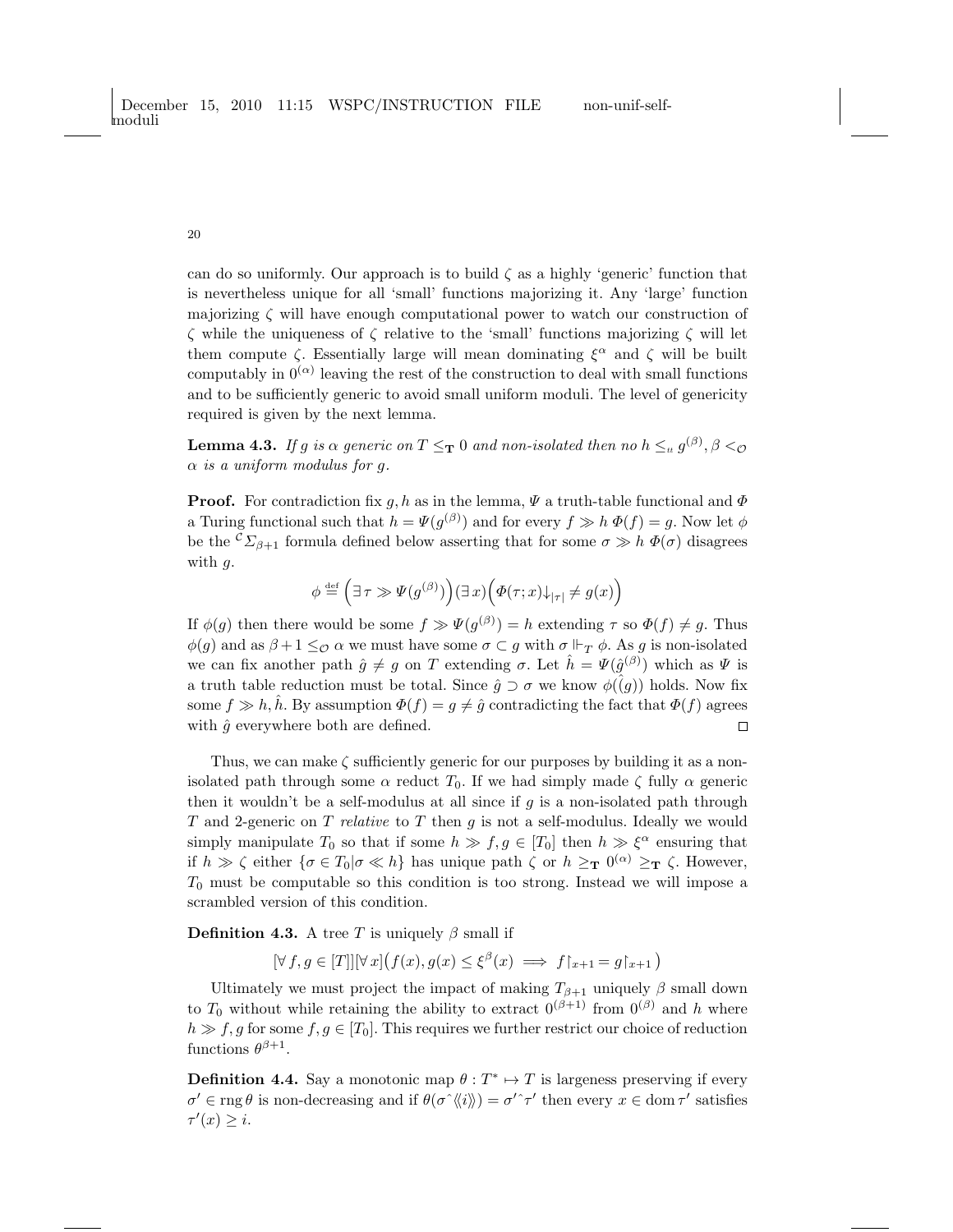**Definition 4.5.** Say a downwardly generic tower  $\langle\langle T_{\beta}\rangle\rangle_{\beta\leq_{\mathcal{O}}\alpha}$  is a uniquely small tower (of length  $\alpha$ ) if every  $T_{\beta}$  is uniquely  $\beta$  small and every  $\theta^{\beta+1}$  in part [3](#page-5-0) of definition [3](#page-5-0) is largeness preserving. Say  $T_0$  is an  $\alpha$  uniquely small reduct if it occurs in some uniquely small tower of length  $\alpha$ .

We now fix a uniquely small tower  $\langle\!\langle T_\beta\rangle\!\rangle_{\beta \leq c\alpha}$  of length  $\alpha$  for the remainder of the proof.

**Lemma 4.4.** For every  $\beta \leq_{\mathcal{O}} \alpha$  the monotonic function  $\vartheta_0^{\beta}$  is largeness preserving.

**Proof.** Suppose that  $\beta$  is the least failure. If  $\beta = \gamma + 1$  then  $\vartheta_0^{\beta} = \vartheta_0^{\gamma} \circ \theta^{\gamma+1}$ . It is straightforward to verify that the composition of two largeness preserving functions is largeness preserving yielding the contradiction. Now suppose  $\beta$  is a limit. Since  $\theta^1$  is largeness preserving we know that  $\theta_0^\beta$  is non-decreasing. But  $\theta_0^\beta(\sigma \hat{\langle} \langle i \rangle \rangle) =$  $\vartheta_0^{\gamma}(\sigma \hat{\langle} \langle i \rangle \rangle)$  for some  $\gamma \leq_{\mathcal{O}} \beta$  by part [3](#page-5-0) of lemma [3.2](#page-6-0) so by the minimality of  $\beta$  $\vartheta_0^{\beta}(\sigma \hat{\;} \langle \langle i \rangle \rangle)$  can't fail the other half of definition [4.4.](#page-6-1)  $\Box$ 

While the motivation for making  $\theta^{\beta+1}$  largeness preserving is to protect the encoding of  $0^{(\alpha)}$  in every pair of  $f, g \in [T_0]$  it also provides the following useful property.

**Lemma 4.5.** A bound  $l(n)$  on  $|\vartheta^{\beta}(\sigma)|$  for those  $\sigma$  with  $|\sigma| < n$  and  $\vartheta^{\beta}(\sigma) \ll h$  can be uniformly computed from  $0^{(\beta)} \oplus h$ .

**Proof.** Let  $S_0$  be the set containing the empty string and let  $l(0) = |\vartheta^{\beta}(\langle\langle\rangle)|$ .

$$
S_{n+1} = \{ \sigma^{\hat{}} \langle \langle i \rangle \rangle | \sigma \in S_n \land (\exists x \le l(n) + 1) (h(x) \ge i) \land \sigma^{\hat{}} \langle \langle i \rangle \rangle \in T_{\beta+1} \}
$$
  

$$
l(n+1) = \max_{\sigma \in S_{n+1}} |\vartheta^{\beta}(\sigma)|
$$

Note that by definition [4.4](#page-6-1) in defining  $S_{n+1}$  we've only excluded values of *i* that guarantee  $h \not\gg \vartheta^{\beta}(\sigma \hat{\langle} \langle i \rangle \rangle).$  $\Box$ 

**Lemma 4.6.** Suppose  $\zeta \leq_T 0^{(\alpha+1)}$  is a path through an  $\alpha$  uniquely small reduct  $T_0$ then  $\zeta$  is a self-modulus.

**Proof.** Let  $h \gg \zeta$  which without loss of generality we may assume is nondecreasing. First suppose that  $\zeta$  is the only path through  $T_0$  satisfying  $h \gg \zeta$ . In this case let  $\hat{T}$  be the set of  $\sigma \in T_0$  with  $h \gg \sigma$ . Clearly  $\hat{T}$  is a tree and  $\zeta$  is the unique path through  $\hat{T}$ . As  $\hat{T}$  is a finitely branching tree computable in h, Köenig's lemma lets us uniformly compute  $\zeta$  from h. So suppose  $\zeta, g \in T_0$  with  $h \gg \zeta, g$  and  $\zeta(y) \neq g(y)$ . We argue by effective transfinite recursion that  $h \geq_T 0^{(\beta)}$  (uniformly in  $\beta$ ) for  $\beta \leq_{\mathcal{O}} \alpha + 1$  leaving the routine details for the reader. At limit stages the induction is straightforward so suppose  $h \geq_{\mathbf{T}} 0^{(\beta)}$ .

We show that given  $x > y$  h can (uniformly) compute  $f(x) \geq \xi^{\beta+1}(x)$  and thus  $h \geq_T f \geq_T 0^{(\beta+1)}$ . By way of lemmas [4.4](#page-7-1) and [4.5](#page-8-0) we compute l such that if  $|\sigma| \leq x + 1$  and  $h \gg \vartheta_0^{\beta}(\sigma)$  then  $|\vartheta_0^{\beta}(\sigma)| < l$ . We now verify  $f(x) \geq \xi^{\beta+1}(x)$ .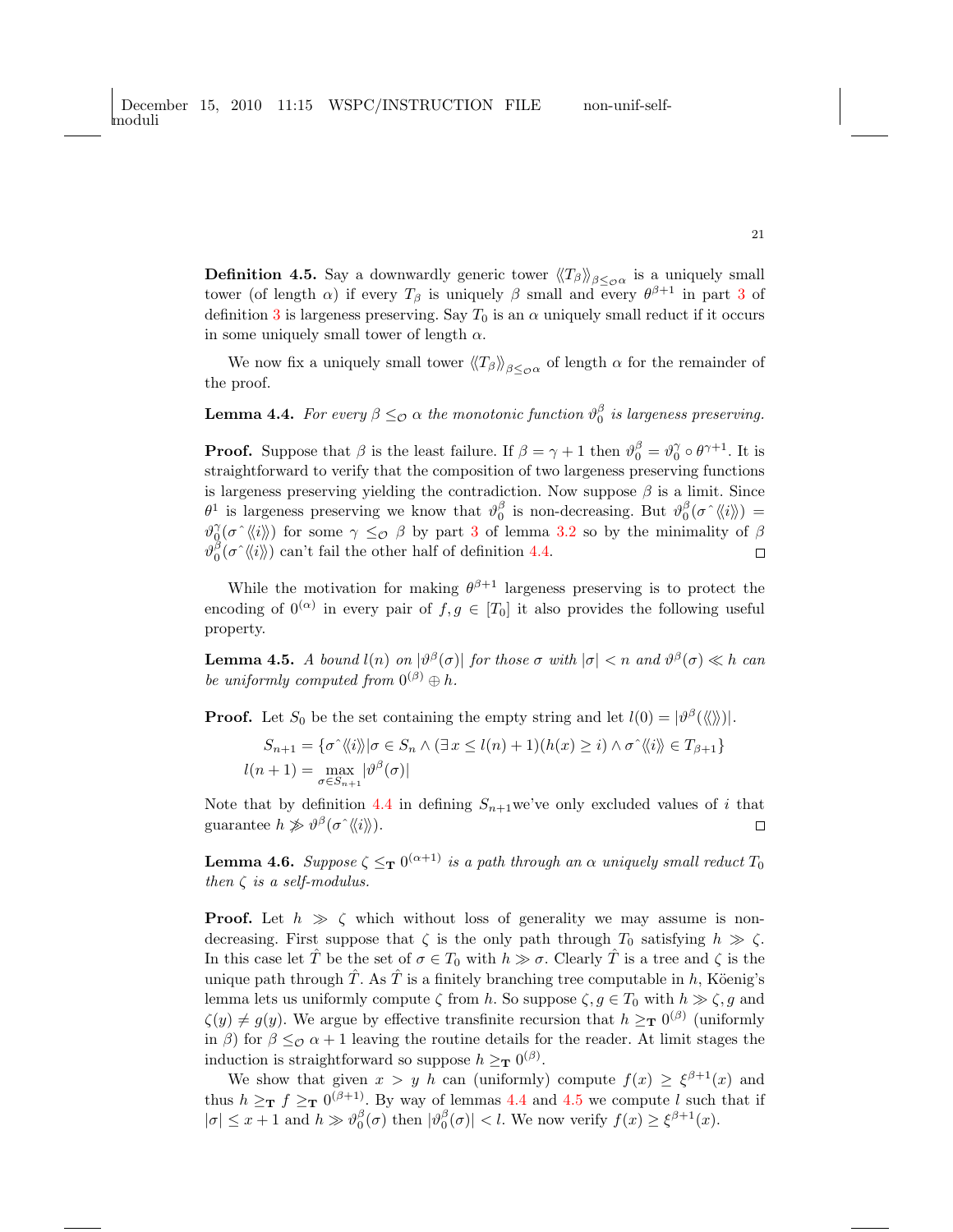Since  $g_{\beta}, \zeta_{\beta} \in [T_{\beta}]$  and by monotonicity  $g_{\beta} \upharpoonright_{x+1} \neq \zeta_{\beta} \upharpoonright_{x+1}$  either  $g_{\beta}(x) \geq \xi^{\beta+1}(x)$ or  $\zeta_{\beta}(x) \geq \xi^{\beta+1}(x)$ . But  $|\vartheta^{\beta}(g_{\beta}|_{x+1})| < l$  and  $|\vartheta^{\beta}(\zeta_{\beta}|_{x+1})| < l$  so as  $\vartheta^{\beta}$  is largeness preserving and  $h \gg g$ ,  $\zeta$  is monotonic we can define  $f(x) = h(l)$ . This completes the proof that  $\zeta$  is a self-modulus.  $\Box$ 

We fill in the final piece of the puzzle by embellishing our construction from lemma [3.5](#page-8-0) so that the resulting downwardly generic tower is a uniquely small tower.

**Lemma 4.7.** The statement of lemma [3.5](#page-8-0) still holds if we also demand that  $\theta^{\beta+1}$ is largeness preserving and  $T_{\beta}$  is uniquely  $\beta$  small.

**Proof.** We sketch the modifications the proof of lemma [3.5](#page-8-0) requires. Since it is trivial to ensure  $\theta^{\beta+1}$  is largeness preserving simply by restricting which nodes we consider as values for  $\theta_s^{\beta+1}$  we restrict our attention to ensuring that  $T_\beta$  is uniquely  $\beta$  small.

It is easy to eventually recognize pairs of nodes  $\sigma, \tau$  with  $|\sigma| = |\tau| = x + 1$  in  $\arg \theta_s^{\beta+1}$  such that  $\sigma(x), \tau(x) < \xi_s^{\beta+1}(x)$  and to abandon (remove from  $\arg \theta_{s+1}^{\beta+1}(x)$ ) one or the other rendering it a terminal branch. Provided we always cut off one member of any such pair  $T_\beta$  will surely be uniquely  $\beta$  small. The difficulty lies only in ensuring we choose the correct nodes to cut so as not to collaborate with our attempts to make  $T_{\beta}$  eagerly generic in a way that prunes all infinite paths from  $T_{\beta}$ .

Our solution is to work in the domain rather than the image and regard  $\theta_s^{\beta+1}(\sigma)$ to have priority  $\lceil \sigma \rceil$ . Note that we assume that  $\sigma \subset \tau$  implies that  $\lceil \sigma \rceil \leq \lceil \tau \rceil$ . If at the end of stage s we discover some minimal pair of strings  $\sigma$ ,  $\tau$  and x with  $\theta_s^{\beta+1}(\sigma)(x), \theta_s^{\beta+1}(\tau)(x) < \xi_s^{\beta+1}(x)$  where  $\sigma \neq \tau$  with  $\lceil \tau \rceil < \lceil \sigma \rceil$  we set  $\theta_s^{\beta+1}(\sigma)$  to be undefined. Note that by working in the domain if we act to meet some genericity requirement by forcing all extensions of  $\theta_s^{\beta+1}(\sigma)$  to pass through  $\tau$  the only way  $\tau$  could later be pruned from the tree is if  $\theta_s^{\beta+1}(\sigma)$  is pruned from the tree so our additional pruning can't stop us from making  $T_\beta$  eagerly generic. We now argue that if  $\sigma \in T_{\beta+1}$  then eventually  $\theta_s^{\beta+1}(\sigma)$  settles down to a node that never gets pruned.

Assume that  $\sigma$  is the node on  $T_{\beta+1}$  with least code at which the claim fails, s is a stage large enough that for every  $\sigma'$  with with  $\lceil \sigma'^{-} \rceil < \lceil \sigma \rceil \theta_s^{\beta+1}(\sigma')$  has settled on it's final value,  $\sigma$  never leaves  $T_{\beta+1}$  after stage s and that  $l > |\theta_s^{\beta+1}(\sigma')|$  for all such  $\sigma'$ . Let  $s' > s$  be larger than  $\xi^{\beta+1}(x)$  for all  $x \leq l$  and  $s'' > s'$  the first stage following s' at which  $\theta_{s'}^{\beta+1}(\sigma)$  is reset. If  $t > s''$  then  $\theta_{s''}^{\beta+1}(\sigma) \gg \xi^{\beta+1}$  so after  $s'' \theta_t^{\beta+1}(\sigma)$  is never again reset on account of avoiding simultaneous smallness and  $\sigma$  never leaves  $T_{\beta+1}$  after s so  $\theta_t^{\beta+1}(\sigma)$  isn't reset after s'' on account of the homeomorphism requirements so it must be reset at some  $s''' > s''$  on account of the genericity requirement. But now nothing can reset  $\theta_t^{\beta+1}(\sigma)$  if  $t > s'''$ . Contradiction.

This enough to complete our proof of theorem [4.3.](#page-18-0) Invoke lemma [4.7](#page-10-2) to produce a a uniquely small tower  $\langle T_\beta \rangle_{\beta \leq c \alpha}$  with  $T_\alpha \leq_T 0^{(\alpha)}$  homeomorphic to  $\omega^{\leq \omega}$  with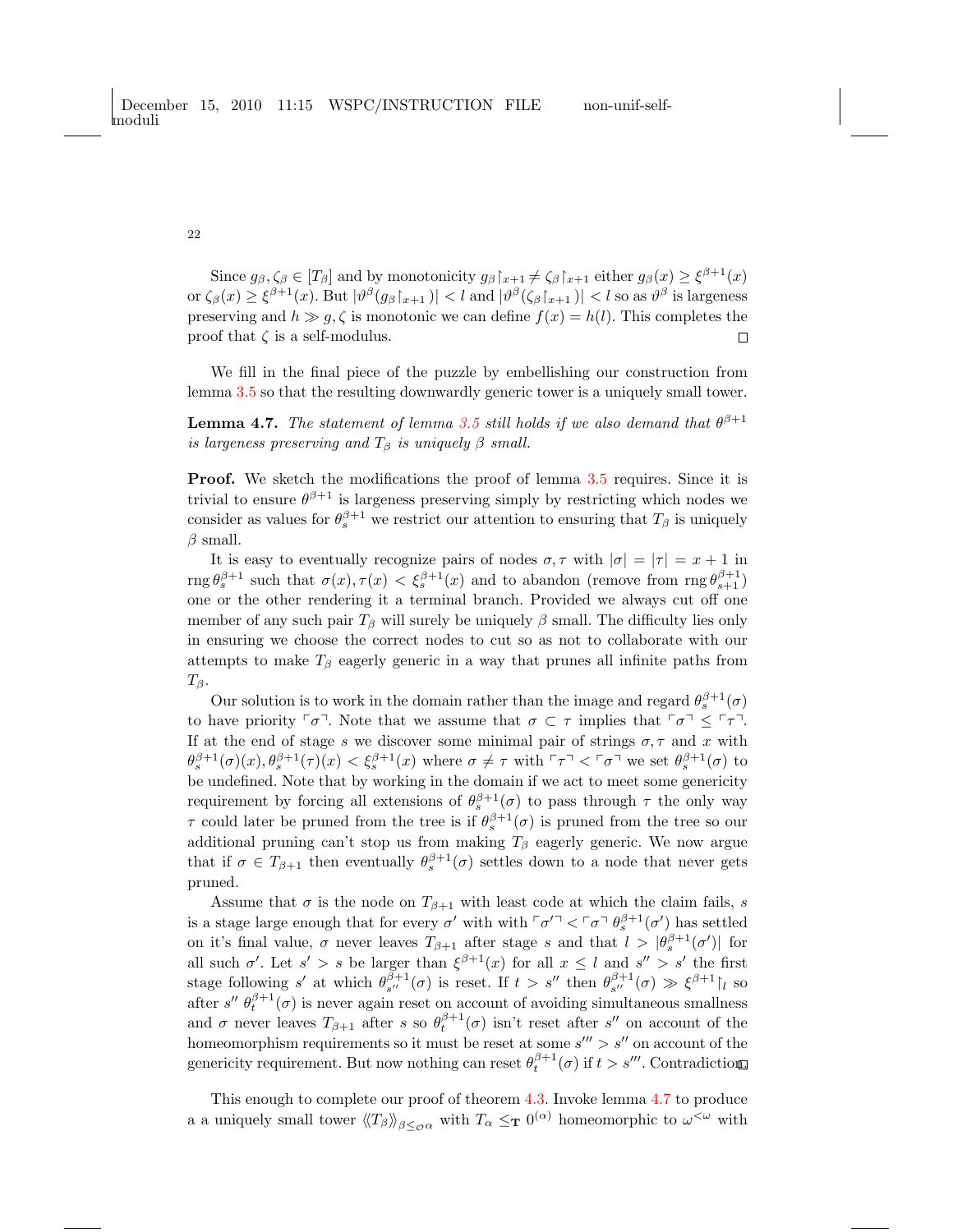$T_{\alpha} = T^*$  and set  $T = T_0, g = \vartheta_0^{\alpha}(g^*)$ . Lemma [3.4](#page-7-1) tells us that g is  $\alpha$ -generic on T and as g is non-isolated lemma [4.3](#page-7-0) guarantees that no  $h \leq_{tt} g^{(\beta)}, \beta <_{\mathcal{O}} \alpha$  is a uniform modulus for g. On the other hand as both  $g^*$  and  $\vartheta_0^{\alpha}$  are computable in  $0^{(\alpha)}$  so is g and by lemma [4.6](#page-9-0) this entails that g is a self-modulus.

# 4.3. Functions Lacking Simple Moduli

Since every  $\Delta_1^1$  function has a moduli one might also be prompted to ask whether there are  $\Delta_1^1$  degrees that are far from any modulus. Intuitively this should be true for sufficiently generic degrees and we verify this is the case.

**Theorem 4.4.** If g is a non-isolated path through  $T$  and  $g$  is  $\alpha$  generic on  $T$ relative to  $T^{\langle \infty \rangle}$  then no  $h \leq_{tt} (g \oplus T^{\langle \infty \rangle})^{(\beta)}$  for some  $\beta <_{\mathcal{O}} \alpha$  is a modulus for g so in particular no  $h \leq_{tt} g^{(\beta)}$  is a modulus for g.

**Proof.** Let  $g \in [T]$  be  $\beta + 1 \leq_{\mathcal{O}} \alpha$  generic on T relative to  $T^{\langle \infty \rangle}$  and let  $\Psi$  be a truth table functional, i.e. a Turing functional total on all inputs. Suppose for a contradiction that  $m^g = \Psi((g \oplus T^{\langle \infty \rangle})^{(\beta)})$ , is a modulus for g. We work to build some  $f \gg m^g$  not computing g. Let  $\sigma_0 = \langle \langle \rangle \rangle$  and  $h_0 = m$ . At stage  $n+1$  we define  $\sigma_n \supseteq \sigma_0$  such that  $\sigma_n \gg h_{n+1}^g$  and  $h_{n+1}^g \leq_{\text{tt}} (g \oplus T^{\langle \infty \rangle})^{(\beta)}$  with  $h_{n+1}^g \gg h_n^g$ . Thus at each stage we commit to some initial segment of  $f$  and a function that  $f$  must majorize. Our goal will be to force every Turing reduction from  $f$  either to disagree with  $q$  or to be partial.

If there is a  $\sigma \supseteq \sigma_n$  with  $\sigma \gg h_n^g$  forcing a disagreement between  $\Phi_n(\sigma)$  and g then let  $\sigma_{n+1} = \sigma$  and  $h_{n+1}^g = h_n^g$ . Otherwise if there is some  $h^g \leq_{\text{tt}} (g \oplus T^{\langle \infty \rangle})^{(\beta)}$ with  $h^g \gg h_n^g$  and an integer x such that no  $\sigma \supseteq \sigma_n$  with  $\sigma \gg h$  satisfies  $\Phi_n(\sigma; x) \downarrow$ then leave  $\sigma_{n+1} = \sigma_n$  and set  $h_{n+1} = h$ . If one of these two alternatives is satisfied for every *n* then  $f = \bigcup_{n \in \omega} \sigma_n$  majorizes  $m^g$  but fails to compute g contradicting the assumption. So suppose that for  $\sigma = \sigma_n$  and  $h = h_n$  neither alternative is satisfied.

We note that since g is non-isolated, computably in  $(g \oplus T^{\langle \infty \rangle})^{(\beta)}$  one can enumerate an infinite list of distinct  $\beta$  generic branches  $g_i$  of T with  $g_i|_{i} = g|_{i}$  and  $h^{g_i}|_{|\sigma|} = h^g|_{|\sigma|}$  with the later property guaranteed simply by letting  $g_i$  equal g on a long enough initial segment. Therefore we define  $\hat{h}^g \leq_{\mathbf{T}} (g \oplus T^{(\infty)} )^{(\beta)}$  so that  $\hat{h}^g(x)$ searches for l and y with  $g|_{l} \Vdash_{T} h^{g}(x) = y$  and then searches for values  $y_{i}$  for each  $i \leq l$  such that  $g_i \Vdash_T h^{g_i}(x) = y_i$  and returns a number larger than y and all the  $y_i$ . Such values  $y_i$  must exist since  $h^{g_i}$  is total. Thus  $\hat{h}^g \gg h^g$ ,  $\hat{h}^g \gg h^{g_i}$  and  $\sigma \gg \hat{h}^g$ .

Since g is  $\beta + 1$  generic relative to T on T there is some l such that  $g|_l$  forces the  $\neg \phi$  where  $\phi$  is the  ${}^c\Sigma^T_\beta$  property that some extension  $\sigma' \supseteq \sigma$  with  $\sigma' \gg h^g$ disagrees with g. Fix x so that  $g(x) \neq g_l(x)$  and pick  $\tau \gg \hat{h}^g$  extending  $\sigma$  such that  $\Phi_n(\tau; x) \downarrow$ . Such a  $\tau$  must exist as otherwise  $\hat{h}$  would have been a valid choice for  $h_{n+1}$ . Moreover  $\Phi_n(\tau; x) = g(x)$  since g forced  $\neg \phi$  and  $\tau \gg \hat{h}^g \gg h^g$ . But as  $\hat{h}^g \gg h^{gi}$  and  $g(x) \neq g_l(x)$  we have  $g_l \models \phi$  and as  $g_l$  is  $\beta$  generic on T some  $v \in T^{\langle \infty \rangle}$ with  $v \supseteq g|_l$  forces  $\phi$  contradicting the fact that  $g|_l$  forced  $\neg \phi$ .  $\Box$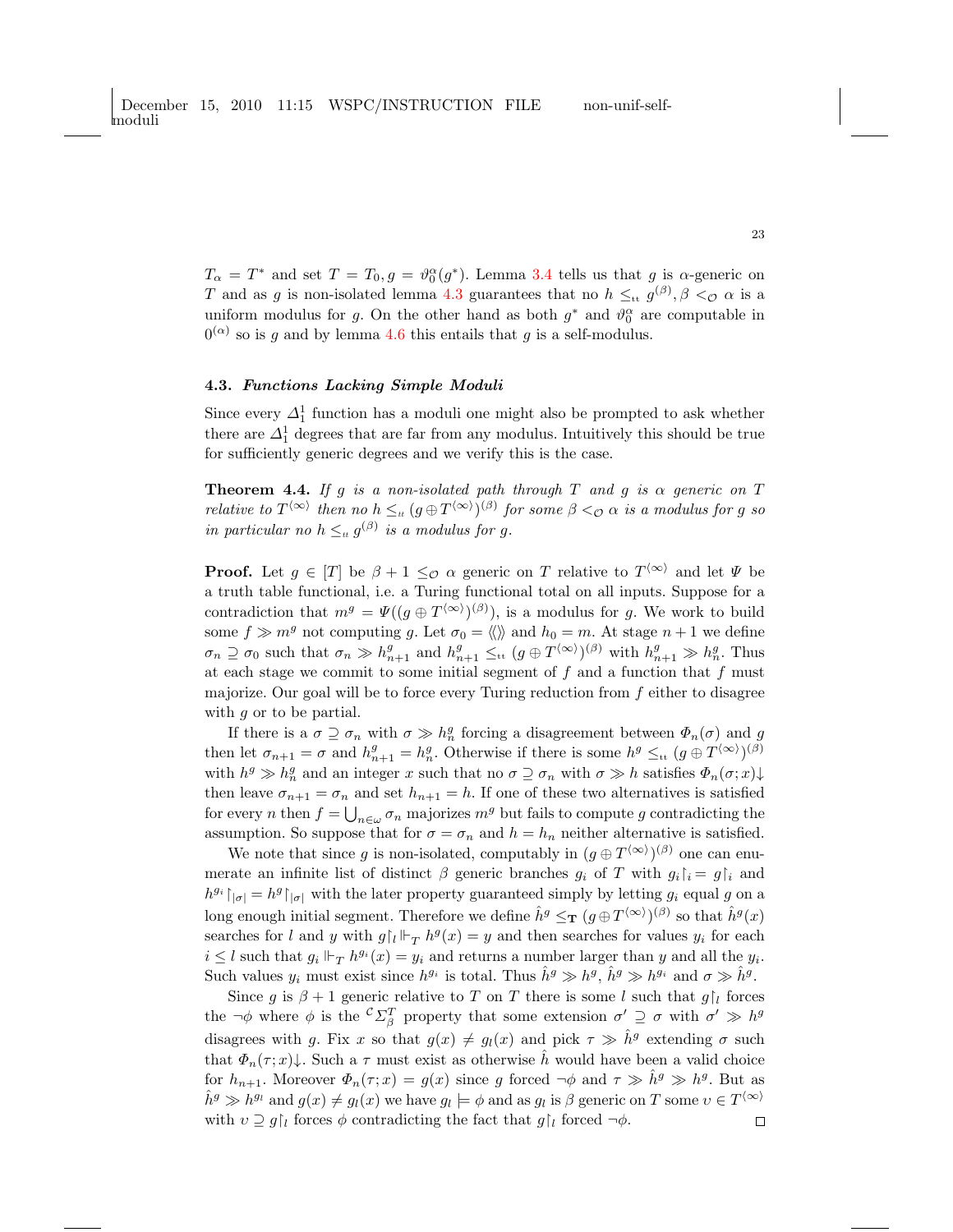The similarity between this result and lemma [4.3](#page-7-0) is striking. Since lemma [4.3](#page-7-0) was in some sense a reflection of the fact that  $g$  has a uniform modulus truth table computable within  $\beta$  jumps if and only if  $g$  is a  $\Pi_{\beta+1}^0$  singleton this naturally raises the following open question.

Question 4.1. Can the self-moduli be characterized in terms of definability like the characterization of the uniform self-moduli as the  $\Pi_1^0$  singletons?

In particular we conjecture that  $g$  is a self-modulus if and only if there is a computable tree T with  $g \in [T]$  and a  $\Pi_1^0$  formula  $\phi(T^{\langle \infty \rangle})$  such that for all  $\hat{T} \subseteq T$ with  $g \in [\hat{T}]$  the formula  $\phi(\hat{T}^{(\infty)})$  is uniquely satisfied by g. Ideally, however, there would be a simpler statement expressing the definability of the self-moduli.

# <span id="page-23-0"></span>Appendix A. Defining  $\ell(\beta)$

Here we make good on our promise to define  $\ell(\beta)$  and  $\beta^{\circ}$ .

**Definition A.1.** A path from a limit notation  $\lambda$  to  $\beta <_{\mathcal{O}} \lambda$  to is a sequence  $\vec{\gamma} = (\gamma_0, \gamma_1, \ldots, \gamma_{n-1}, \gamma_n)$  of notations such that  $\gamma_0 = \lambda, \gamma_n = \beta$  and for every  $i \gamma_{i+1}$ appears in the effective limit for  $\gamma_i$ , i.e.,

$$
[\forall i < n] (\exists \, m) \Big( \gamma_{i+1} = \gamma_{i \, [m]} \Big)
$$

A path  $\vec{\gamma}$  from  $\lambda$  to  $\beta$  is minimal if  $\gamma_{i+1} = \gamma_{i[m]}$  for the least m such that  $\gamma_{i+1[m]} \geq \beta$  $\beta.$ 

Given an initial segment I of ordinal notations for every  $\beta \in I$  let  $\beta^{\circ}$  denote the least limit notation  $\lambda >_{\mathcal{O}} \beta$  in I with  $\beta = \lambda_{[m]}$  for some m. If no such notation exists we write  $\beta^{\diamond} = \uparrow$ 

**Definition A.2.** A set I of ordinal notations is nice if I is a linearly ordered initial segment of  $\mathcal O$  such that for any  $\beta <_{\mathcal O} \lambda \in I$ :

1. There is at most one path denoted  $\beta \triangleleft \lambda$  from  $\lambda$  to  $\beta$  and that path is minimal.

2.  $\beta \triangleleft \lambda$  is defined whenever  $\lambda_{[0]} \leq_{\mathcal{O}} \beta \leq_{\mathcal{O}} \lambda$ .

3. There is no infinite sequence  $\langle\langle \kappa_i \rangle\rangle_{i \in \omega}$  in I such that for all  $i \kappa_i \triangleleft \kappa_{i+1}$  is defined.

We say an ordinal  $\alpha$  is nice if the set  $\{\beta | \beta \leq_{\mathcal{O}} \alpha\}$  is nice.

**Lemma A.1.** If I is a nice set of notations then there is a total function  $\ell(\beta)$  on *I* computable on every bounded initial segment  $I\upharpoonright_{\alpha}$  satisfying:

$$
\boldsymbol{\ell}(\beta) = \begin{cases} 0 & \text{if } \beta^{\circ} = \uparrow \\ \boldsymbol{\ell}(\beta^{\circ}) + n & \text{if } \beta = \beta^{\circ}[n] \end{cases}
$$

$$
\lambda_{[n]} < \varphi \beta \leq \varphi \lambda \implies \boldsymbol{\ell}(\lambda_{[n]}) < \boldsymbol{\ell}(\beta)
$$
(A.1a)

<span id="page-23-2"></span><span id="page-23-1"></span>
$$
\lim_{n \to \infty} \ell(\lambda_{[n]}) = \infty \tag{A.1b}
$$

Moreover  $\beta^{\diamond}$  is also computable on any initial segment  $I|_{\leq \infty \alpha}$ .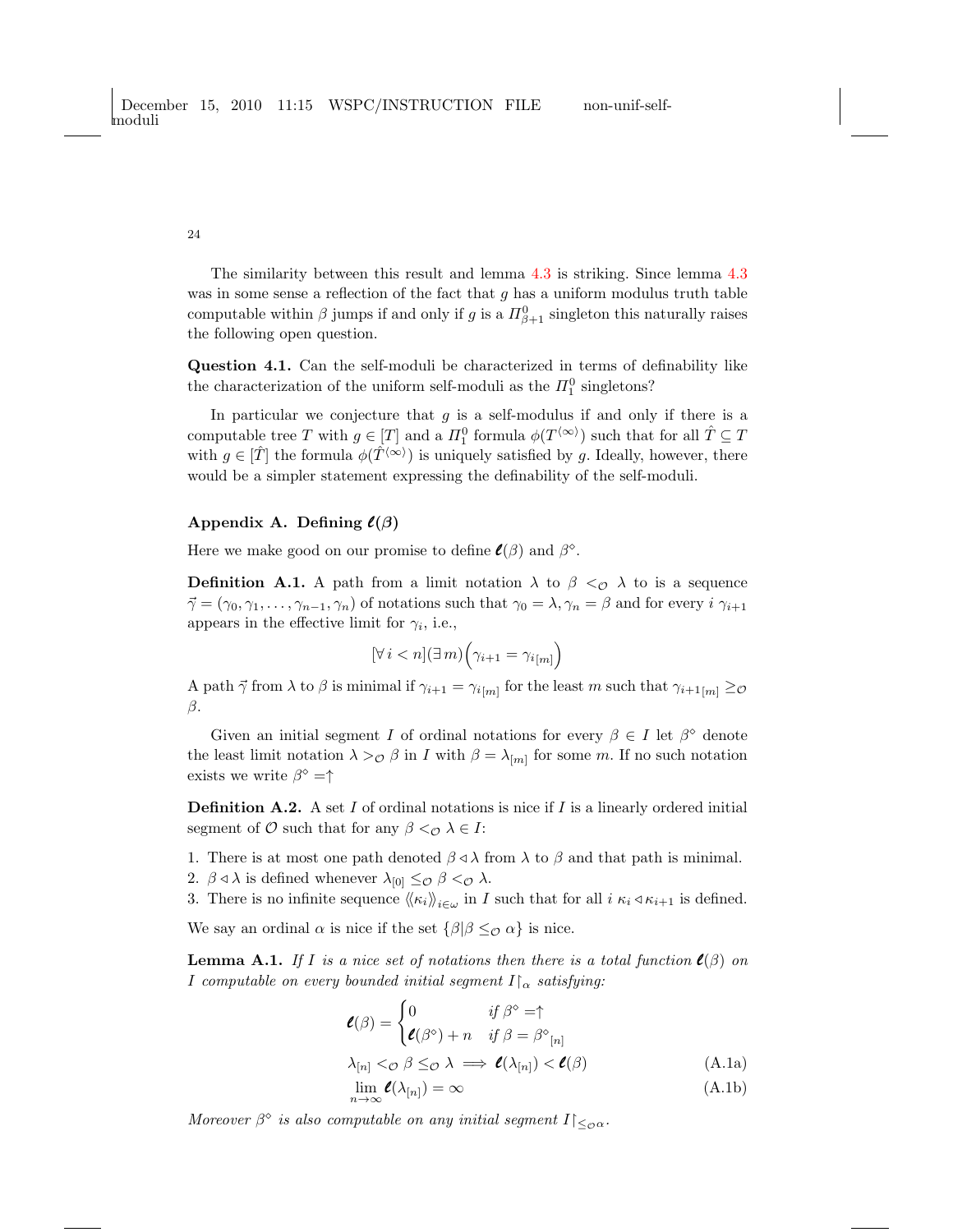**Proof.** We first note that  $\ell(\beta)$  is always finite as otherwise the sequence  $\langle \beta, \beta^{\circ}, \beta^{\circ}, \ldots \rangle$  would violate [part 3 of definition A.2.](#page-17-0) To verify [\(A.1a\)](#page-23-1) note that by applying the minimality of paths in I we know that  $\beta \triangleleft \lambda$  passes through  $\lambda_{[m]}$ for some  $m > n$ . Claim [\(A.1b\)](#page-23-2) now follows trivially by considering the paths from  $\lambda$  to  $\lambda_{[n]}$ . It remains only to show the computability.

Now we show if *I* has a maximal element  $\alpha$  then  $\ell(\beta)$  is a computable function on I. To this end we define a decreasing sequence of ordinals  $\kappa_i$  dividing I into connected pieces. Let  $\kappa_0 = \alpha$  and if  $\kappa_i$  is a limit ordinal set  $\kappa_{i+1}$  to be the predecessor of the least  $\beta$  with  $\beta \triangleleft \kappa_i$  defined. If  $\kappa_i$  is a successor let  $\kappa_{i+1}$  be the predecessor of  $\kappa_i$ . Since this is a decreasing sequence of ordinals it must be finite thus for some  $n \kappa_n = 0$  and by definition [A.2](#page-5-3) for every  $\beta \in I$  there is exactly one  $\kappa_i$  with  $\beta \triangleleft \kappa_i$ defined. We may compute  $\ell(\beta)$  by enumerating all paths from some  $\kappa_i$  until we find some path  $\beta \triangleleft \kappa_i$  at which point we may set  $\ell(\beta) = ||\beta \triangleleft \kappa_i||$ .

If I lacks a maximal element we note there is an increasing sequence  $\alpha_i$  cofinal in I such that  $\alpha_i^{\diamond}$  isn't defined for any *i*. By part [3 of definition A.2](#page-17-0) we can build  $\alpha_i$ from any increasing cofinal sequence by repeatedly applying the operation taking  $\beta$  to  $\beta^{\circ}$  until no longer possible. Since the definition for  $\ell(\beta)$  in *I* and  $I|_{\alpha_i+1}$  agree when  $\beta \in I\vert_{\alpha_{i+1}}$  given  $\alpha$  we can simply compute  $\ell(\beta)$  on  $I\vert_{\alpha_{i+1}} \supseteq I\vert_{\alpha}$  for an appropriate  $i$ .

To compute  $\beta^{\diamond}$  on  $I\upharpoonright_{\alpha_i+1}$  we start listing  $\lambda \leq_{\mathcal{O}} \alpha_i$  and look for a  $\lambda$  and integer *n* such that  $\beta = \lambda_{[n]}$ . If such a pair is ever found we return  $\beta^{\circ} = \lambda$ . Simultaneously we start listing the sequence  $\kappa_i$  defined from  $\alpha = \alpha_i$  and should we discover  $\kappa_i = \beta$ we return  $\beta^{\circ} = \uparrow$ . The arguments given above guarantee that this is both a correct and complete procedure.  $\Box$ 

We now must prove that there is a nice path through  $\mathcal O$ . We start by showing that we can computably build nice ordinal notations from arbitrary ordinal notations.

$$
\vec{\alpha} <_{\mathcal{L}} \vec{\beta} \iff \vec{\alpha} \supsetneq \vec{\beta} \lor (\exists l)(\vec{\alpha}\upharpoonright_{l} = \vec{\beta}\upharpoonright_{l} \land \vec{\alpha}\langle l) <_{\mathcal{O}} \vec{\beta}\langle l\rangle)
$$

**Lemma A.2.** Given any  $\alpha$  there is a computable procedure terminating on all  $\beta \leq_{\mathcal{O}} \alpha$  yielding a finite sequence of notations  $\beta^{\blacktriangleleft} = \langle \beta_0, \beta_1, \ldots, \beta_k \rangle \rangle$  with  $\alpha =$  $\beta_0 >_{\mathcal{O}} \beta_1 >_{\mathcal{O}} \ldots >_{\mathcal{O}} \beta_k = \beta$  such that

$$
\beta <_{\mathcal{O}} \gamma \iff \beta^{\blacktriangleleft} <_{L} \gamma^{\blacktriangleleft}
$$

**Proof.** We wish to let  $\beta^{\blacktriangleleft}$  control what sequences  $\vec{\varepsilon} \supset \beta^{\blacktriangleleft}$  will be associated with some notation so we tag each  $\beta^{\blacktriangleleft}$  with a lower bound for notations appearing in  $\vec{\varepsilon}$  ⊃  $\beta$ <sup> when enumerated.</sup>

We start by enumerating  $\alpha^{\blacktriangleleft} = \langle \alpha \rangle$  and assigning  $\alpha^{\blacktriangleleft}$  the lower bound 0. Suppose we have already enumerated some  $\beta^{\blacktriangleleft} = \langle \langle \dots, \beta \rangle \rangle$  with associated lower bound  $\lambda$  but have yet to enumerate any extension of  $\beta^{\blacktriangleleft}$ . Here we search for the least n such that  $\beta_{[n]} \geq_{\mathcal{O}} \lambda$ . Let  $\gamma$  be the least notations such that  $\gamma + m = \beta_{[n]}$  for finite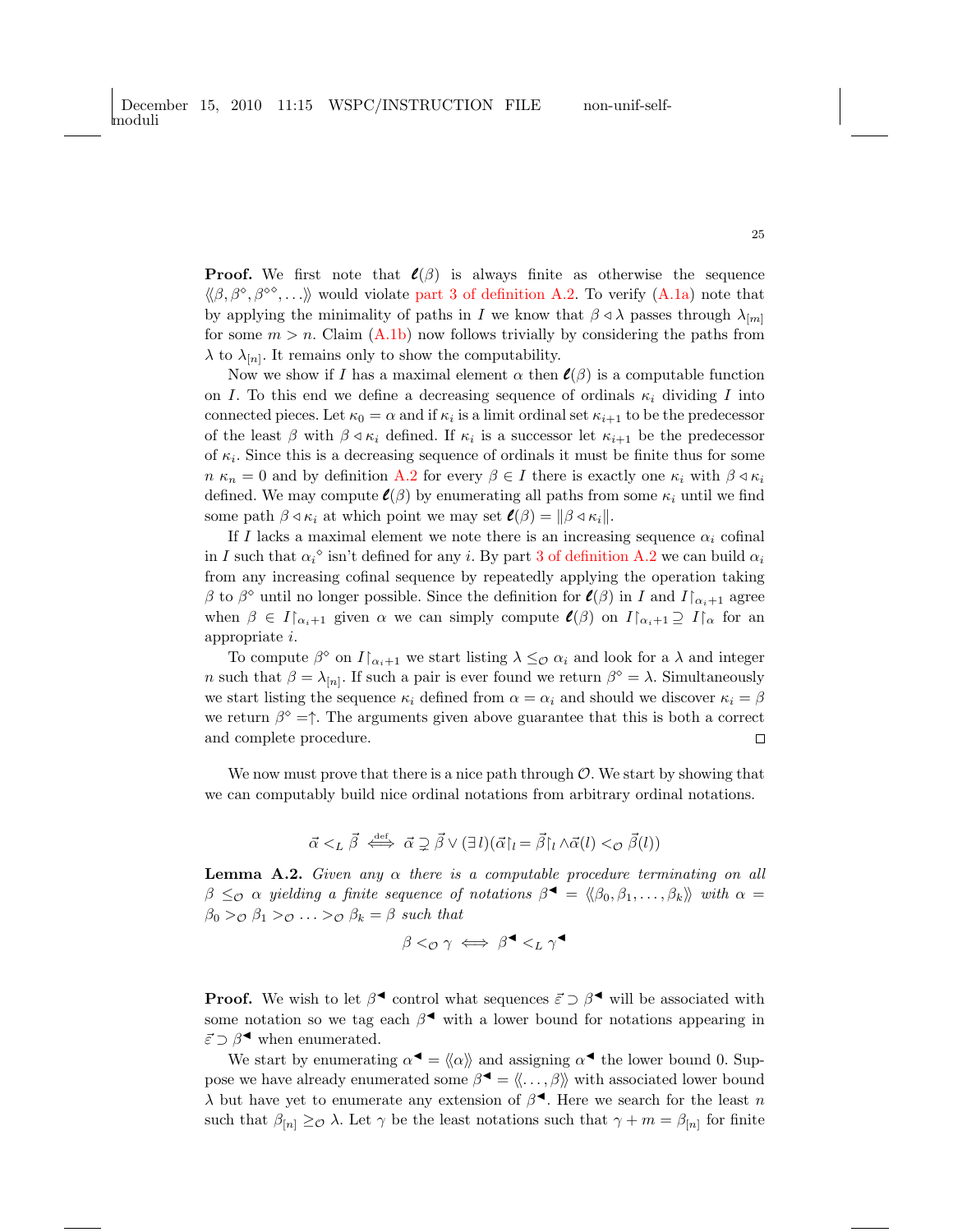m and  $\gamma \geq_{\mathcal{O}} \lambda$  and enumerate  $\gamma^{\blacktriangleleft} = \beta^{\blacktriangleleft} \langle \langle \gamma \rangle \rangle$  with lower bound  $\lambda$ . Otherwise let  $\kappa$ be the maximal notation with  $\kappa^{\blacktriangleleft} = \beta^{\blacktriangleleft} \langle \langle \kappa \rangle \rangle$  already enumerated. Now search for the least *n* with  $\beta_{[n]} \geq_{\mathcal{O}} \kappa$  and let  $\gamma$  be the least notations such that  $\gamma + m = \beta_{[n]}$ for finite m and  $\gamma >_{\mathcal{O}} \kappa$  and enumerate  $\gamma^{\blacktriangleleft} = \beta^{\blacktriangleleft} \langle \! \langle \gamma \rangle \! \rangle$  with lower bound  $\kappa + 1$ .

The construction clearly enumerates a sequence for every notation  $\beta \leq_{\mathcal{O}} \alpha$ . Now assume that  $\beta^{\blacktriangleleft} <_L \gamma^{\blacktriangleleft}$ . Let  $\vec{\varepsilon} = \langle \langle \dots, \lambda \rangle \rangle$  be the longest common initial segment of  $\beta^{\blacktriangleleft}, \gamma^{\blacktriangleleft}$  and  $\beta', \gamma'$  such that  $\vec{\varepsilon}^{\gamma} \langle \beta' \rangle \rangle \subset \beta^{\blacktriangleleft}$  and  $\vec{\varepsilon}^{\gamma} \langle \gamma' \rangle \rangle \subset \gamma^{\blacktriangleleft}$ . During enumeration  $\vec{\varepsilon}\langle\langle \gamma'\rangle\rangle$  would have been tagged with a lower bound of at least  $\beta'+1$ . Hence  $\gamma >_{\mathcal{O}} \beta'$ but  $\beta' \geq_{\mathcal{O}} \beta$ . Hence  $\beta <_{\mathcal{O}} \gamma$ . To observe the other direction note that if  $\beta <_{\mathcal{O}} \gamma$ either  $\beta^{\blacktriangleleft} <_L \gamma^{\blacktriangleleft}$  or  $\gamma^{\blacktriangleleft} <_L \beta^{\blacktriangleleft}$  but the later possibility would entail that  $\gamma <_{{\cal O}} \beta$ so  $\beta^{\blacktriangleleft} <_L \gamma^{\blacktriangleleft}$ .  $\Box$ 

**Lemma A.3.** Given a notation  $\alpha$  we can effectively produce a nice notation  $\alpha'$  for the same ordinal.

**Proof.** Given  $\beta \leq_{\mathcal{O}} \alpha$  construct the sequence  $\beta^{\blacktriangleleft}$  as by the prior lemma. By transfinite recursion define the notation  $\hat{\beta}$  to be the successor of  $\hat{\gamma}$  if  $\beta$  is the successor of  $\gamma$  and the limit of  $\hat{\gamma}_i$  where  $\gamma_i^{\blacktriangleleft} = \beta^{\blacktriangleleft} \hat{\gamma}_i$  which is effective by the above construction. Now if  $\kappa <_{\mathcal{O}} \beta$  then  $\kappa^{\blacktriangleleft} <_{L} \beta^{\blacktriangleleft}$  and hence for some  $\gamma_i \kappa^{\blacktriangleleft} \leq_{L} \beta^{\blacktriangleleft} \langle \gamma_i \rangle \rangle$  so  $\kappa \leq_{\mathcal{O}} \gamma_i$ . Thus,  $\lim_{i\to\infty}\gamma_i=\beta$ . Moreover, note that there is a path from  $\lambda'$  to  $\beta'$  only if  $\lambda$ appears in  $\beta^{\blacktriangleleft}$  and that path is unique and minimal by construction satisfying part [1](#page-17-0) of the definition. If  $\lambda'_{[n]} <_{\mathcal{O}} \beta \leq_{\mathcal{O}} \lambda'_{[n+1]}$  then  $\lambda_{[n]}^{\blacktriangleleft} <_{L} \beta^{\blacktriangleleft} \leq_{L} \lambda_{[n+1]}^{\blacktriangleleft}$  so  $\lambda^{\blacktriangleleft} \subseteq \beta^{\blacktriangleleft}$ ensuring that part [2](#page-17-0) of the definition is satisfied. Finally part [3](#page-17-0) is trivially satisfied as for each  $\beta$   $\beta$ <sup> $\blacktriangleleft$ </sup> is a finite string.  $\Box$ 

# **Lemma A.4.** There is a nice set I forming a path through  $\mathcal{O}$

**Proof.** Fix a unique path  $\overline{\mathcal{O}}$  through  $\mathcal{O}$  and let  $\alpha_i$  be an increasing cofinal sequence in  $\overline{O}$ . Define  $\kappa_0 = \alpha'_0$  and  $\kappa_{i+1} = \kappa_i + 1 + \alpha'_i$ . By the definition of the effective addition operation on notations there is no  $\lambda <_{\mathcal{O}} \kappa_{i+1}$  with  $\lambda \geq_{\mathcal{O}} \kappa_i + 1$  and  $\beta \leq_{\mathcal{O}} \kappa_i$  connected by a path but the set of ordinals therefore it follows from the fact that  $\alpha'_i$  and  $\kappa_i$  are nice that  $\kappa_{i+1}$  is nice. Let  $I = {\beta | (\exists i)(\beta <_{\mathcal{O}} \kappa_i)}$ .  $\Box$ 

To simplify our notation slightly in the main body of the paper we've made use of the fact that if  $\beta^{\diamond}$  is undefined then  $\ell(\beta+1) = 0$  so we may safely set  $\beta^{\diamond} = (\beta+1)^{\diamond}$ for any  $\beta$  on which  $\beta^{\diamond}$  is undefined and by lemma [A.1](#page-5-2) can be done without imperiling the computability of  $\ell(\beta)$ . Note our construction of our nice path through  $\mathcal O$  provides a  $\Pi_1^1$  set of notations  $\alpha_i$  cofinal in  $\mathcal O$  such that the computations giving  $\beta^\diamond$  and  $\mathcal C(\beta)$ for every  $\beta \leq_{\mathcal{O}} \alpha_i$  can be uniformly computed from  $\alpha_i$ . All constructions performed in the main body of the paper can be taken to use ordinals that lie along this  $\Pi^1_1$ path.

#### References

<span id="page-25-0"></span>[1] L. A. Harrington. Mclaughlin's conjecture. Handwritten Notes, September 1976.